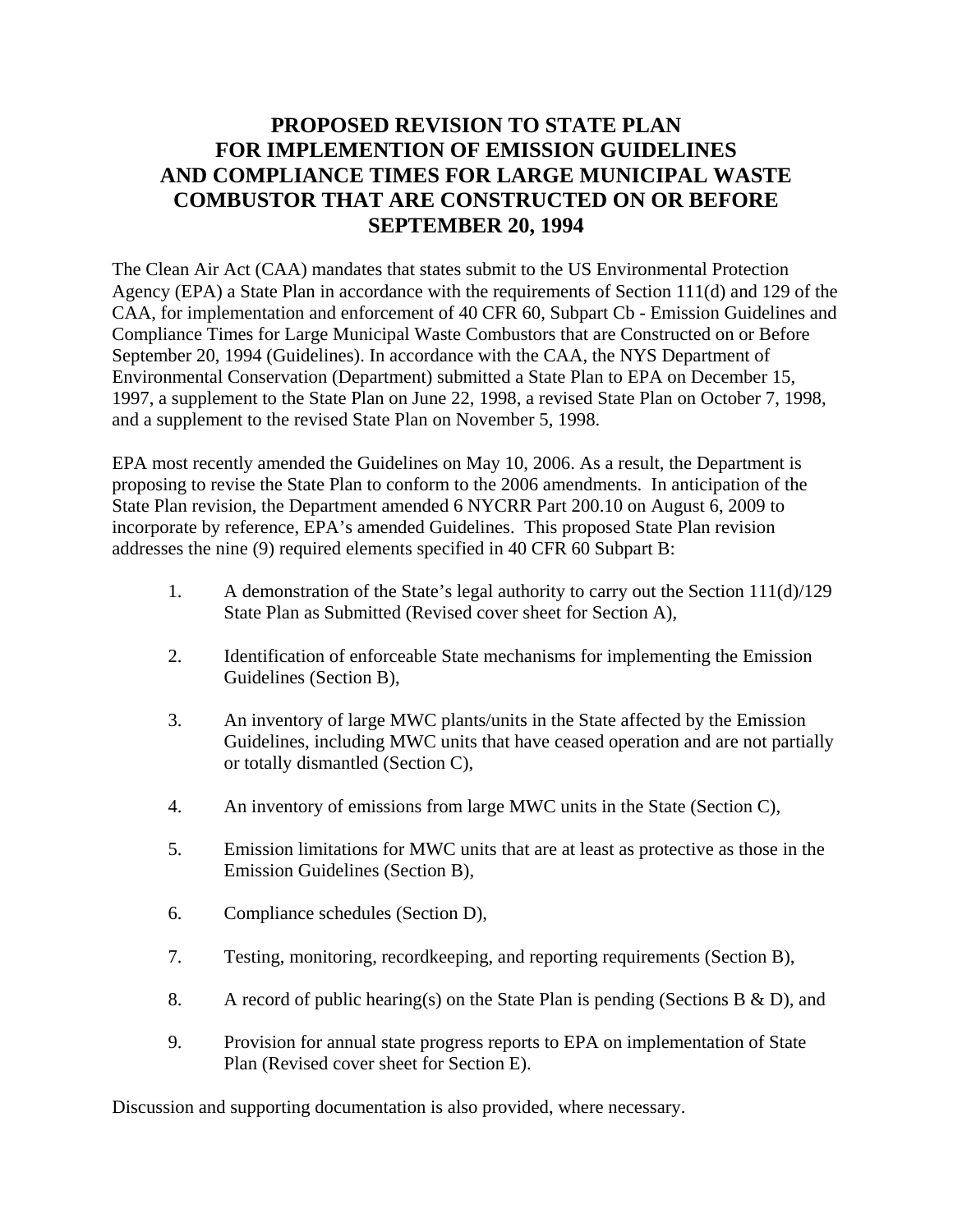# *Section 111(d)/129 State Plan for Implementation of Municipal Waste Combustor Emission Guidelines [Title 40 CFR Part 60, Subpart Cb as amended May 10, 2006]*

# *Section A*

# **Demonstration of New York State's Legal Authority to Carry Out the Plan**

The legal authority has not changed from the previous State Plan submission.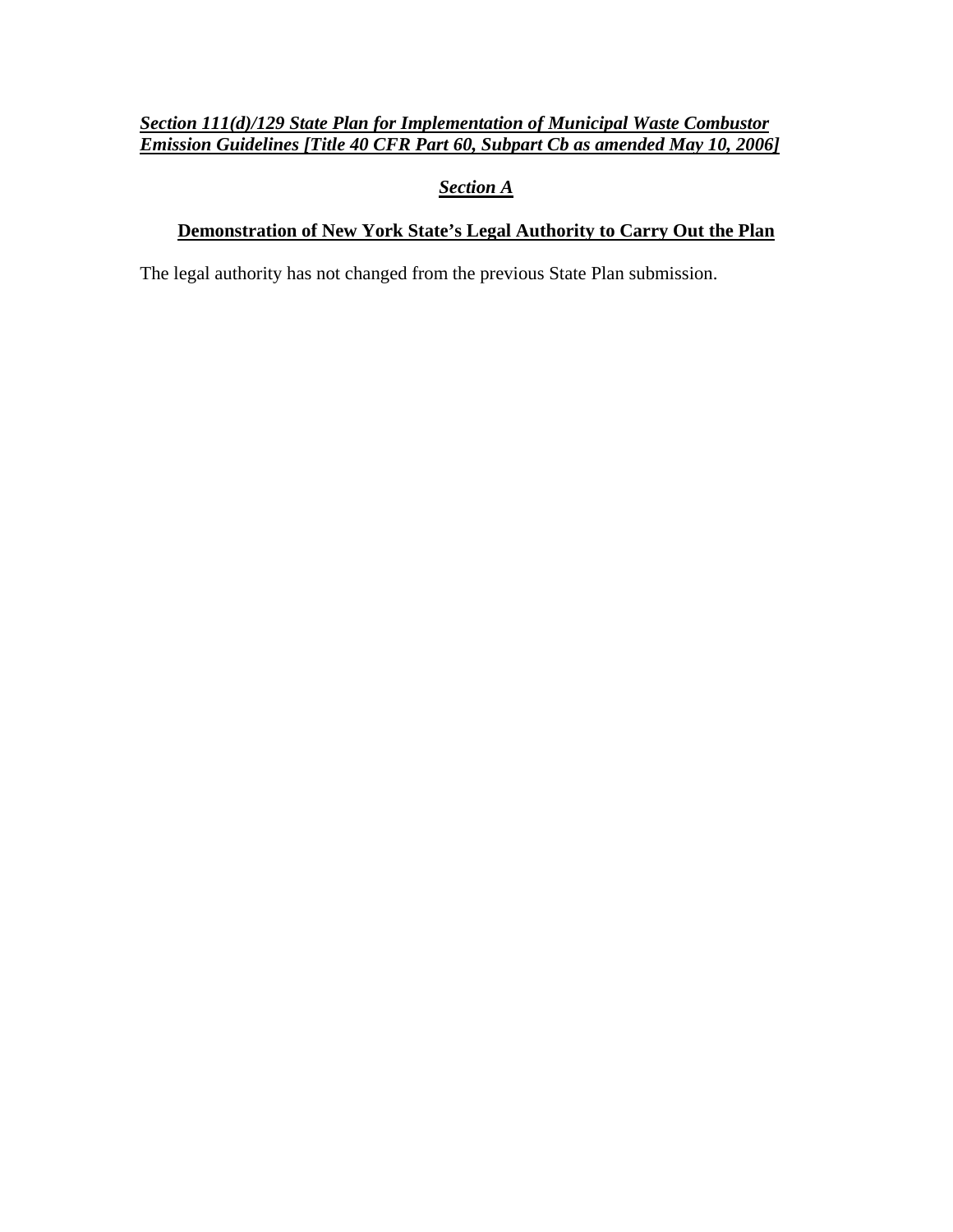#### *Section 111(d)/129 State Plan for Implementation of Municipal Waste Combustor Emission Guidelines [Title 40 CFR Part 60, Subpart Cb as amended May 10, 2006]*

# *Section B*

#### **Enforceable Mechanism**

New York has adopted by reference the requirements of the May 10, 2006 Guidelines (including emissions limitations, testing, monitoring, recordkeeping and reporting requirements), in 6 NYCRR Part 200.10(b), Table 2, effective August 6, 2009, and will enforce the requirements under 6 NYCRR Part 200.10(b), and Part 201-2.1(b)(5)(iii) and (vii), effective October 15, 2011. Included is the public hearing record and supporting documentation for adoption by reference of the May 10, 2006 amendments into Part 200.10(b). All of the applicable requirements from Cb have been added to each of the seven large municipal waste combustor facility permits listed below. The permits for each of the facilities can be viewed at the following link [http://www.dec.ny.gov/dardata/boss/afs/issued\\_atv.html.](http://www.dec.ny.gov/dardata/boss/afs/issued_atv.html)

| <b>Facility Name</b>                         | DEC ID#      |
|----------------------------------------------|--------------|
| <b>Hempstead Resource Recovery Facility</b>  | 1-2820-01727 |
| <b>Babylon Resource Recovery Facility</b>    | 1-4720-00777 |
| <b>Huntington Resource Recovery Facility</b> | 1-4726-00790 |
| <b>Wheelabrator Westchester</b>              | 3-5512-00031 |
| <b>Wheelabrator Hudson Falls</b>             | 5-5344-00001 |
| Onondaga Co Resource Recovery Facility       | 7-3142-00028 |
| Covanta Niagara                              | 9-2911-00113 |

A public hearing on New York's MWC State Plan will be held and the public hearing record and related supporting documents will be submitted once the hearing is held.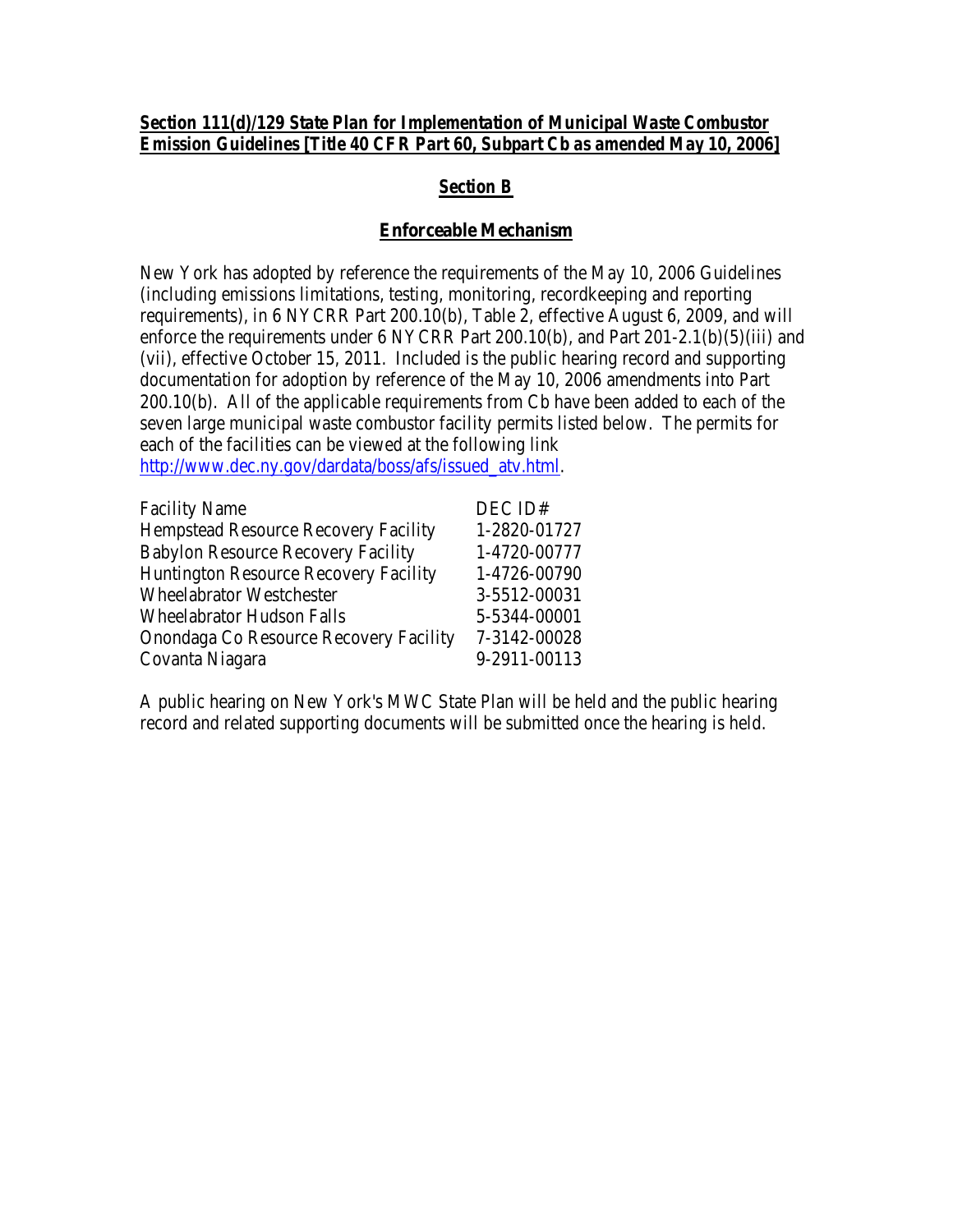# **B-1 Part 200 Express Terms**

The following is a copy of the Part 200 express terms from August 6, 2009 which incorporated by reference the amendments to 40 CFR 60 Subpart Cb for Large Municipal Waste Combustors That Are Constructed on or Before September 20, 1994.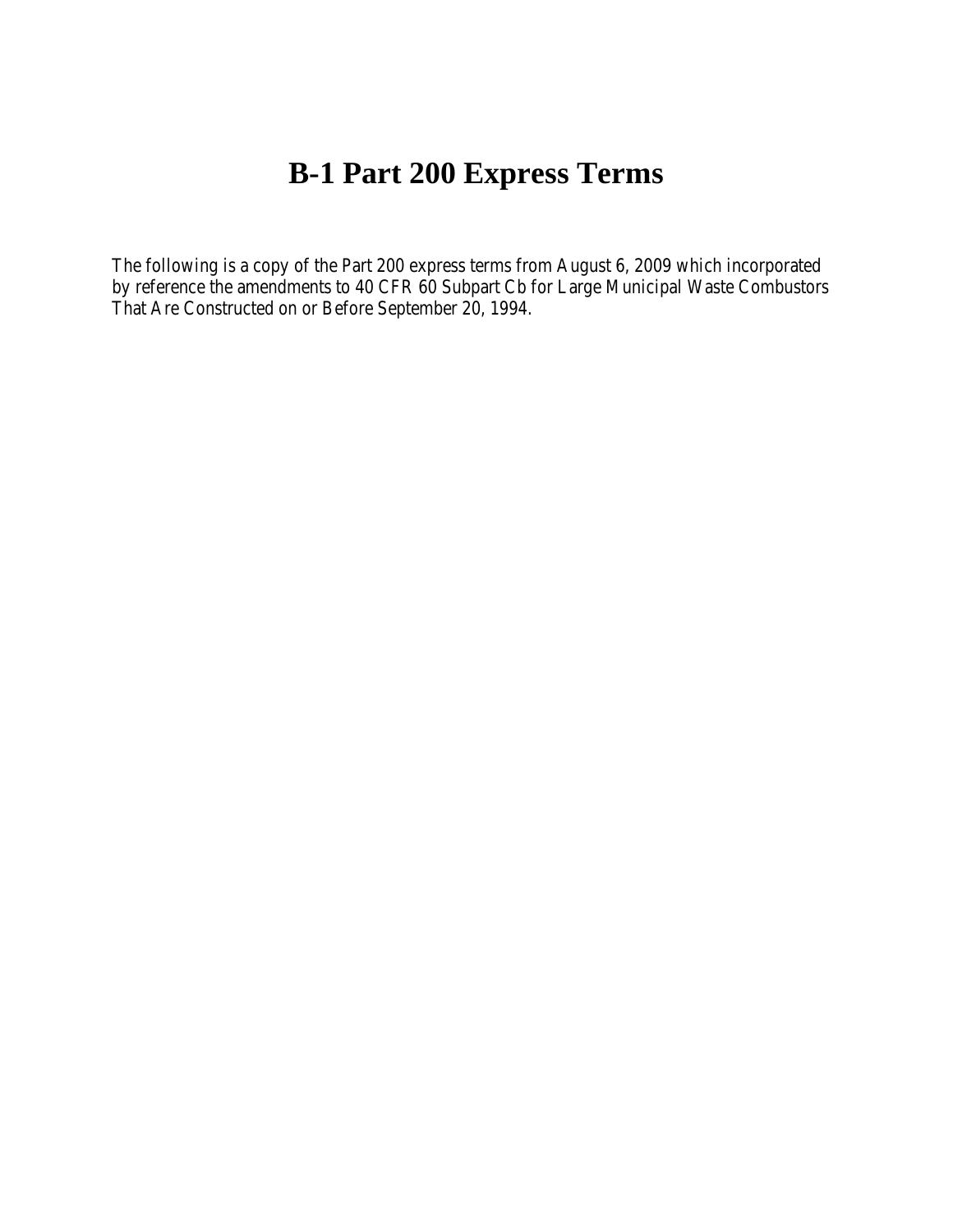# Express Terms

# Part 200, General Provisions

Sections 200.1 through 200.8 remain unchanged.

Existing Section 200.9 is amended to read as follows:

|  | aв<br>и |  |
|--|---------|--|
|--|---------|--|

| Regulation             | <b>Referenced Material</b>                 | Availability |
|------------------------|--------------------------------------------|--------------|
| 6 NYCRR Part/sec./etc. | CFR (Code of Federal Regulations) or other |              |
| 200.10(b)              |                                            |              |
| Table 2                | 40 CFR Part 60 (July 1, 2003)              | ∗            |
|                        | 71 FR 27324-27348 May 10, 2006             | *            |
|                        | 70 FR 74870-74924 December 16, 2005        | ∗            |
| Table 4                | 40 CFR Part 63 (July 1, 200[3]5)           | *            |

Existing subdivision 200.10(a) remains unchanged.

Existing subdivision 200.10(b) is amended to read as follows:

# Table 2

# Delegated Federal New Source Performance Standards of 40 CFR 60

| 40 CFR 60      | <b>Source Category</b>                              | Page Numbers in July 1, 2003     |
|----------------|-----------------------------------------------------|----------------------------------|
| Subpart        |                                                     | Edition of 40 CFR 60 or          |
|                |                                                     | <b>Federal Register Citation</b> |
| Cb             | Large Municipal Waste Combustors That Are           | [84-92]71 FR 27324-27348         |
|                | Constructed on or Before September 20, 1994         | May 10, 2006                     |
| Cc             | Municipal Solid Waste Landfills                     | 92-95                            |
| C <sub>d</sub> | <b>Sulfuric Acid Production Units</b>               | 95                               |
| Ce             | Hospital/Medical/Infectious Waste Incinerators      | 95-101                           |
| $D^*$          | <b>Fossil-Fuel Fired Steam Generation for which</b> | 101-108                          |
|                | Construction Commenced after August 17, 1971        |                                  |
|                | (Steam Generators and Lignite Fired Steam           |                                  |
|                | Generators)                                         |                                  |
| Da             | Electric Utility Steam Generating Units for which   | 108-123                          |
|                | Construction is Commenced after September 18,       |                                  |
|                | 1978                                                |                                  |
| Db             | <b>Industrial-Commercial-Institutional Steam</b>    | 123-146                          |
|                | Generating Units (only for units which are          |                                  |
|                | subject to the certification requirements of Part   |                                  |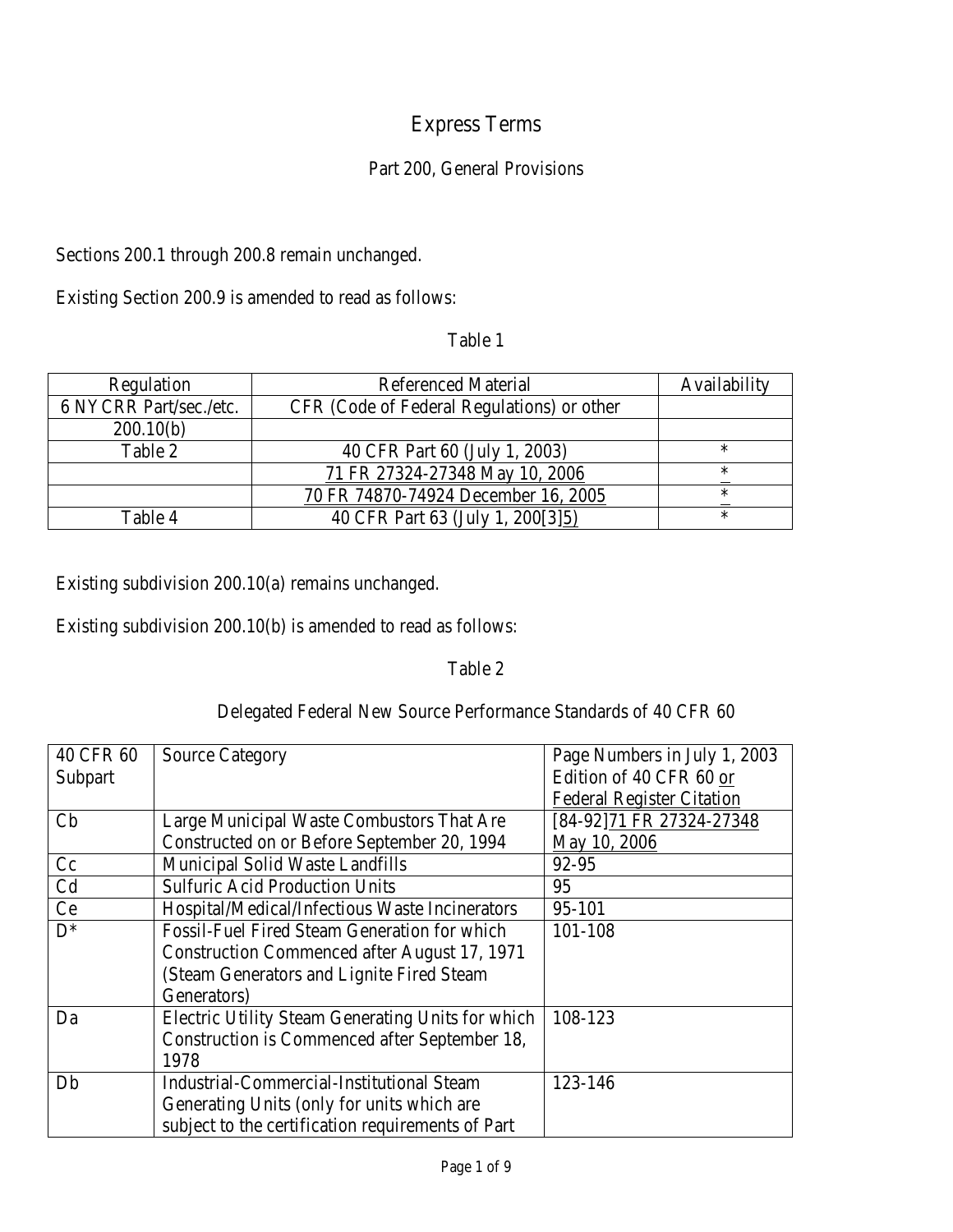|                | 201 of this Title)                                                            |         |
|----------------|-------------------------------------------------------------------------------|---------|
| Dc             | Small Industrial-Commercial-Institutional Steam                               | 146-158 |
|                | <b>Generating Units</b>                                                       |         |
| $\mathrm{E}^*$ | Incinerators                                                                  | 158-159 |
| Ea             | <b>Municipal Waste Combustors</b>                                             | 158-174 |
| Eb             | Large Municipal Waste Combustors for Which                                    | 174-201 |
|                | Construction is Commenced After September 20,                                 |         |
|                | 1994 or for Which Modification or                                             |         |
|                | Reconstruction is Commenced After June 19,                                    |         |
|                | 1996                                                                          |         |
| Ec             | Hospital/Medical/Infectious Waste Incinerators                                | 202-216 |
|                | for Which Construction is Commenced After                                     |         |
|                | June 20, 1996                                                                 |         |
| $F^*$          | <b>Portland Cement Plants</b>                                                 | 216-218 |
| $G^*$          | Nitric Acid Plants                                                            | 218-220 |
| $H^*$          | <b>Sulfuric Acid Plants</b>                                                   | 220-222 |
| $I^*$          | <b>Asphalt Plants</b>                                                         | 222-223 |
| $J^*$          | <b>Petroleum Refineries</b>                                                   | 223-235 |
| $K^*$          | Storage Vessels for Petroleum Liquids                                         | 235-237 |
|                | Constructed after June 11, 1973, and prior to May                             |         |
|                | 19, 1978                                                                      |         |
| Ka*            | <b>Storage Vessels for Petroleum Liquids</b>                                  | 237-242 |
|                | Constructed after May 18, 1978 and prior to July                              |         |
|                | 24, 1984                                                                      |         |
| Kb             | Volatile Organic Liquid Storage Vessels                                       | 242-252 |
|                | (including Petroleum Liquids) Constructed after                               |         |
| $L^*$          | July 23, 1984                                                                 | 252-253 |
| $M^*$          | <b>Secondary Lead Smelters</b><br>Secondary Brass and Bronze Ingot Production | 253     |
|                | Plants                                                                        |         |
| $N^*$          | Iron and Steel Plants                                                         | 254-256 |
| Na             | Secondary Emissions from basic Oxygen Process                                 | 256-260 |
|                | <b>Steelmaking Facilities</b>                                                 |         |
| $O^*$          | <b>Sewage Treatment Plants</b>                                                | 260-264 |
| $\mathbf{P}^*$ | <b>Primary Copper Smelters</b>                                                | 265-267 |
| $Q^*$          | <b>Primary Zinc Smelters</b>                                                  | 267-269 |
| $R^*$          | <b>Primary Lead Smelters</b>                                                  | 269-271 |
| $S^*$          | Primary Aluminum Reduction Plants                                             | 271-273 |
| $T^*$          | Phosphate Fertilizer Industry: Wet Process                                    | 273-274 |
|                | Phosphoric Acid Plants                                                        |         |
| $U^*$          | Phosphate Fertilizer Industry: Superphosphoric                                | 274-276 |
|                | <b>Acid Plants</b>                                                            |         |
| $V^*$          | Phosphate Fertilizer Industry: Diammonium                                     | 276-277 |
|                | <b>Phosphate Plants</b>                                                       |         |
| $W^*$          | Phosphate Fertilizer Industry: Triple                                         | 277-278 |
|                | Superphosphate Plants                                                         |         |
| $X^*$          | Phosphate Fertilizer Industry: Granular Triple                                | 279-280 |
|                |                                                                               |         |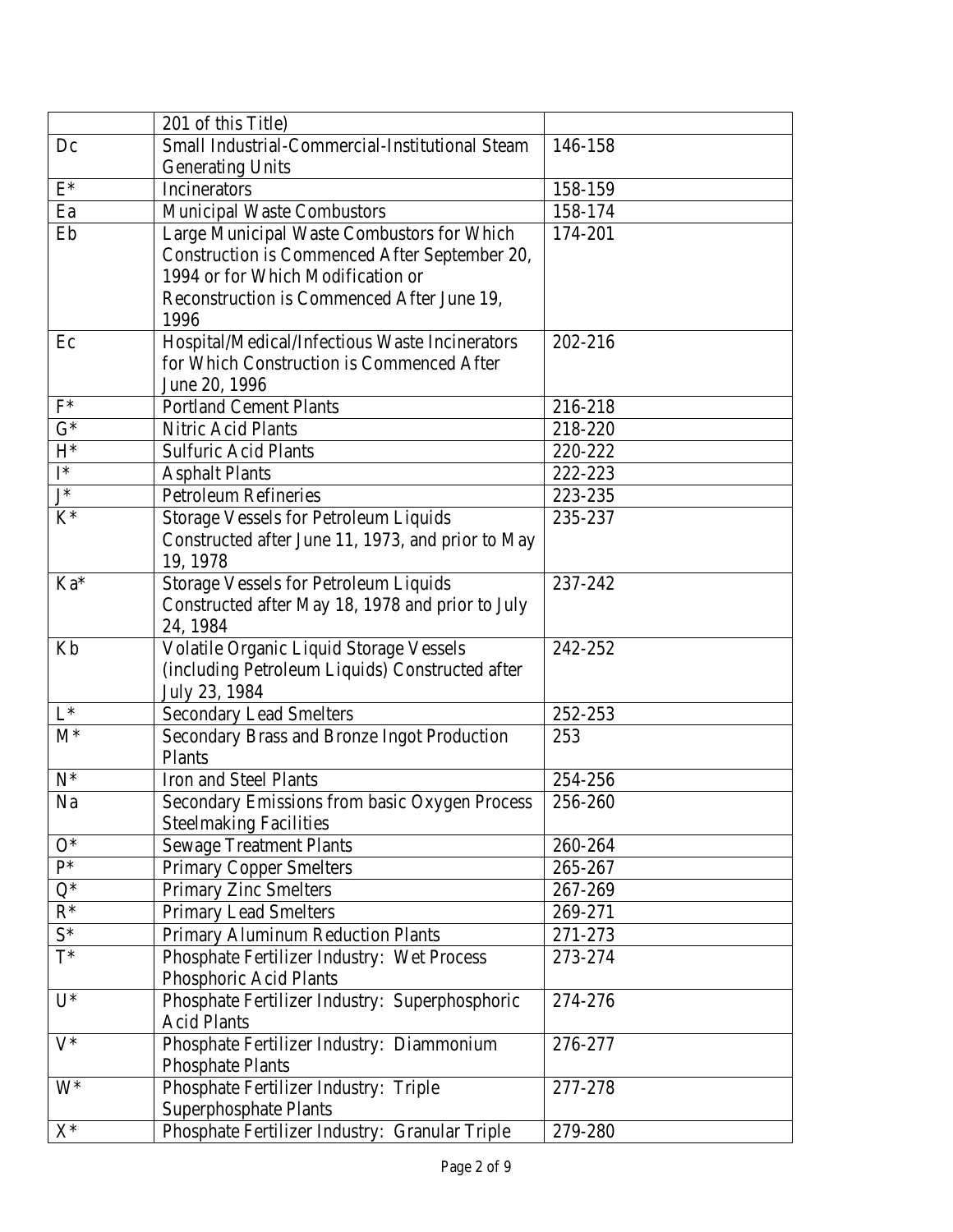|            | Superphosphate                                       |         |
|------------|------------------------------------------------------|---------|
| $Y^*$      | <b>Coal Preparation Plants</b>                       | 280-282 |
| $Z^*$      | <b>Ferroalloy Production Plants</b>                  | 282-286 |
| $AA^*$     | Steel Plants; Electric Arc Furnaces                  | 286-292 |
| AAa*       | Electric Arc Furnaces and Argon-Oxygen               | 292-298 |
|            | Decarburization Vessels in Steel Plants              |         |
| $BB*$      | <b>Kraft Pulp Mills</b>                              | 298-303 |
| $CC^*$     | <b>Glass Manufacturing Plants</b>                    | 303-306 |
| $DD*$      | <b>Grain Elevators</b>                               | 307-309 |
| $EE^*$     | <b>Surface Coating of Metal Furniture</b>            | 309-314 |
| $GG*$      | <b>Stationary Gas Turbines</b>                       | 315-319 |
| HH*        | <b>Lime Plants</b>                                   | 319-321 |
| KK*        | Lead Acid Battery Manufacturing Plants               | 321-323 |
| $LL^*$     | <b>Metallic Mineral Processing Plants</b>            | 323-326 |
| $MM^*$     | Automobile and Light-Duty Truck Surface              | 326-339 |
|            | <b>Coating Operations</b>                            |         |
| $NN^*$     | <b>Phosphate Rock Plants</b>                         | 339-341 |
| PP*        | <b>Ammonium Sulfate Manufacturing Plants</b>         | 341-343 |
| QQ*        | Graphic Art Industry Publication Rotogravure         | 343-351 |
|            | Printing                                             |         |
| $RR*$      | Presure Sensitive Tape and Label Surface             | 351-356 |
|            | <b>Coating Operations</b>                            |         |
| $SS^*$     | <b>Industrial Surface Coating: Large Appliances</b>  | 356-362 |
| $TT^*$     | <b>Metal Coil Surface Coating</b>                    | 362-369 |
| $UU^*$     | <b>Asphalt Processing and Asphalt Roofing</b>        | 370-373 |
|            | Manufacture                                          |         |
| <b>VV</b>  | Equipment Leaks of VOC in Synthetic Organic          | 373-391 |
|            | <b>Chemicals Manufacturing Industry</b>              |         |
| WW*        | <b>Beverage Can Surface Coating</b>                  | 391-397 |
| XX*        | <b>Bulk Gasoline Terminals</b>                       | 397-401 |
| <b>AAA</b> | New Residential Wood Heaters                         | 401-419 |
| <b>BBB</b> | Volatile Organic Compound (VOC) Emissions            | 419-416 |
|            | from the Rubber Tire Manufacturing Industry          |         |
| <b>DDD</b> | Volatile Organic Compound (VOC) Emissions            | 416-464 |
|            | from the Polymer Manufacturing Industry              |         |
| $FFF*$     | Flexible Vinyl and Urethane Coating and Printing     | 464-469 |
| GGG        | Equipment Leaks of VOC in Petroleum                  | 469-470 |
|            | Refineries                                           |         |
| <b>HHH</b> | <b>Synthetic Fiber Production Facilities</b>         | 470-473 |
| Ш          | Volatile Organic Compound (VOC) Emissions            | 473-486 |
|            | from Synthetic Organic Chemical Manufacturing        |         |
|            | <b>Industry (SOCMI) Air Oxidation Processes</b>      |         |
| $JJJ^*$    | Petroleum Dry Cleaning                               | 486-488 |
| <b>KKK</b> | Equipment Leaks of VOC from Onshore Natural          | 489-492 |
|            | <b>Gas Processing Plants</b>                         |         |
| $LLL*$     | <b>Onshore Natural Gas Processing: SO2 Emissions</b> | 492-500 |
| <b>NNN</b> | Volatile Organic Compounds (VOC) Emissions           | 500-516 |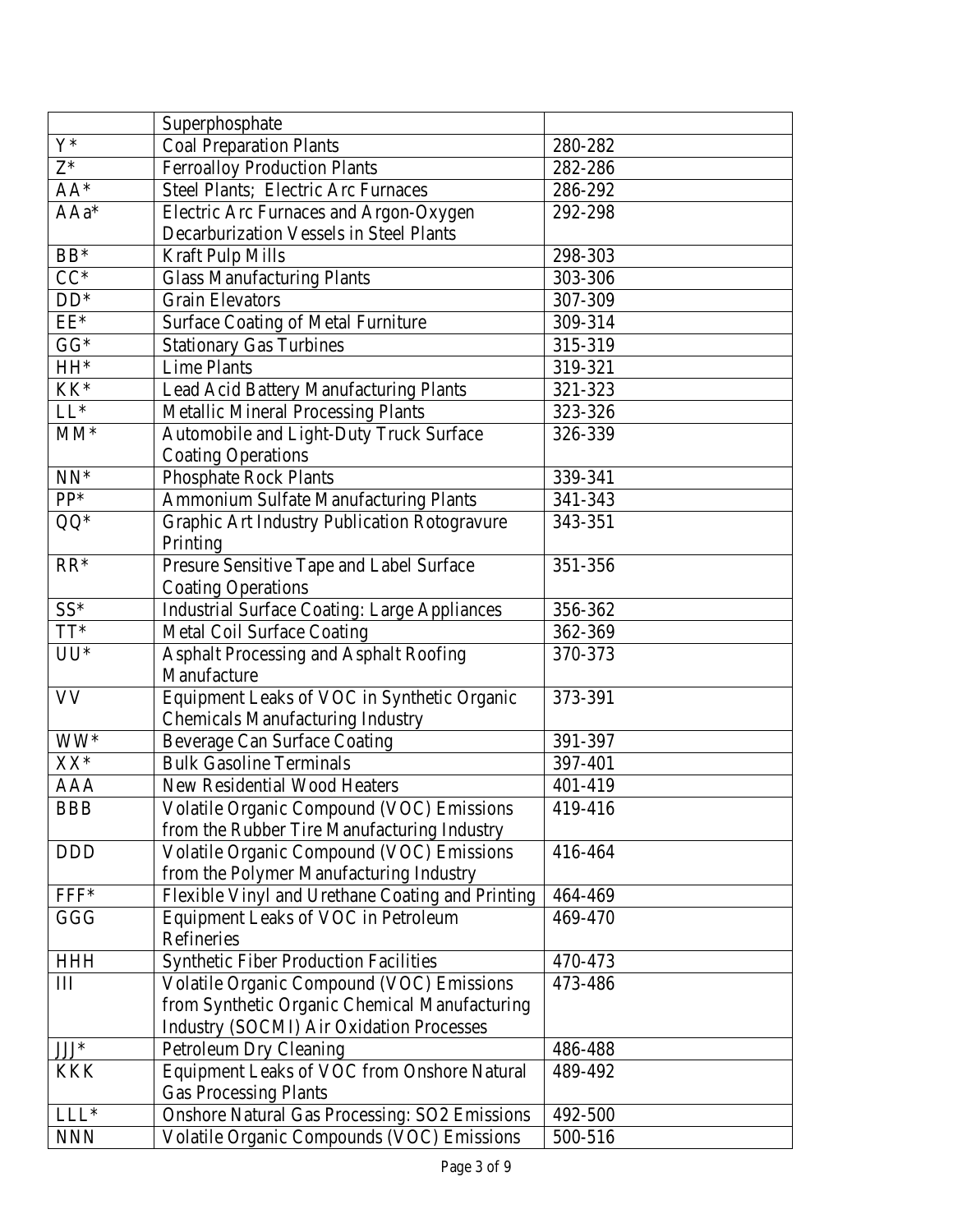|                           | from Synthetic Organic Chemical Manufacturing                                                                                                                                                                                                            |                                        |
|---------------------------|----------------------------------------------------------------------------------------------------------------------------------------------------------------------------------------------------------------------------------------------------------|----------------------------------------|
|                           | <b>Industry (SOCMI) Distillation Operations</b>                                                                                                                                                                                                          |                                        |
| $000*$                    | Nonmetallic Mineral Processing                                                                                                                                                                                                                           | 516-523                                |
| PPP*                      | Wool Fiberglass Insulation Manufacturing                                                                                                                                                                                                                 | 523-525                                |
| QQQ                       | VOC Emissions from Petroleum Refinery<br><b>Wastewater Systems</b>                                                                                                                                                                                       | 525-536                                |
| <b>RRR</b>                | VOC Emissions from Synthetic Organic<br>Chemical Manufacturing Industry (SOCMI)<br><b>Reactor Processes</b>                                                                                                                                              | 536-552                                |
| <b>SSS</b>                | <b>Magnetic Tape Coating Facilities</b>                                                                                                                                                                                                                  | 552-569                                |
| <b>TTT</b>                | <b>Surface Coating of Plastic Parts for Business</b><br><b>Machines</b>                                                                                                                                                                                  | 569-573                                |
| <b>UUU</b>                | Calciners and Dryers in Mineral Industries                                                                                                                                                                                                               | 573-574                                |
| <b>VVV</b>                | Polymeric Coating of Supporting Substrates<br>Facilities                                                                                                                                                                                                 | 574-576                                |
| <b>WWW</b>                | Municipal Solid Waste Landfills                                                                                                                                                                                                                          | 590-609                                |
| <b>AAAA</b>               | Standards of Performance for Small Municipal<br><b>Waste Combustion Units for Which Construction</b><br>is Commenced After August 30, 1999 or for<br>Which Modification or Reconstruction is<br>Commenced After June 6, 2001                             | 609-640                                |
| <b>BBBB</b>               | Emission Guidelines and Compliance Times for<br><b>Small Municipal Waste Combustion Units</b><br>Constructed on or before August 30, 1999                                                                                                                | 640-672                                |
| <b>CCCC</b>               | Standards of Performance for Commercial and<br>Industrial Solid Waste Incineration Units for<br><b>Which Construction is Commenced After</b><br>November 30, 1999 or for Which Modification or<br>Reconstruction is Commenced on or After June<br>1,2001 | 673-691                                |
| <b>DDDD</b>               | Emissions Guidelines and Compliance Times for<br><b>Commercial and Industrial Solid Waste</b><br><b>Incineration Units that Commenced Construction</b><br>On or Before November 30, 1999                                                                 | 692-713                                |
| EEEE and<br>FFFF*         | <b>Standards of Performance for New Stationary</b><br><b>Sources and Emission Guidelines for Existing</b><br><b>Sources: Other Solid Waste Incineration Units</b>                                                                                        | 70 FR 74870-74924<br>December 16, 2005 |
| Appendix<br>A             | Reference Methods 1-29A                                                                                                                                                                                                                                  | 5-605 [Book 2] Appendices              |
| Appendix<br>B             | Performance Specifications 1-9                                                                                                                                                                                                                           | 650-656 [Book 2] Appendices            |
| Appendix<br>$\mathcal{C}$ | Determination of Emission Rate Change                                                                                                                                                                                                                    | 656-657 [Book 2] Appendices            |
| Appendix<br>D             | Required Emission Inventory Information                                                                                                                                                                                                                  | 657 [Book 2] Appendices                |
| Appendix F                | <b>Quality Assurance Procedures</b>                                                                                                                                                                                                                      | 657-661 [Book 2] Appendices            |
| Appendix                  | Provisions for an Alternative Method of                                                                                                                                                                                                                  | 661-666 [Book 2] Appendices            |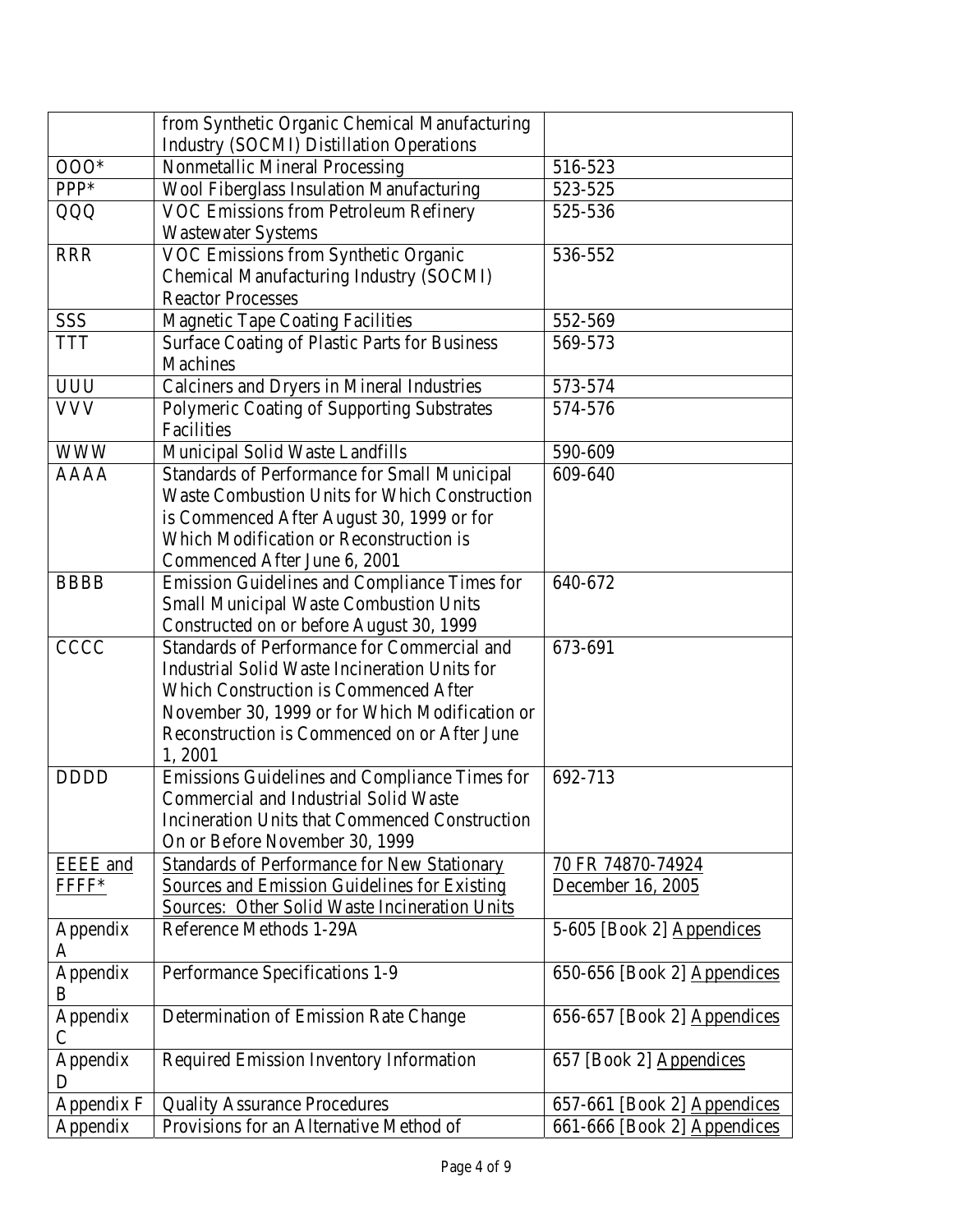|            | Demonstrating Compliance with 40 CFR 60.43       |                             |
|------------|--------------------------------------------------|-----------------------------|
|            | for the Newton Power Station of Central Illinois |                             |
|            | <b>Public Service Company</b>                    |                             |
| Appendix I | Removable Label and Owner's Manual               | 666-667 [Book 2] Appendices |

Existing subdivision 200.10(c) remains unchanged.

(d) 'Table 4'.

# National Emission Standards for Hazardous Air Pollutants

| 40 CFR 63 Subpart | <b>Source Category</b>                          | Page Number in July 1,<br>200[3]5 Edition or Date of<br><b>Promulgation Federal</b> |
|-------------------|-------------------------------------------------|-------------------------------------------------------------------------------------|
|                   |                                                 | <b>Register Cite</b>                                                                |
| $^*A$             | <b>General Provisions</b>                       | $[10-65]11-69$ Vol. 1                                                               |
| $*B$              | <b>Requirements for Control Technology</b>      | $[65-88]69-91$ Vol. 1                                                               |
|                   | Determination for Major Sources in              |                                                                                     |
|                   | Accordance with Clean Air Sections, Sections    |                                                                                     |
|                   | $112(g)$ and $112(j)$                           |                                                                                     |
| $*F$              | Organic Hazardous Air Pollutants from the       | [133-168]144-179 Vol. 1                                                             |
|                   | Synthetic Organic Chemical Manufacturing        |                                                                                     |
|                   | Industry                                        |                                                                                     |
| $\mathrm{G}^*G$   | Organic Hazardous Air Pollutants from the       | $[168-326]179-339$ Vol. 1                                                           |
|                   | <b>Synthetic Organic Chemical Manufacturing</b> |                                                                                     |
|                   | Industry for Process Vents, Storage Vessels,    |                                                                                     |
|                   | <b>Transfer Operations, and Wastewater</b>      |                                                                                     |
| $*H$              | Organic Hazardous Air Pollutants for Certain    | [326-368]339-380 Vol. 1                                                             |
|                   | Processes Subject to the Negotiate Regulation   |                                                                                     |
|                   | For Equipment Leaks                             |                                                                                     |
| $*I$              | Polyvinyl Chloride and Copolymers               | [368-377] 380-390 Vol. 1                                                            |
| $*J$              | Organic Hazardous Air Pollutants for Certain    | [377-379]390-391 Vol. 1                                                             |
|                   | Processes Subject to Negotiated Regulations     |                                                                                     |
|                   | for Equipment Leaks                             |                                                                                     |
| $*L$              | <b>Coke Oven Batteries</b>                      | [379-403] 391-418 Vol. 1                                                            |
| $*M$              | <b>Emission Standards for Dry Cleaning</b>      | [403-411] 418-426 Vol. 1                                                            |
|                   | Facilities                                      |                                                                                     |
| $^*N$             | Chromium Electroplating and Anodizing           | [411-440] 426-456 Vol. 1                                                            |
| $*$ O             | Ethylene Oxide Commercial Sterilizers           | [440-455] 456-471 Vol. 1                                                            |
| $^*$ Q            | <b>Industrial Process Cooling Towers</b>        | [455-458] 471-474 Vol. 1                                                            |
| $*{\bf R}$        | <b>Gasoline Distribution Facilities</b>         | [458-471] 475-488 Vol. 1                                                            |
| $*_{S}$           | Pulp and Paper (P&P I and III)                  | [471-500] 488-520 Vol. 1                                                            |
| $\,^*\mathrm{T}$  | <b>Halogenated Solvent Cleaning</b>             | [500-528]520-548 Vol. 1                                                             |
| *U                | <b>Group I Polymer and Resins</b>               | [528-649]549-671 Vol. 1                                                             |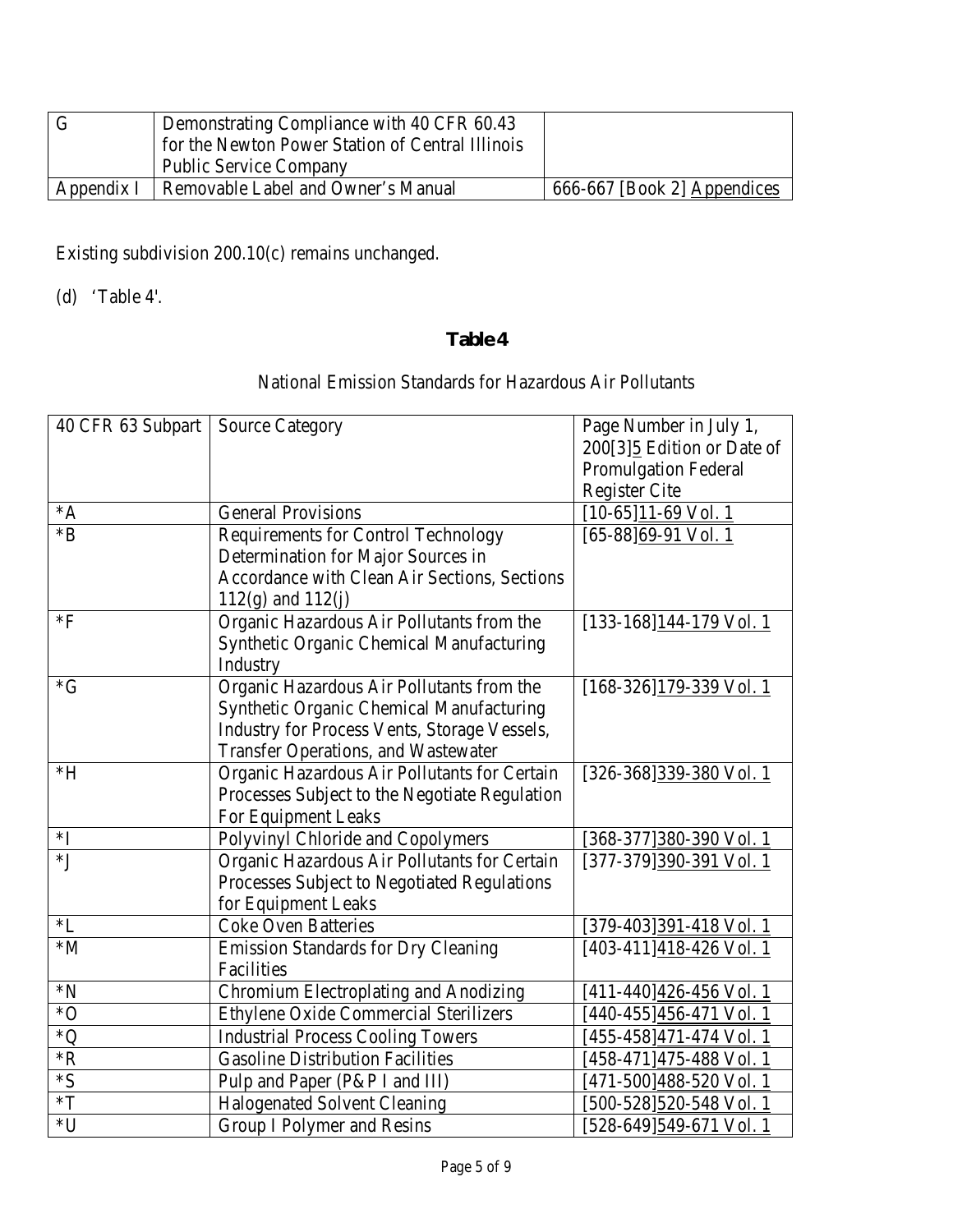| $*W$           | National Emission Standard for Hazardous                                                                           | $[649-662]$ 672-685 Vol. 1                                           |
|----------------|--------------------------------------------------------------------------------------------------------------------|----------------------------------------------------------------------|
|                | Air Pollutants for Epoxy Resins Productio                                                                          |                                                                      |
|                | and non-nylon Polyamides Production                                                                                |                                                                      |
| $*X$           | <b>Secondary Lead Smelters</b>                                                                                     | [662-675] 685-698 Vol. 1                                             |
| $*Y$           | Marine Tank Vessel Loading Operations                                                                              | [675-705]698-728 Vol. 1                                              |
| $*AA$          | Phosphoric Acid Manufacturing Plants                                                                               | 11-21 [Book] Vol. 2                                                  |
| $*BB$          | <b>Phosphate Fertilizers Production Plants</b>                                                                     | 21-31 [Book] Vol. 2                                                  |
| $*CC$          | <b>Petroleum Refineries</b>                                                                                        | 31-93 [Book] Vol. 2                                                  |
| $*$ DD         | Off-site Waste and Recovery Operations                                                                             | 93-146 [Book] Vol. 2                                                 |
| $*EE$          | <b>Magnetic Tape Manufacturing Operations</b>                                                                      | $[147-175]$ 146-174 [Book]<br>Vol. 2                                 |
| $*GG$          | Aerospace Manufacturing and Rework<br>Facilities                                                                   | $[175-227]$ $174-226$ [Book]<br>$\underline{\text{Vol}}$ . 2         |
| $*HH$          | Oil and Natural Gas Production Plants                                                                              | $[227-261]226-259$ [Book]<br>$Vol.$ 2                                |
| $\mathbf{H}^*$ | Shipbuilding/Ship Repair (Surface Coating)                                                                         | $[261-276]260-275$ [Book]<br>Vol. 2                                  |
| $*$ JJ         | <b>Wood Furniture Manufacturing Operations</b>                                                                     | $[276-305]276-304$ [Book]<br>Vol. 2                                  |
| $*KK$          | Printing and Publishing Industry                                                                                   | $[305-334]304-333$ [Book]<br>Vol. 2                                  |
| $*LL$          | Primary Aluminum Reduction Plants                                                                                  | [334-354]333-353 [Book]<br>Vol. 2                                    |
| $*MM$          | <b>Chemical Recovery Combustion Sources at</b><br>Kraft, Soda, Sulfite, and Stand-Alone<br>Semichemical Pulp Mills | [354-373]353-371 [Book]<br><u>Vol.</u> 2                             |
| $*OO$          | National Emission Standards for Tanks-Level                                                                        | $[373-378]371-376$ [Book]<br>Vol. 2                                  |
| $*PP$          | <b>National Emission Standards for Containers</b>                                                                  | $[378-386]376-384$ [Book]<br>Vol <sub>2</sub> 2                      |
| *QQ            | <b>Surface Impoundments</b>                                                                                        | [386-393] $\frac{384-390}{8}$ [Book]<br>$\underline{\text{Vol}}$ . 2 |
| $*RR$          | <b>Individual Drain Systems</b>                                                                                    | [393-397] 390-394 [Book]<br>Vol. 2                                   |
| *SS            | Closed Vent Streams, Control Devices,<br>Recovery Devices, and Routing to a Fuel Gas<br><b>System or a Process</b> | [397-435] <sup>395-432</sup> [Book]<br><u>Vol.</u> 2                 |
| $*TT$          | Equipment Leaks - Control Level 1                                                                                  | $[435-456]$ $432-454$ [Book]<br>Vol. 2                               |
| *UU            | Equipment Leaks - Control Level 2                                                                                  | [456-489] $\frac{454-487}{8}$ [Book]<br>Vol. 2                       |
| *VV            | Oil-Water Separators and Organic-Water<br>Separators                                                               | [489-498] 487-495 [Book]<br>Vol. 2                                   |
| $*WW$          | Storage Vessels - Control Level 2                                                                                  | $[498-504]$ $496-502$ [Book]<br>Vol. 2                               |
| $*XX$          | Ethylene Manufacturing Process Units: Heat<br><b>Exchange Systems and Waste Operations</b>                         | $[504-513]$ $502-511$ [Book]<br>$\underline{\text{Vol}}$ . 2         |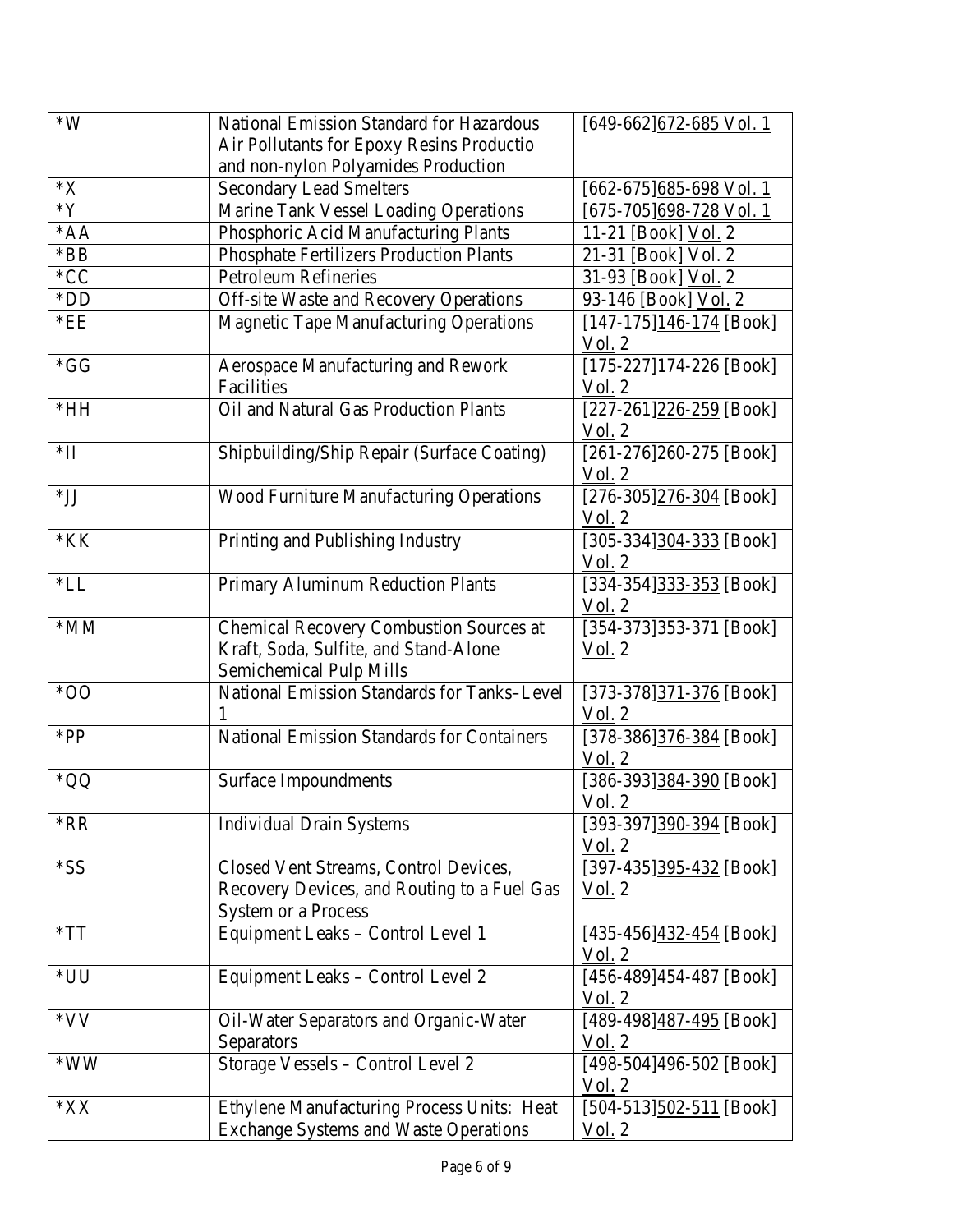| $*YY$        | Generic Maximum Achievable Control                                                       | $[514-574]$ $511-572$ [Book]                              |
|--------------|------------------------------------------------------------------------------------------|-----------------------------------------------------------|
|              | <b>Technology Standards</b>                                                              | Vol. 2                                                    |
| $*CCC$       | Steel Pickling - HCl Facilities and HCl                                                  | [574-583] $\frac{572-581}{2}$ [Book]                      |
|              | Regeneration                                                                             | Vol. 2                                                    |
| *DDD         | <b>Mineral Wool Production</b>                                                           | [583-595]581-592 [Book]<br>Vol. 2                         |
| $*$ EEE      | Hazardous Air Pollutants From Hazardous<br><b>Waste Combustors</b>                       | 8-68 [Book] Vol. 3                                        |
| $*GGG$       | Pharmaceuticals Production                                                               | 68-179 [Book] Vol. 3                                      |
| $*$ HHH      | Natural Gas Transmission and Storage<br>Facilities                                       | 179-208 [Book] Vol. 3                                     |
| $*III$       | Flexible Polyurethane Foam Production                                                    | [208-238]208-237 [Book]<br>Vol. 3                         |
| $*$ JJJ      | Group IV Polymers and Resins                                                             | [238-358]237-358 [Book]<br>Vol. 3                         |
| $*LLL$       | Portland Cement Manufacturing Industry                                                   | [358-380] $358-379$ [Book]<br>Vol. 3                      |
| *MMM         | Pesticide Active Ingredient Production                                                   | $[380-462]380-461$ [Book]<br>$\underline{\text{Vol}}$ . 3 |
| *NNN         | <b>Wool Fiberglass Manufacturing</b>                                                     | [462-477] 461-476 [Book]<br>$Vol.$ 3                      |
| $*000*$      | Amino/Phenolic Resins Manufacturing                                                      | [477-543] 476-541 [Book]<br>Vol. 3                        |
| *PPP         | <b>Polyether Polyols Production</b>                                                      | [543-621] $\frac{541-619}{8}$ [Book]<br>Vol. 3            |
| *QQQ         | <b>Primary Copper</b>                                                                    | [27-52]27-51 [Book] Vol.<br>4                             |
| *RRR         | <b>Secondary Aluminum Production</b>                                                     | [52-96]51-94 [Book] Vol.                                  |
| $*TTT$       | Primary Lead Smelting                                                                    | $[96-104]95-103$ [Book]<br><u>Vol.</u> 4                  |
| *UUU         | Petroleum Refineries: Catalytic Cracking,<br>Catalytic Reforming, and Sulfur Plant Units | $[104-164]103-180$ [Book]<br>Vol. 4                       |
| *VVV         | <b>Publicly Owned Treatment Works</b>                                                    | $[164-173]180-189$ [Book]<br>Vol. 4                       |
| $*$ XXX      | Ferroalloys Production: Ferromanganese and<br>Silicomanganese                            | $[173-185]$ 189-201 [Book]<br>Vol. 4                      |
| $*AAAA$      | Municipal Solid Waste Landfills                                                          | $[185-192]201-208$ [Book]<br>Vol. 4                       |
| *CCCC        | Manufacturing of Nutritional Yeast                                                       | $[192-204]208-221$ [Book]<br>Vol. 4                       |
| *DDDD        | Plywood and Composite Wood Products                                                      | 221-270 [Book] Vol. 4                                     |
| $*$ EEEE     | Organic Liquid Distribution (Non-Gasoline)                                               | 271-303 [Book] Vol. 4                                     |
| <u>*FFFF</u> | Miscellaneous Organic Chemical<br>Manufacturing                                          | <u>304-342 [Book] Vol. 4</u>                              |
| *GGGG        | Solvent Extraction For Vegetable Oil<br>Production                                       | $[205-229]343-367$ [Book]<br>Vol. 4                       |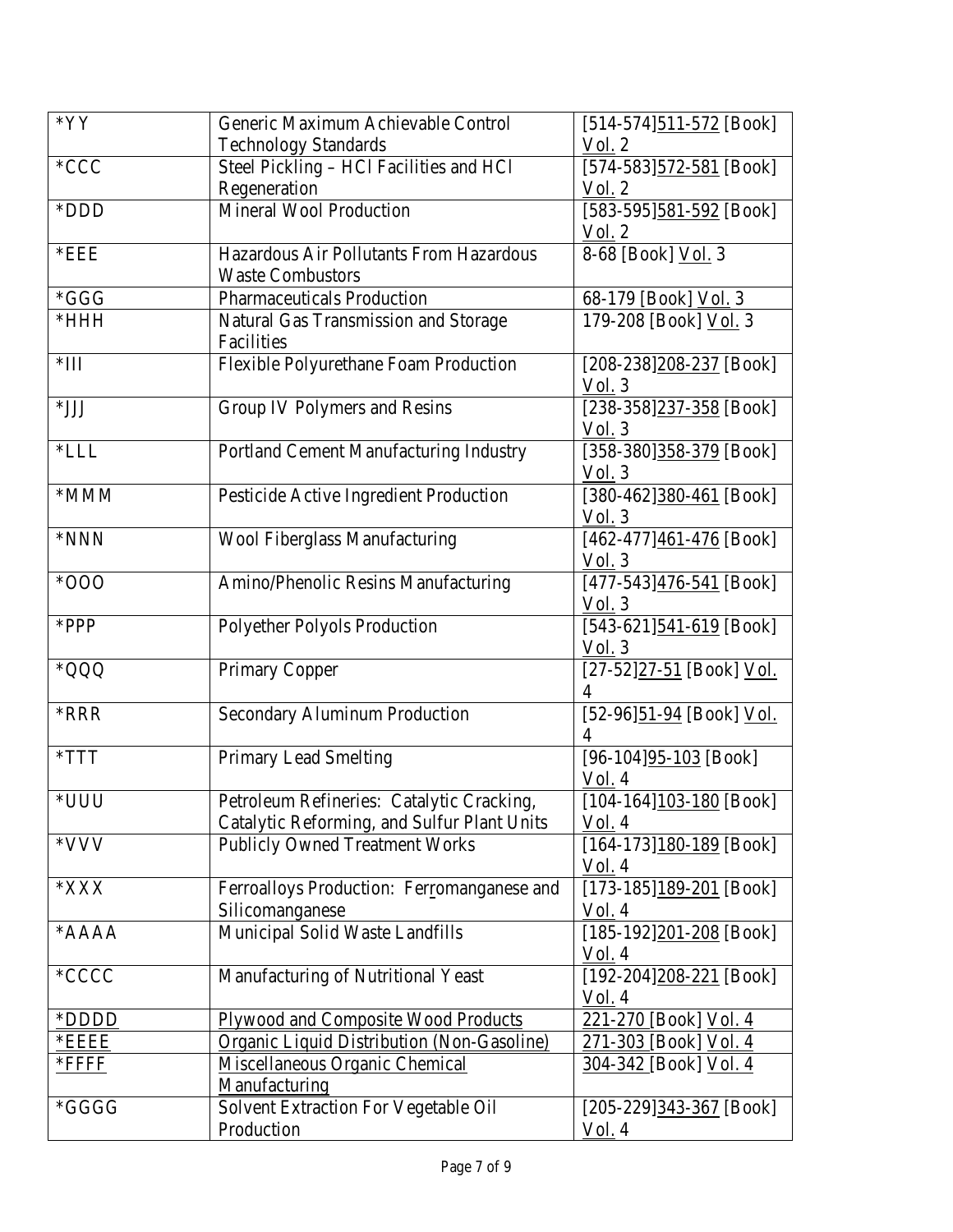| $*$ HHHH                                             | Wet Formed Fiberglass Mat Production                                            | $[229-244]$ 367-382 [Book]<br><u>Vol.</u> 4 |
|------------------------------------------------------|---------------------------------------------------------------------------------|---------------------------------------------|
| $*$ IIII                                             | <b>Surface Coating of Automobiles and Light-</b><br><b>Duty Trucks</b>          | 382-440 [Book] Vol. 4                       |
| *JJJJ                                                | Paper and Other Web Surface Coating                                             | $[244-277]$ $440-471$ [Book]<br>Vol. 4      |
| *KKKK                                                | <b>Surface Coating of Metal Cans</b>                                            | 471-529 [Book] Vol. 4                       |
| *MMMM                                                | <b>Surface Coating of Miscellaneous Metal Parts</b><br>and Products             | 530-584 [Book] Vol. 4                       |
| *NNNN                                                | Large Appliance Surface Coating                                                 | $[277-318]$ 584-624 [Book]<br>Vol. 4        |
| *0000                                                | Printing, Coating, and Dyeing of Fabrics                                        | $[318-384]$ 624-688 [Book]<br>Vol. 4        |
| *PPPP                                                | <b>Surface Coating of Plastic Parts and Products</b>                            | 688-739 [Book] Vol. 4                       |
| *QQQQ                                                | <b>Wood Building Products</b>                                                   | [384-429]739-782 [Book]<br>Vol. 4           |
| <b>*RRRR</b>                                         | <b>Metal Furniture Surface Coating</b>                                          | [429-473]782-824 [Book]<br>Vol. 4           |
| *SSSS                                                | Metal Coil Surface Coating                                                      | [474-499] $824-850$ [Book]<br>Vol. 4        |
| $\boldsymbol{*} \text{T} \text{T} \text{T} \text{T}$ | <b>Leather Finishing Operations</b>                                             | [499-514]850-866 [Book]<br>Vol. 4           |
| *UUUU                                                | <b>Cellulose Production Manufacturing</b>                                       | [515-569]867-913 [Book]<br><u>Vol.</u> 4    |
| *VVVV                                                | <b>Boat Manufacturing</b>                                                       | [569-599]913-942 [Book]<br>Vol. 4           |
| *WWWW                                                | <b>Reinforced Plastic Composites</b>                                            | [599-655]942-998 [Book]<br>Vol. 4           |
| $*{\bf XXXX}$                                        | <b>Tire Manufacturing</b>                                                       | [655-692]998-1033<br>[Book] <u>Vol.</u> 4   |
| *YYYY                                                | <b>Stationary Combustion Turbines</b>                                           | 1033-1049 [Book] Vol. 4                     |
| *ZZZZ                                                | <b>Stationary Reciprocating Internal Combustion</b><br>Engines                  | <u>15-38 [Book] Vol. 5</u>                  |
| *AAAAA                                               | <b>Lime Manufacturing</b>                                                       | 38-62 [Book] Vol. 5                         |
| *BBBBB                                               | Semiconductor Manufacturing                                                     | [692-701 Book 4]62-71<br>Vol. 5             |
| *CCCCC                                               | Coke Oven: Pushing, Quenching, Battery<br><b>Stacks</b>                         | [701-728 Book 4]72-98<br>Vol. 5             |
| *DDDDD                                               | Industrial, Commercial, and Institutional<br><b>Boilers and Process Heaters</b> | 98-148 [Book] Vol. 5                        |
| *EEEEE                                               | Iron and Steel Foundries                                                        | 149-177 [Book] Vol. 5                       |
| *FFFFFF                                              | Integrated Iron and Steel Manufacturing                                         | [728-750 Book 4] 178-200<br><u>Vol. 5</u>   |
| *GGGGG                                               | <b>Site Remediation</b>                                                         | 200-254 [Book] Vol. 5                       |
| $*$ HHHHH                                            | <b>Miscellaneous Coating Manufacturing</b>                                      | 255-281 [Book] Vol. 5                       |
| $*$ IIIII                                            | Mercury Emissions from Mercury Cell Chlor-                                      | 281-308 [Book] Vol. 5                       |
|                                                      | Alkali Plants                                                                   |                                             |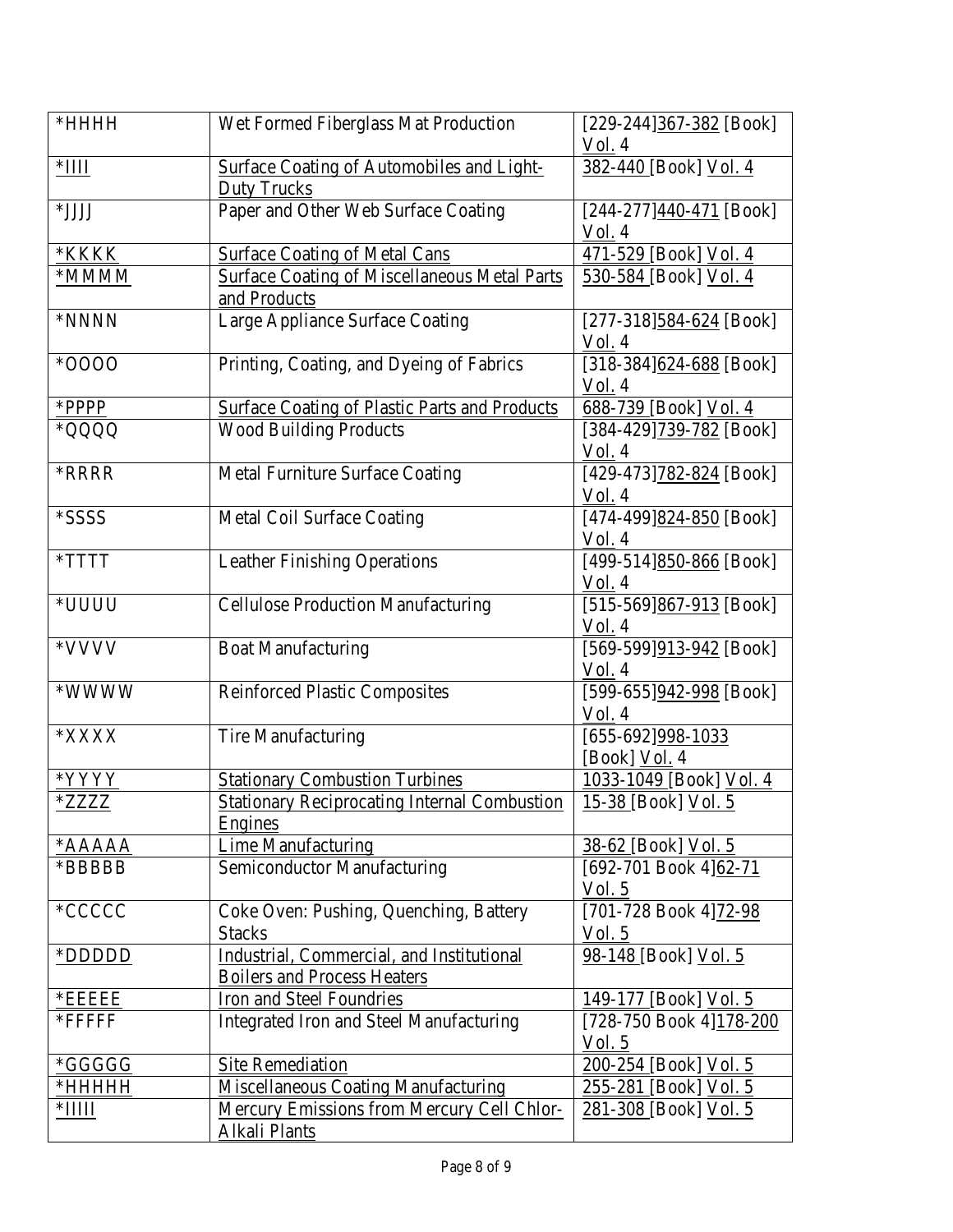| *JJJJJ & KKKKK | <b>Brick and Structural Clay Products</b>    | [751-799 Book 4]308-355  |
|----------------|----------------------------------------------|--------------------------|
|                |                                              | Vol. 5                   |
| *LLLLL         | <b>Asphalt Roofing and Processing</b>        | [800-821 Book 4] 355-377 |
|                |                                              | Vol. 5                   |
| *MMMMM         | Flexible Polyurethane Foam Fabrication       | [821-836 Book 4] 377-391 |
|                |                                              | Vol. 5                   |
| *NNNNN         | Hydrochloric Acid & Fumed Silica             | [836-855 Book 4]9-27     |
|                | Production                                   | Vol. 6                   |
| *PPPPP         | <b>Engine Test Cells</b>                     | [855-881 Book 4]27-53    |
|                |                                              | Vol. 6                   |
| *QQQQQ         | <b>Friction Products Manufacturing</b>       | [882-890 Book 4]53-      |
|                |                                              | 61Vol. 6                 |
| <b>*RRRRR</b>  | <b>Taconite Iron Ore Processing</b>          | 61-86 [Book] Vol. 6      |
| *SSSSS         | <b>Refractory Products Manufacturing</b>     | [890-938 Book 4] 86-134  |
|                |                                              | Vol. 6                   |
| $*TTTTT$       | Primary Magnesium Refining                   | 134-146 [Book] Vol. 6    |
| *Appendix A    | <b>Test Methods</b>                          | [939-1139 Book 4]146-    |
|                |                                              | 347 Vol. 6               |
| *Appendix B    | Sources Defined for Early Reduction          | [1140 Book 4] 348 Vol. 6 |
|                | Provisions                                   |                          |
| *Appendix C    | Determination of the Fraction Biodegraded in | [1140-1171 Book 4]348-   |
|                | a Biological Treatment Unit                  | 379 Vol. 6               |
| *Appendix D    | Alternative Validation Procedure for EPA     | [1171-1172 Book 4]379-   |
|                | <b>Waste and Wastewater Methods</b>          | 380 Vol. 6               |
| *Appendix E    | Monitoring Procedure For Nonthoroughly       | [1172-1184 Book 4]380-   |
|                | Mixed Open Biological Treatment Systems at   | <u>392 Vol. 6</u>        |
|                | Kraft Pulp Mills Under Unsafe Sampling       |                          |
|                | Conditions                                   |                          |

The remainder of 200.10 remains unchanged.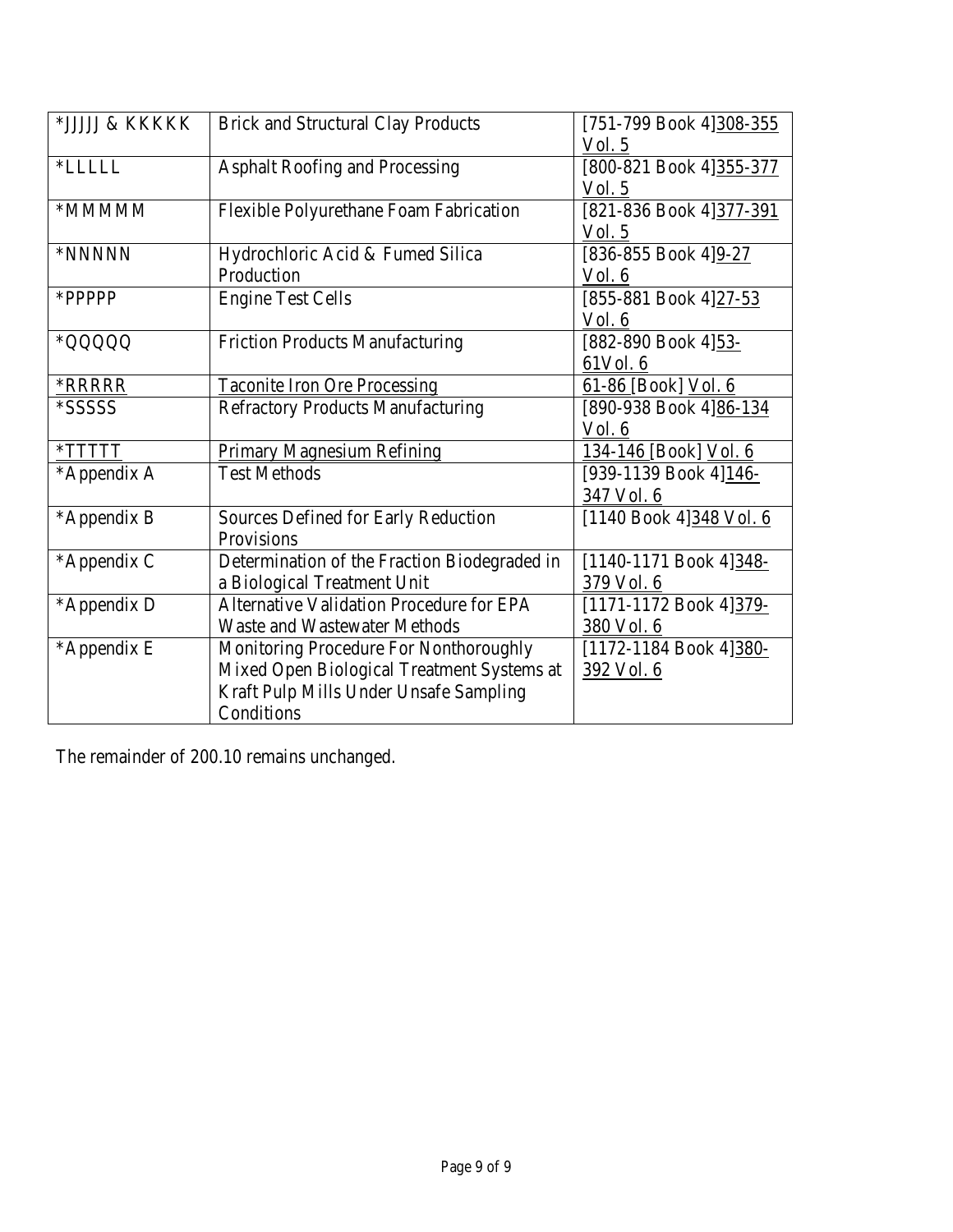# **B-2 Part 200 ENB Notice**

The following is a copy of the Part 200 Environmental Notice Bulletin notice from April 11, 2007 which noticed the incorporation by reference for the amendments to 40 CFR 60 Subpart Cb for Large Municipal Waste Combustors That Are Constructed on or Before September 20, 1994.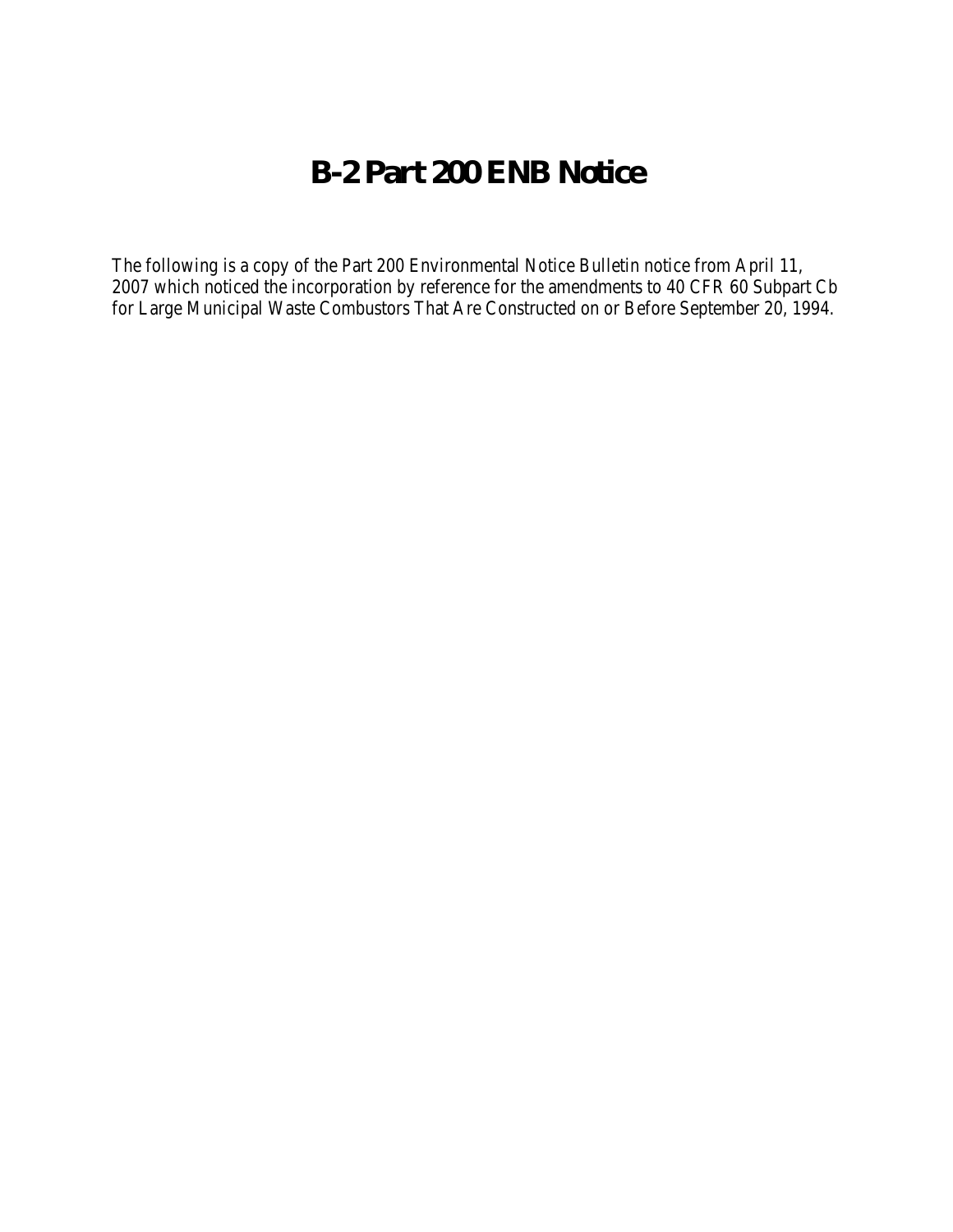# Notice of Proposed Rule Making New York State Department of Environmental Conservation 6 NYCRR Part 200.10, General Provisions

Pursuant to Environmental Conservation Law, Sections 1-0101, 3-0301, 3-0303, 19-0103, 19- 0105, 19-0301 and 19-0305, the New York State Department of Environmental Conservation hereby gives notice of the following:

This proposed rulemaking will update 6 NYCRR 200.10, Table 4 to incorporate by reference each of the new and amended National Emission Standards for Hazardous Air Pollutants (NESHAP) regulations as they were printed in the July 1, 2005 Code of Federal Regulations. 6 NYCRR 200.9 will also be updated to reflect the new references in Part 200.10. Pursuant to Section 112 of the Clean Air Act of 1990, New York State will implement and enforce all requirements under Section 112 for the NESHAPs.

This rulemaking is also updating the incorporation by references to two other EPA regulations which New York State implements and enforces. The new Emission Guidelines for existing Other Solid Waste Incinerators that were published in the Federal Register on December 16, 2005 and the amendments to the Emission Guidelines for Existing Large Municipal Waste Combustors that were published in the Federal Register on May 10, 2006 are being added to Table 2 of 200.10 in order to reflect New York State's ability to implement and enforce these regulations.

For further information, contact:

Edward A. Pellegrini, P.E. NYSDEC Division of Air Resources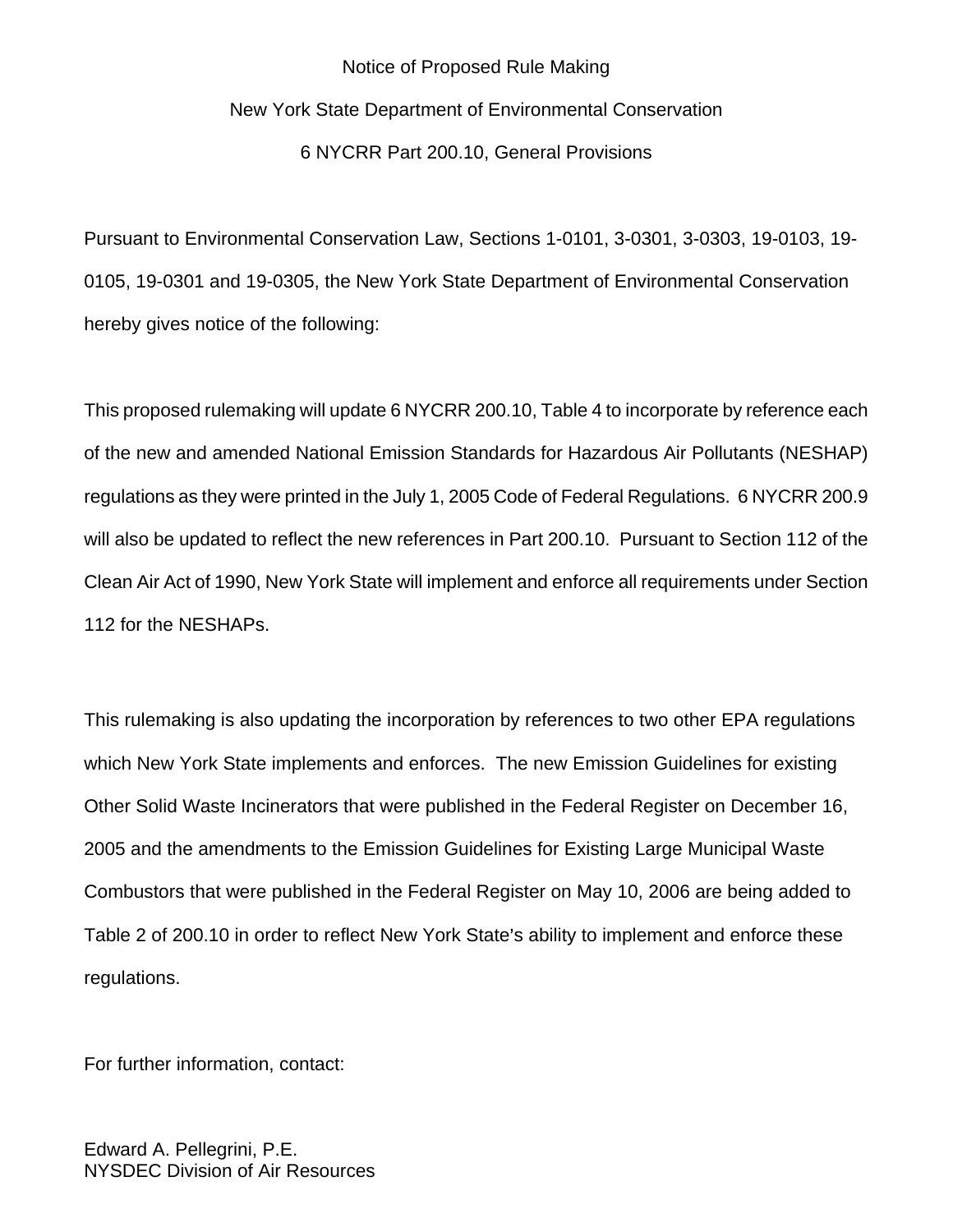625 Broadway Albany NY 12233-3254 518 402-8403 E-mail [neshaps@gw.dec.state.ny.us](mailto:neshaps@gw.dec.state.ny.us)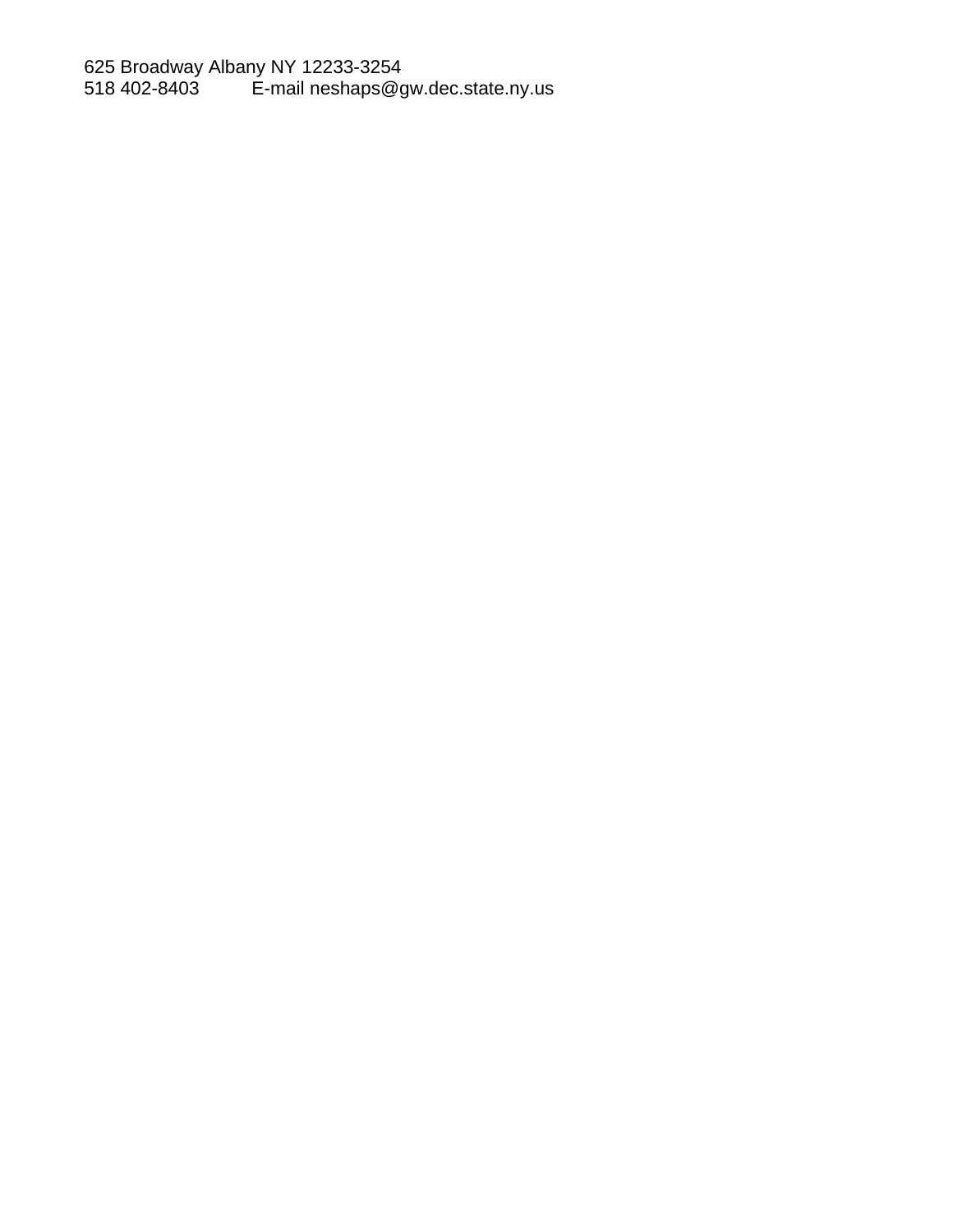# **B-3 Part 200 Hearing Transcript**

The following is a copy of the Part 200 public hearing transcript from the May 17, 2007 hearing for the incorporation by reference for the amendments to 40 CFR 60 Subpart Cb for Large Municipal Waste Combustors That Are Constructed on or Before September 20, 1994.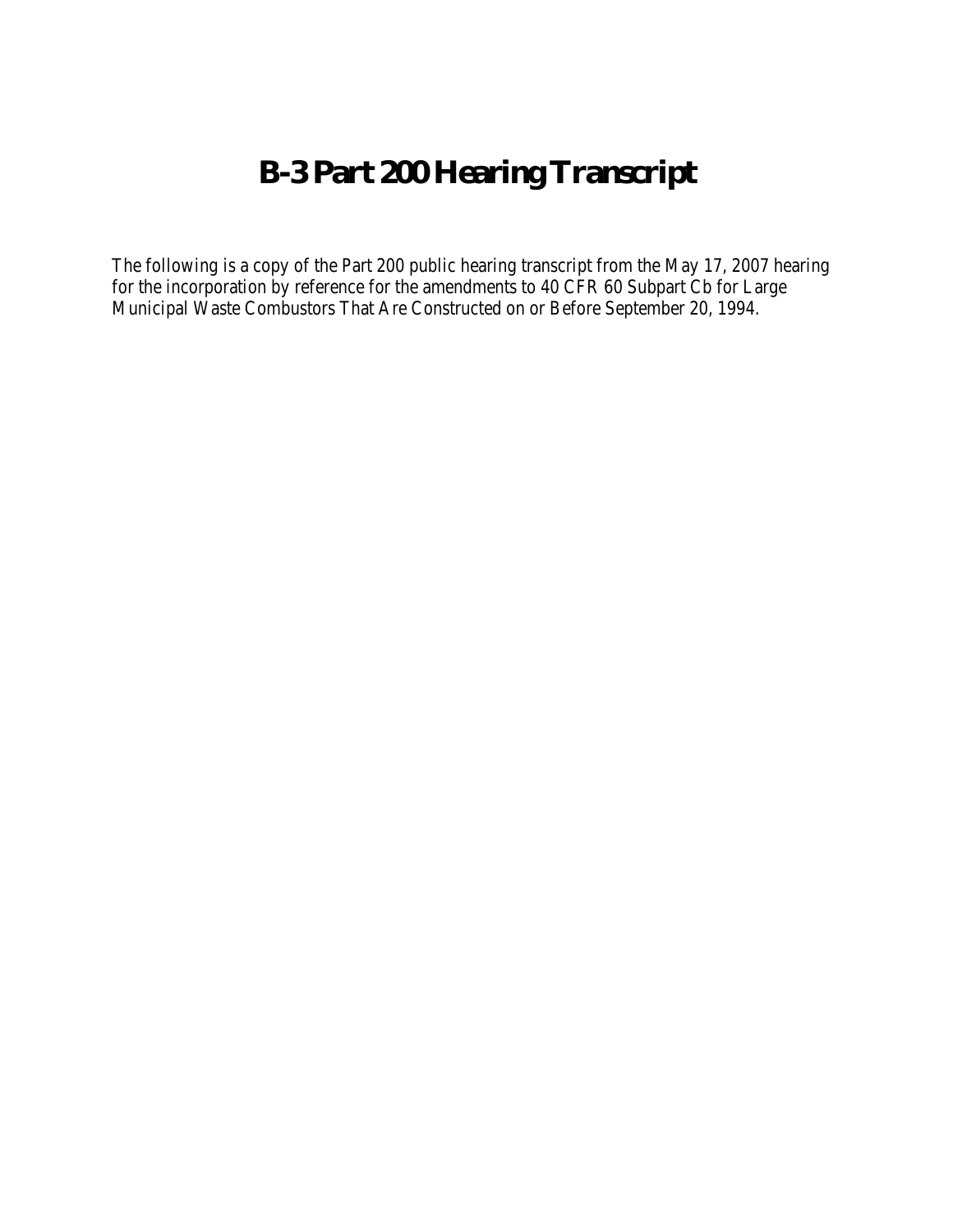STATE OF NEW YORK DEPARTMENT OF ENVIRONMENTAL CONSERVATION 625 BROADWAY ALBANY, NEW YORK 12233-1550

In the Matter

- of the -

PROPOSED AMENDMENTS OF PART 200 (General Provisions) AND ADOPTION OF NEW PARTS 243 (CAIR NOx Ozone Season Trading Program), 244 (CAIR NOx Annual Trading Program) AND 245 (CAIR SO2 Trading Program) OF TITLE 6 OF THE OFFICIAL COMPILATION OF CODES, RULES AND REGULATIONS OF THE STATE OF NEW YORK, AND REVISIONS TO THE STATE IMPLEMENTATION PLAN (SIP).

Held on: May 17, 2007

Before: Mark D. Sanza Administrative Law Judge

New York State Department of Environmental Conservation Office of Hearings and Mediation Services 625 Broadway, 1st Floor Albany, New York 12233-1550 (518) 402-9003

> ALEXY ASSOCIATES COURT REPORTING SERVICES, LLC (518) 798-6109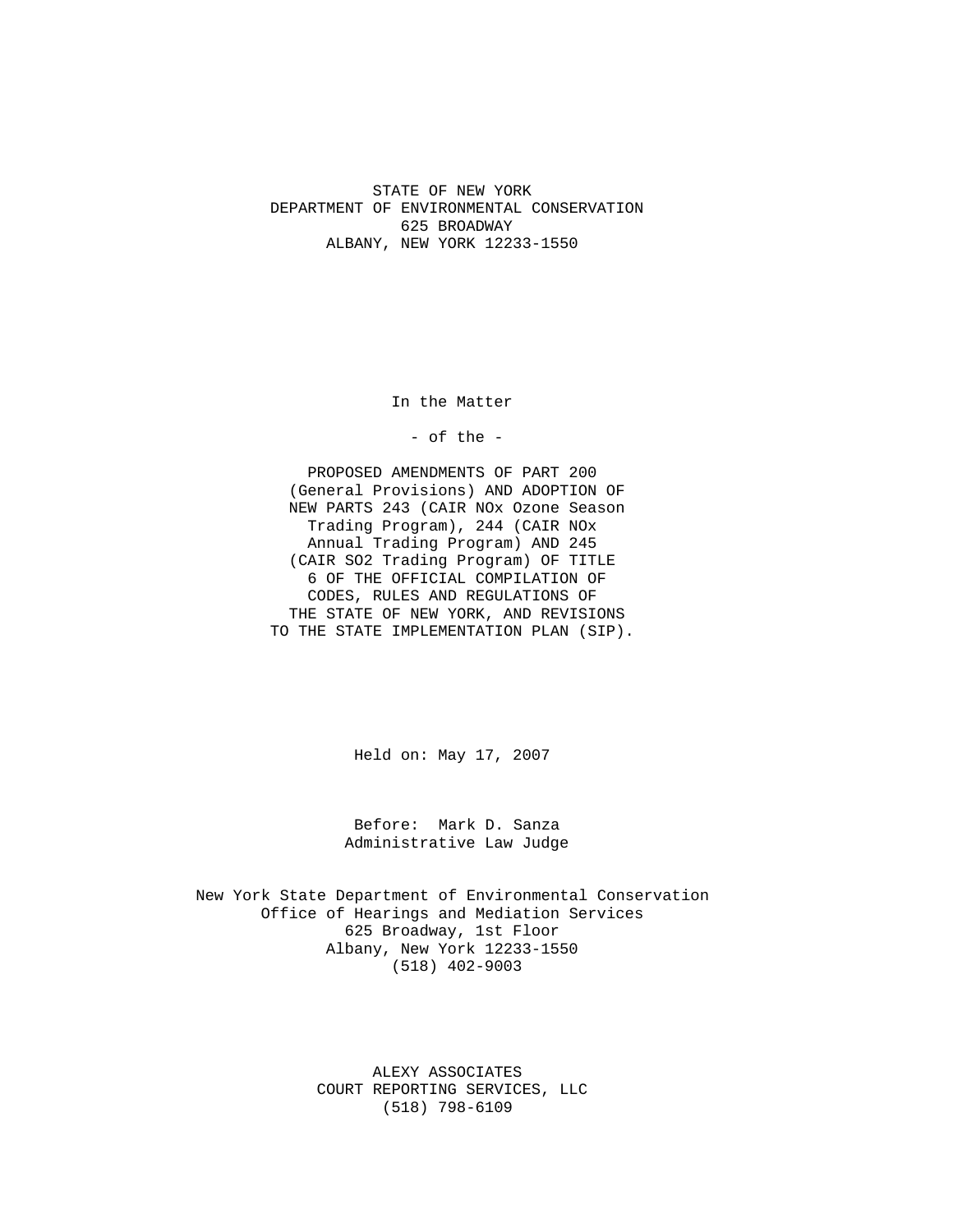5 10 15 20 25 1 ALJ SANZA: Good afternoon, ladies 2 and gentlemen. My name is Mark Sanza. I'm an 3 administrative law judge with the New York State 4 Department of Environmental Conservation in the Office of Hearing and Mediation Services. I'm 6 the administrative law judge assigned to conduct 7 this legislative public hearing. 8 The purpose of this hearing is to 9 provide the members of the public with an opportunity to comment about a proposal by staff 11 of the Department's Division of Air Resources to 12 add parts 243, 244 and 245 and to amend Part 200 13 of Title 6 of the Official Compilation of Codes, 14 Rules and Regulations of the State of New York, and to revise the State implementation plan, or 16 SIP, to incorporate these changes and to address 17 additional requirements outlined in Section 18 110A2D of the federal Clean Air Act. 19 During this hearing, members of the public will have the opportunity to comment 21 about the proposed amendments to the rules and 22 related revisions to the SIP. If anyone wants 23 to make a statement, please fill out a card 24 located on the table in the front of the room. I will use the cards to call the speakers in the

> ALEXY ASSOCIATES COURT REPORTING SERVICES, LLC (518) 798-6109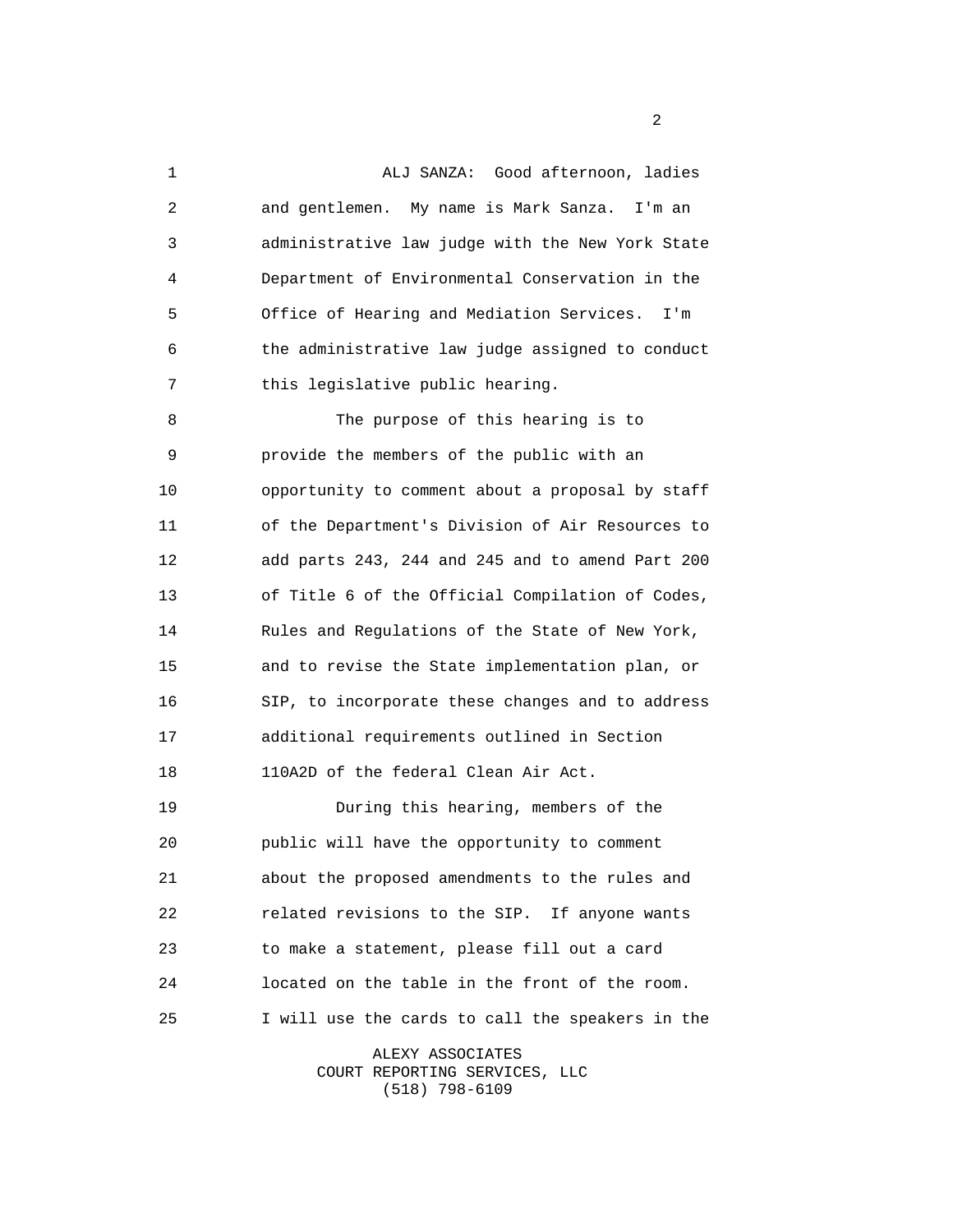1 order that I receive the cards.

| 2  | Today's hearing is the third in a series         |
|----|--------------------------------------------------|
| 3  | of three public hearing sessions being held      |
| 4  | across the State. The first hearing was held in  |
| 5  | Avon on May 15, 2007, and the second session was |
| 6  | held in Long Island City on May 16, 2007.        |
| 7  | At this hearing I will also accept any           |
| 8  | written comments that people may have.<br>In     |
| 9  | addition, written comments may be filed with the |
| 10 | Department until 5 p.m. on May 24, 2007. Please  |
| 11 | consult the Public Hearing Notice for            |
| 12 | information on how to submit written comments.   |
| 13 | Before I call the first speaker, please          |
| 14 | note the following. I have a copy of the Public  |
| 15 | Hearing Notice that appeared in the Department's |
| 16 | environmental notice bulletin on April 11, 2007. |
| 17 | I have affidavits of publication for legal       |
| 18 | advertising of that notice in the Albany Times   |
| 19 | Union, Buffalo News, Glens Falls Post Star, the  |
| 20 | New York Post, News Day, Rochester Democrat and  |
| 21 | Chronicle and the Syracuse Post Standard.<br>The |
| 22 | legal notice appeared in each of those           |
| 23 | newspapers on April 11, 2007 except for News     |
| 24 | Day, in which the notice appeared on April 28,   |
| 25 | And I have a copy of the public notice<br>2007.  |

ALEXY ASSOCIATES COURT REPORTING SERVICES, LLC (518) 798-6109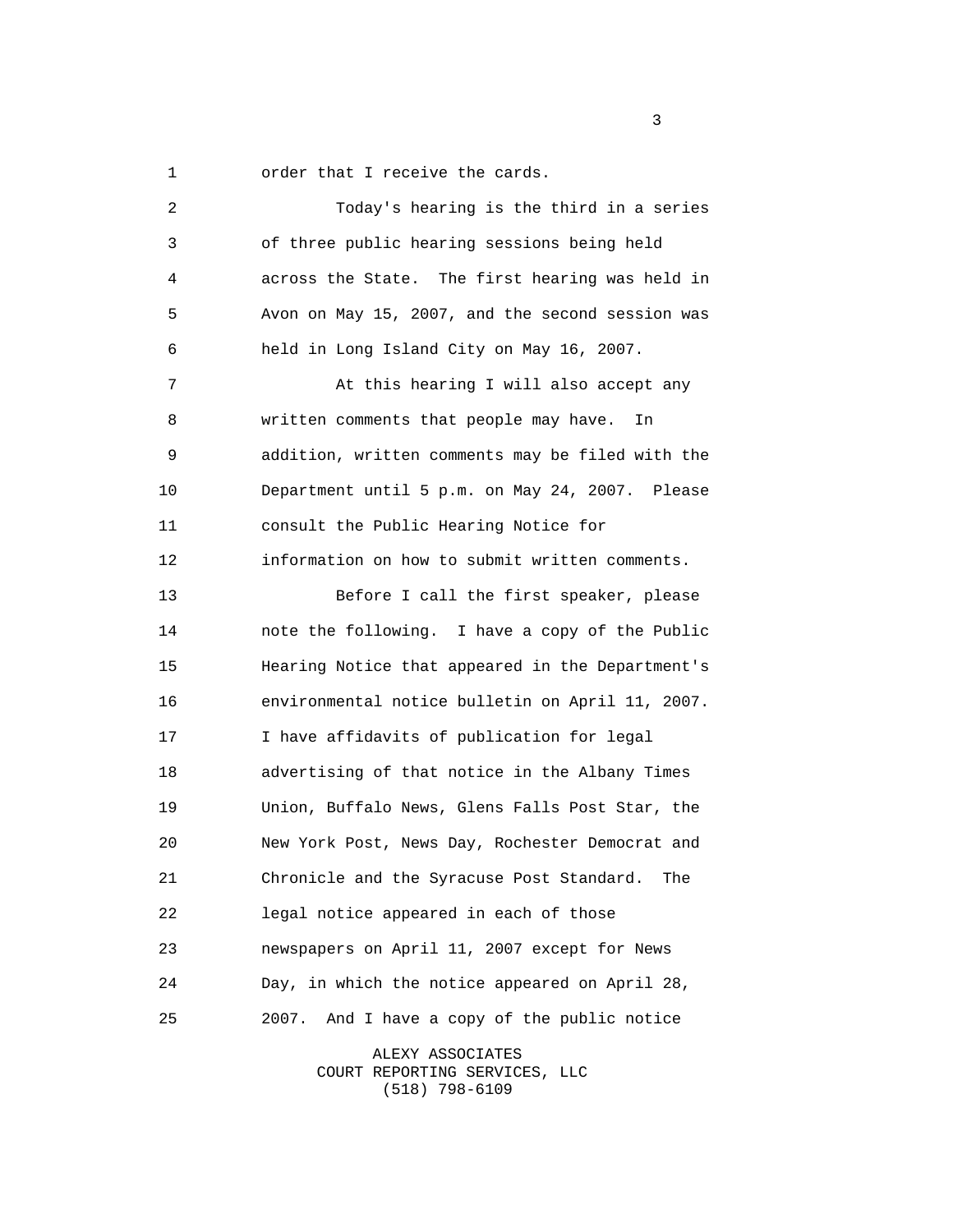1 from the New York State Register dated April 11, 2 2007.

 5 10 15  $20^{\circ}$  25 3 Because we don't own this building, but 4 someone else does, I am obligated to read to you evacuation procedures for this public meeting 6 room in case of an emergency. If an alarm 7 sounds, please gather your belongings and calmly 8 exit the room through the nearest exit. There 9 are three of them in this particular room. Visitors, once they leave the room, they're 11 supposed to go out onto Columbia Street and 12 assemble over there. All right? Any DEC 13 employee should continue to their assigned 14 evacuation zone that we typically use. Okay, first we're going to hear from 16 Department staff about the proposal, and in that 17 regard I would ask that Michael Miliani of DEC 18 staff come forward. Thank you. 19 MR. MILIANI: Good afternoon. My name is Mike Miliani. I'm an environmental 21 engineer with the New York State Department of 22 Environmental Conservation, Division of Air 23 Resources. 24 The Department is proposing three New York State Clean Air Interstate Rules, CAIR,

ALEXY ASSOCIATES COURT REPORTING SERVICES, LLC (518) 798-6109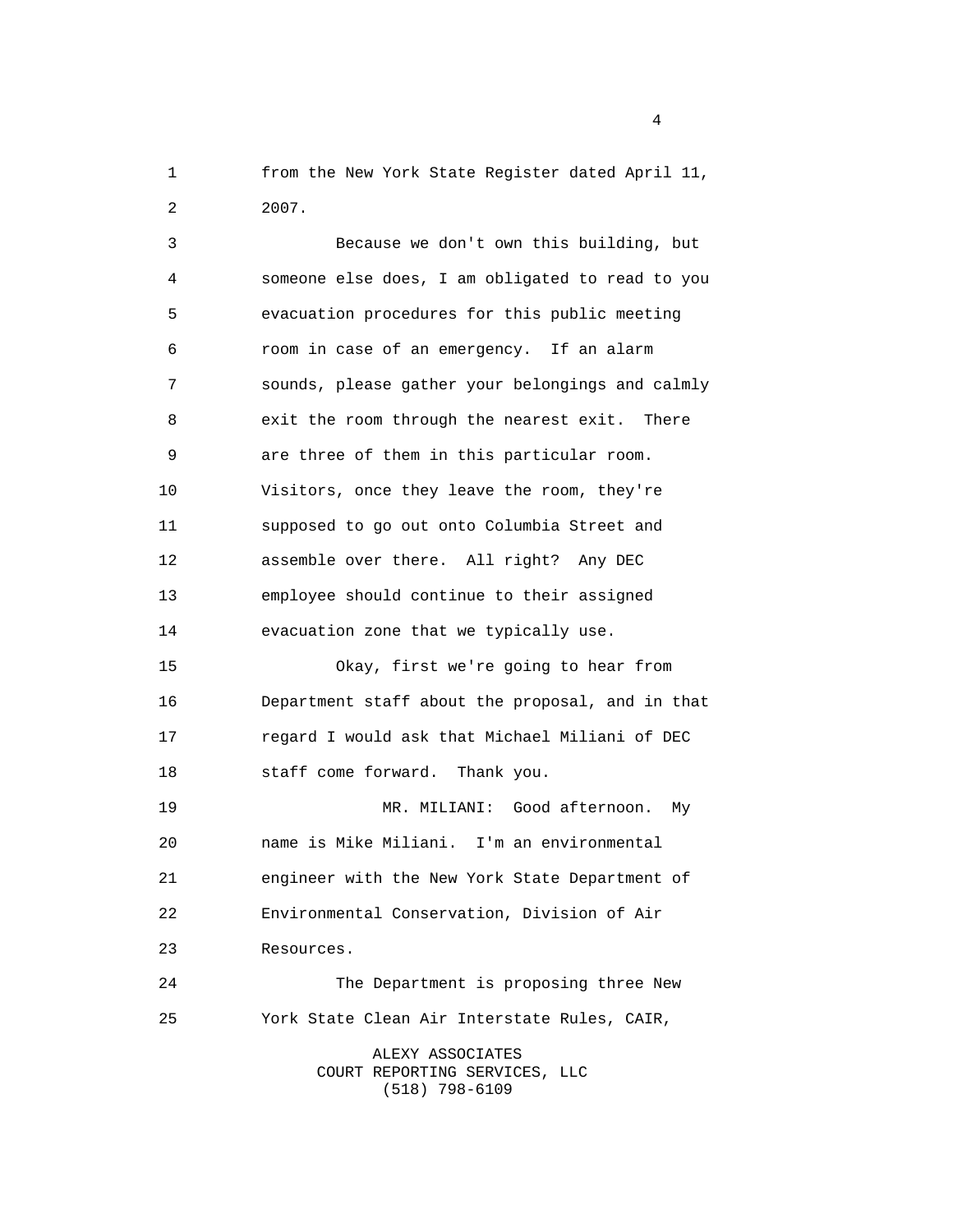5 10 15 20 25 1 that will establish cap-and-trade programs 2 designed to mitigate interstate transport of 3 nitrogen oxides, NOx, and sulfur dioxide, SO2, 4 to help reduce ozone and fine particulate formation in CAIR states located in the eastern 6 US. 7 These rules consist of Part 243, CAIR 8 NOx Ozone Season Trading Program; Part 244, CAIR 9 NOx Annual Trading Program; and Part 245 CAIR SO2 Trading Program. As part of this 11 rulemaking, Part 200 will be amended to update 12 cross references in Section 200.9, reference 13 material. 14 On April 25, 2005, the United States Environmental Protection Agency, EPA, issued a 16 final administrative action in which it made 17 findings that numerous states, including New 18 York State, had failed to submit State 19 Implementation Plan, SIP, provisions that EPA determined are required under the federal Clean 21 Air Act, Section 110A2D, to address interstate 22 pollutant transport with respect to the National 23 Ambient Air Quality Standards, NAAQS, for ozone, 24 and particulate matter with an aerodynamic diameter less than or equal to a nominal 2.5

> ALEXY ASSOCIATES COURT REPORTING SERVICES, LLC (518) 798-6109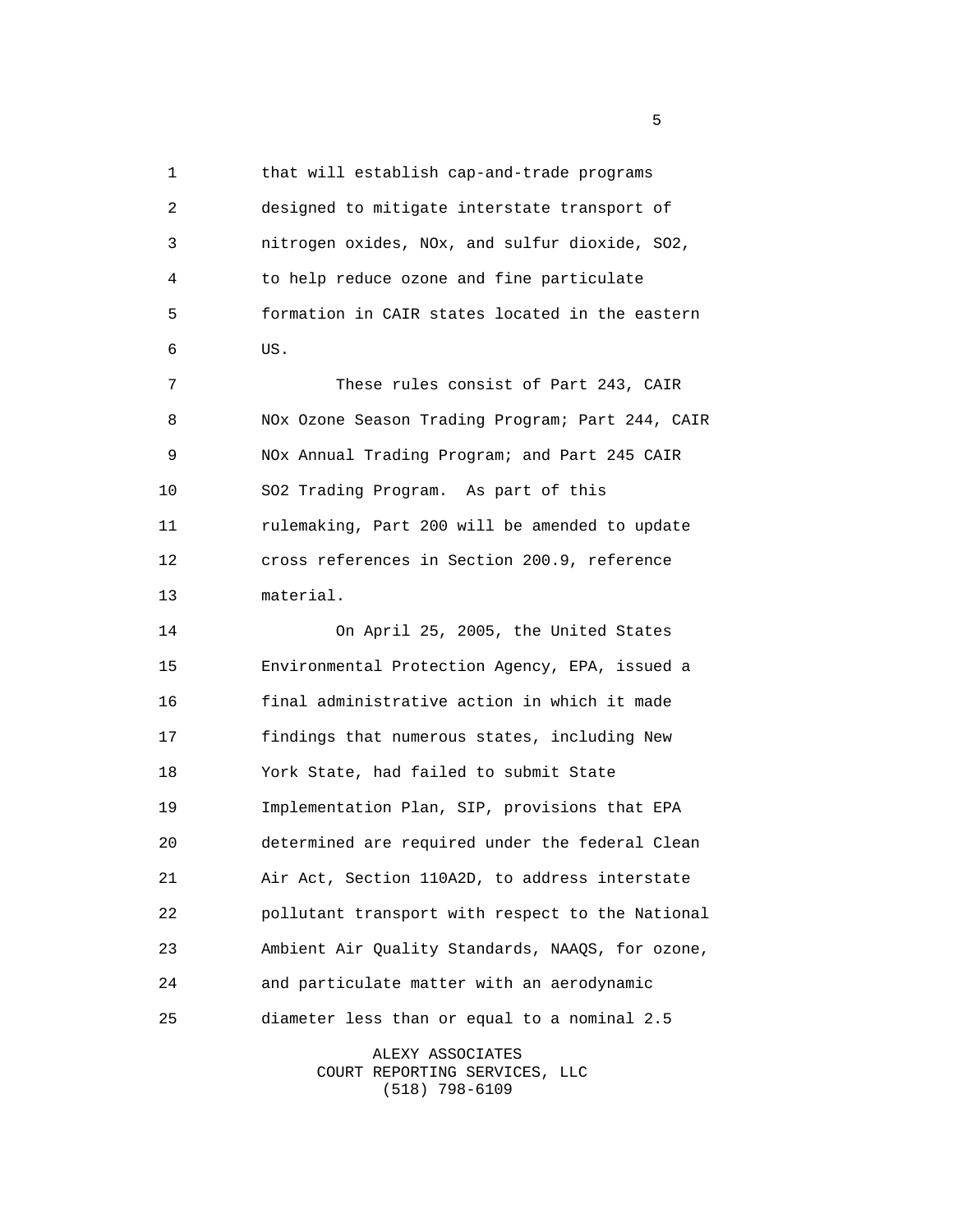5 10 15 20 25 1 micrometers, PM2.5. New York State was 2 identified by EPA as a state that must address 3 emissions of NOx and SO2 because it contributes 4 to the non-attainment of both the ozone and PM2.5 NAAQS in downwind states. New York 6 State's CAIR will assist eastern states in 7 attaining ozone and PM2.5 NAAQS. 8 The Department will be accepting 9 comments on this rulemaking through 5 p.m., Thursday, May 24, 2007. The proposed rules are 11 available for review at the Department's website 12 located at [www.dec.ny.gov.](www.dec.ny.gov) I may be contacted 13 at 518-402-8396 or via e-mail to answer any 14 questions regarding this rulemaking. Thank you. ALJ SANZA: Thank you. The next 16 speaker will be Robert Bielawa. 17 MR. BIELAWA: Thank you. Good 18 afternoon. My name is Robert Bielawa. I'm an 19 environmental engineer in the Air Quality Planning Bureau of the Division of Air Resources 21 at the New York State Department of 22 Environmental Conservation. 23 Following the promulgation of a new 24 National Ambient Air Quality Standard, the United States Environmental Protection Agency is ALEXY ASSOCIATES COURT REPORTING SERVICES, LLC

(518) 798-6109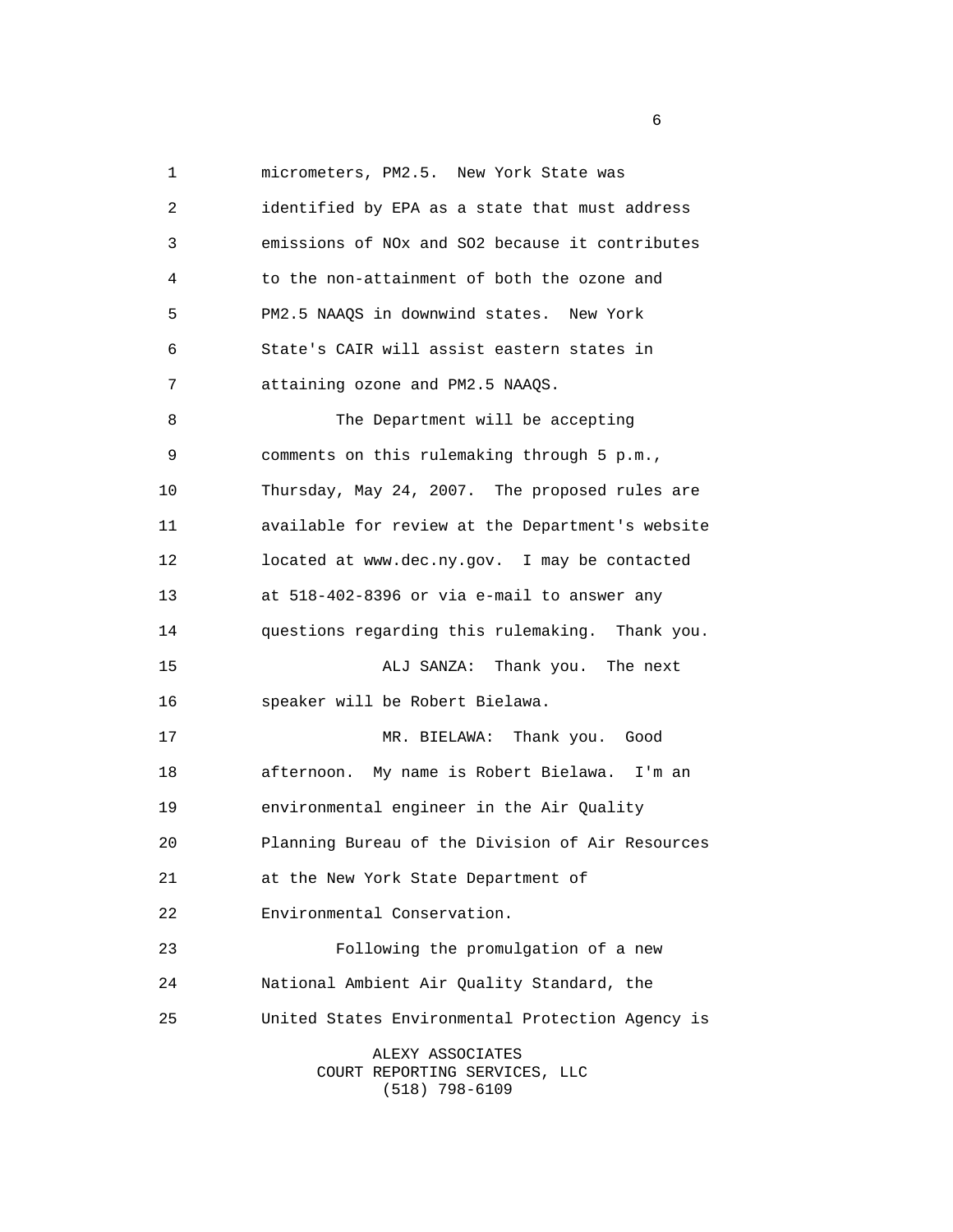5 10 15 20 25 1 required to designate areas as being an 2 attainment or non-attainment of the new 3 standard. A new National Ambient Air Quality 4 Standard for fine particulate matter has resulted in a new non-attainment area 6 designation in New York State, and thereby 7 necessitates the amendment of the definition of 8 "non-attainment area" found in Part 200 of Title 9 6 of the Official Compilation of Codes, Rules and Regulations of the State of New York 11 entitled "General Provisions." 12 The current "non-attainment area" 13 definition codified as subdivision av of Subpart 14 200.1 only includes the one-hour ozone standard and the particulate matter standard known as 16 PM10. Subdivision av needs to be amended to 17 include the new fine particulate matter National 18 Standard Ambient Air Quality Standard 19 non-attainment area designation and geographic boundary as promulgated by the United States 21 Environmental Protection Agency on January 5, 22 2005. Additionally, the existing definition of 23 "non-attainment area" with respect to PM10 needs 24 to be amended to clarify that the annual National Ambient Air Quality Standard was

> ALEXY ASSOCIATES COURT REPORTING SERVICES, LLC (518) 798-6109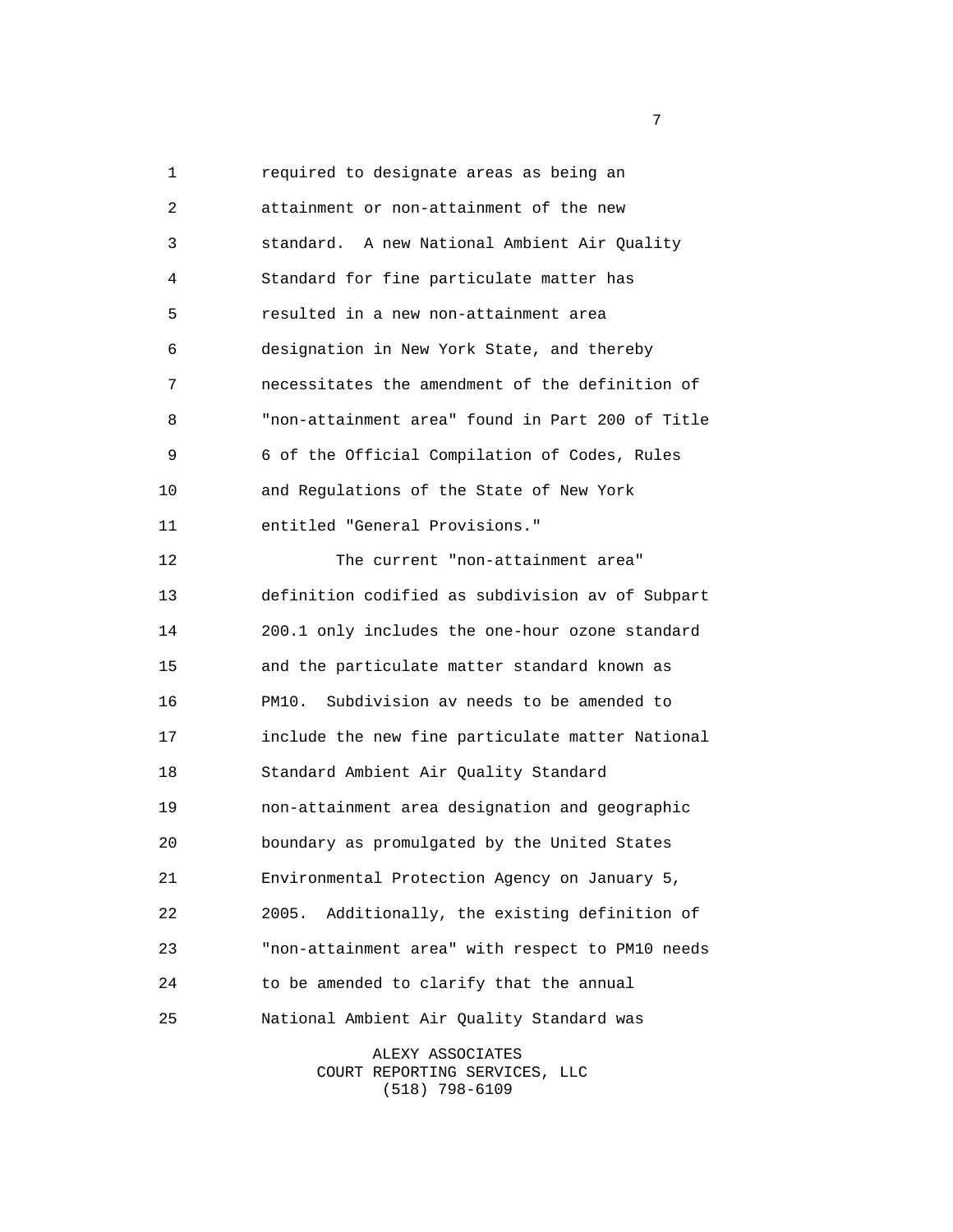5 10 15 20 25 1 revoked by EPA effective December 17, 2006. 2 Both proposed amendments serve to avoid 3 regulatory implementation difficulties that will 4 arise when Department regulations reference outdated and undefined non-attainment areas. 6 The map of the fine particulate non-attainment 7 area as designated by the United States 8 Environmental Protection Agency and as proposed 9 in Part 200 is available upon request. A copy of the proposed rule is also available for 11 review on the Department's website at 12 [www.dec.ny.gov.](www.dec.ny.gov) 13 The New York State Department of 14 Environmental Conservation will be accepting written comments on the proposed revisions to 16 Part 200 until 5 p.m. on May 24, 2007. I may be 17 reached at 518-402-8396 to answer any questions 18 concerning this proposal. Thank you. 19 ALJ SANZA: Thank you. The next speaker will Ed Pellegrini. 21 MR. PELLEGRINI: Hello. My name is 22 Edward Pellegrini. I'm an environmental 23 engineer for the New York State Department of 24 Environmental Conservation, Division of Air Resources.

> ALEXY ASSOCIATES COURT REPORTING SERVICES, LLC (518) 798-6109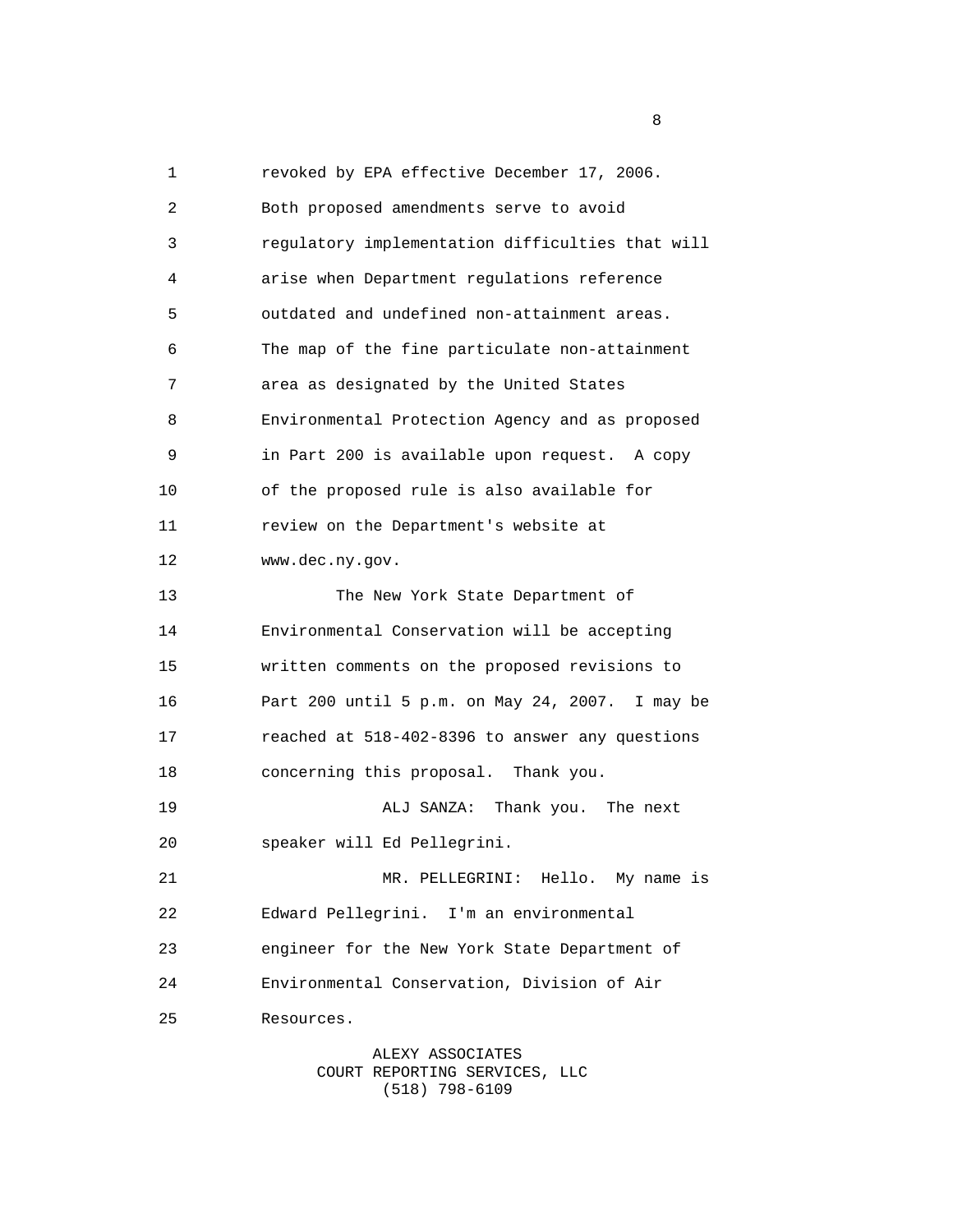5 10 15 20 25 1 One of the purposes of this legislative 2 hearing is to obtain public comment on proposed 3 revisions to Title 6, New York Codes, Rules and 4 Regulations Part 200, General Provisions. The Department proposes to amend 6 NYCRR 6 Part 200 in order to update the tables 7 referencing Federal National Emission Standards 8 for Hazardous Air Pollutants regulations, 40CFR 9 Part 63, and two Federal Emissions Guidelines for Existing Large Municipal Large Waste 11 Combustors and Other Solid Waste Incinerators. 12 This rulemaking will update Table 4 by citing 13 the 2005 Code of Federal Regulations which will 14 reflect updated and more recent regulations through which the Department has accepted 16 delegation to implement and enforce. The 17 rulemaking will also update Table 2 by adding 18 federal register notices for the two Emissions 19 Guidelines for which the Department has also accepted delegation to implement and enforce. 21 The Department will be accepting 22 comments on this rulemaking through 5 p.m. on 23 May 24, 2007. A copy of proposed rule is 24 available for review. To obtain a copy, please take one of my business cards and e-mail me your

> ALEXY ASSOCIATES COURT REPORTING SERVICES, LLC (518) 798-6109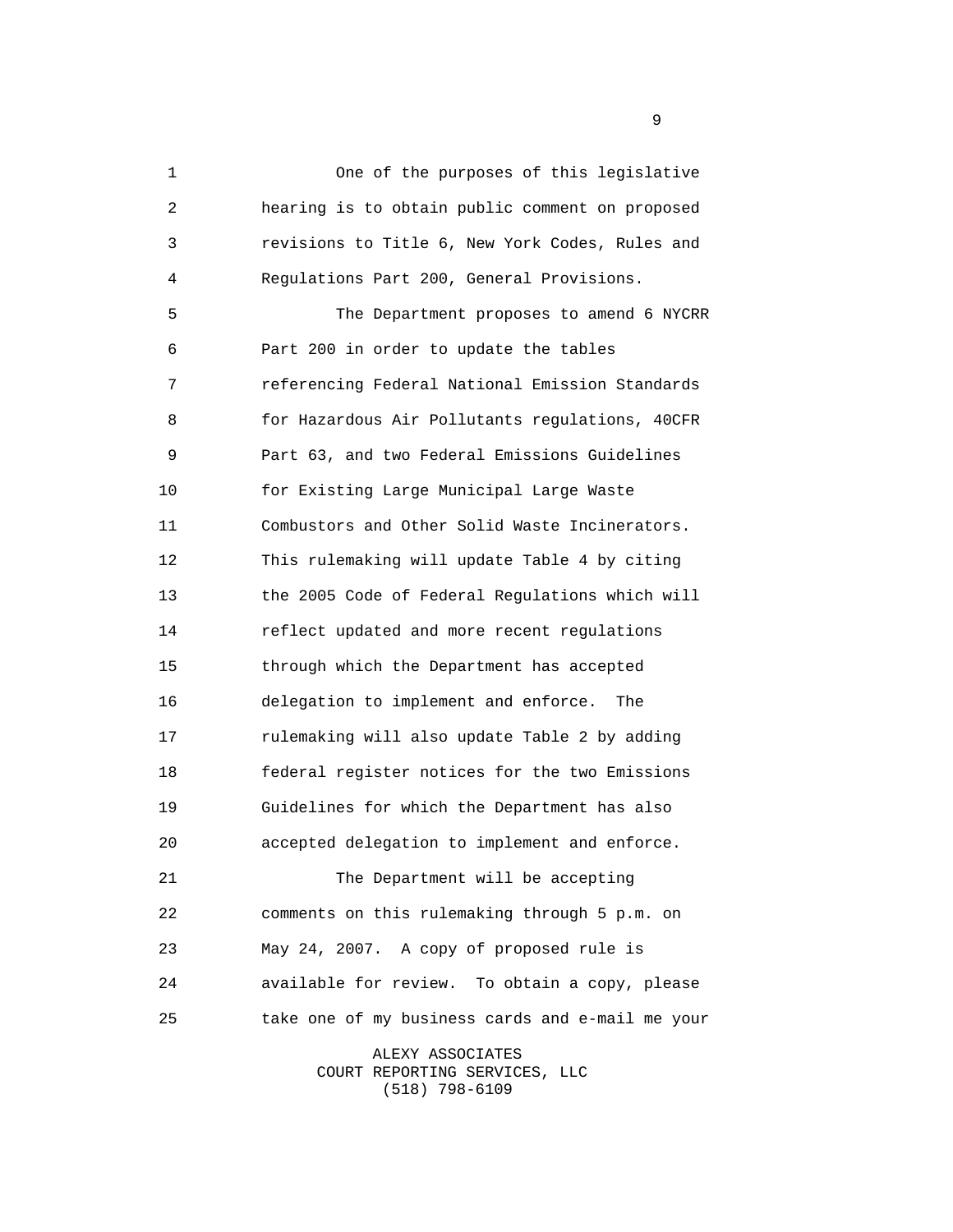5 10 15 20 25 1 request, or give me your e-mail request today. 2 I may be reached 518-402-8396 to answer any 3 questions regarding this rulemaking. Thank you. 4 ALJ SANZA: Thank you. So far I've received two written cards for people indicating 6 they want to make a statement. Does anyone else 7 want to make or fill out a card? Are there any 8 elected officials here who wish to make any 9 statement? Okay, then we'll call the cards in order. The first I have is Sandra Meier. 11 MS. MEIER: Thank you. Good 12 afternoon. I'm Sandra Meier, director of the 13 Environmental Energy Alliance of New York, and 14 I'm here today on behalf of members of the Generation Committee. Participating members of 16 the committee for these comments include AES NY, 17 Dynegy NE Generating, KeySpan, Mirant, NRG 18 Energy, PSEG Power, Rochester Gas and Electric 19 and Selkirk Cogen. We appreciate the opportunity to comment 21 on the proposed New York State CAIR rules. My 22 statement today will highlight several areas of 23 particular concern to our members. Additional 24 and more detailed comments will be submitted in a written statement to follow.

> ALEXY ASSOCIATES COURT REPORTING SERVICES, LLC (518) 798-6109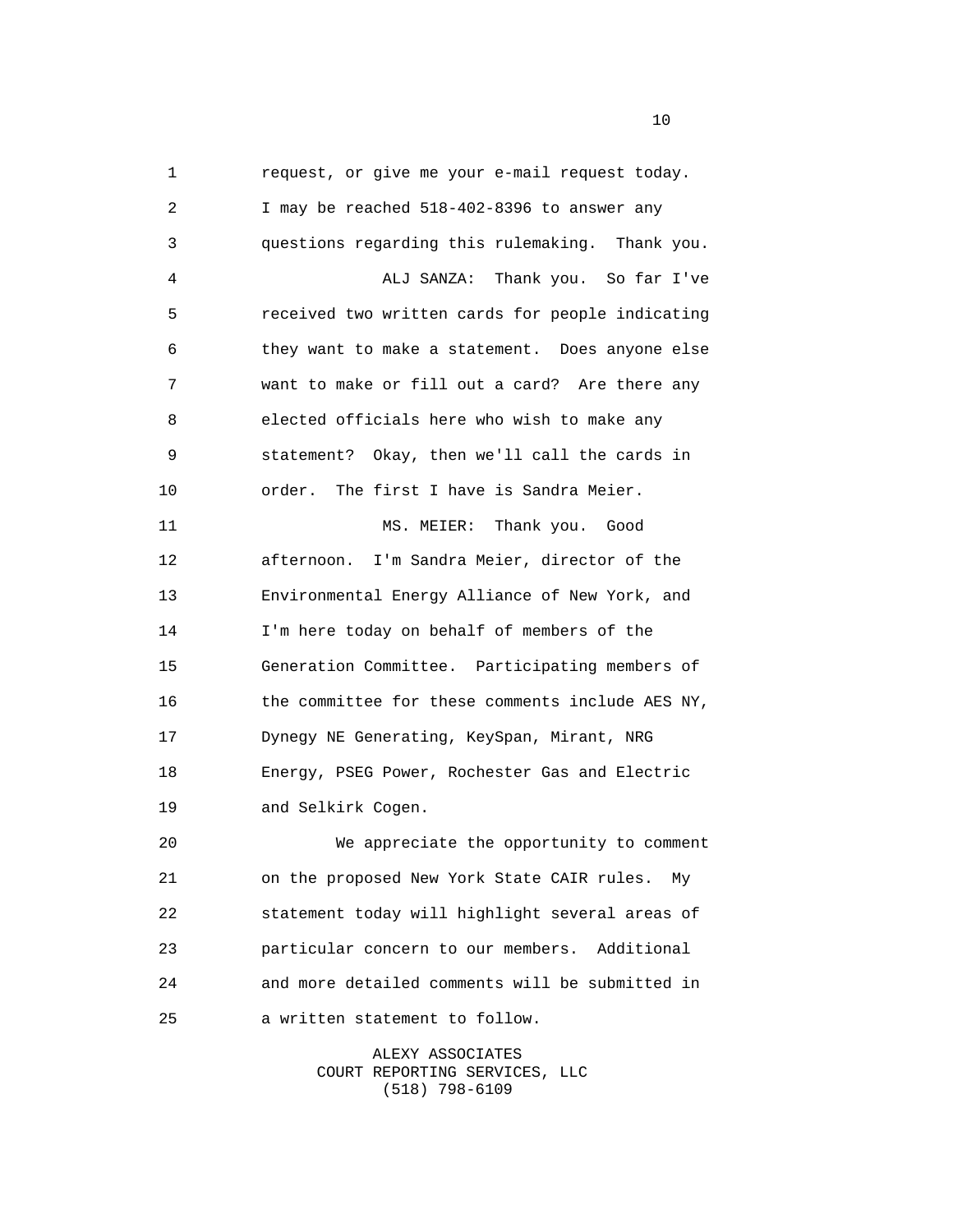5 10 15 20 25 1 Review of the EPA-imposed state budgets 2 across the CAIR region suggest that New York 3 State NOx budgets are disproportionately low 4 when compared with those in many other states. Our calculations using DEC data show that in 6 order to meet the allocated statewide budget, 7 the New York sources will be required to achieve 8 an annual NOx rate of 0.104 ib/mmBtu. This rate 9 is roughly one-third below the federal CAIR emission target of 0.15 ib/mmBtu. In addition, 11 New York State is one of the two states that did 12 not receive a compliance supplement pool 13 allocation. In this proposed rule, DEC will now 14 further reduce allocations to New York's sources by another ten percent through the proposed 16 Energy Efficiency and Renewable Energy 17 Technology, EERET, Account set aside. In light 18 of the proposed allocation to the EERET Account, 19 the proposed CAIR NOx trading programs appear to be more stringent than the underlying and 21 corresponding EPA requirements. In effect, the 22 proposal will create two potential avenues for 23 affected entities to comply. 1, either decrease 24 emissions to below the levels otherwise required by the applicable federal Clean Air Act CAIR

> ALEXY ASSOCIATES COURT REPORTING SERVICES, LLC (518) 798-6109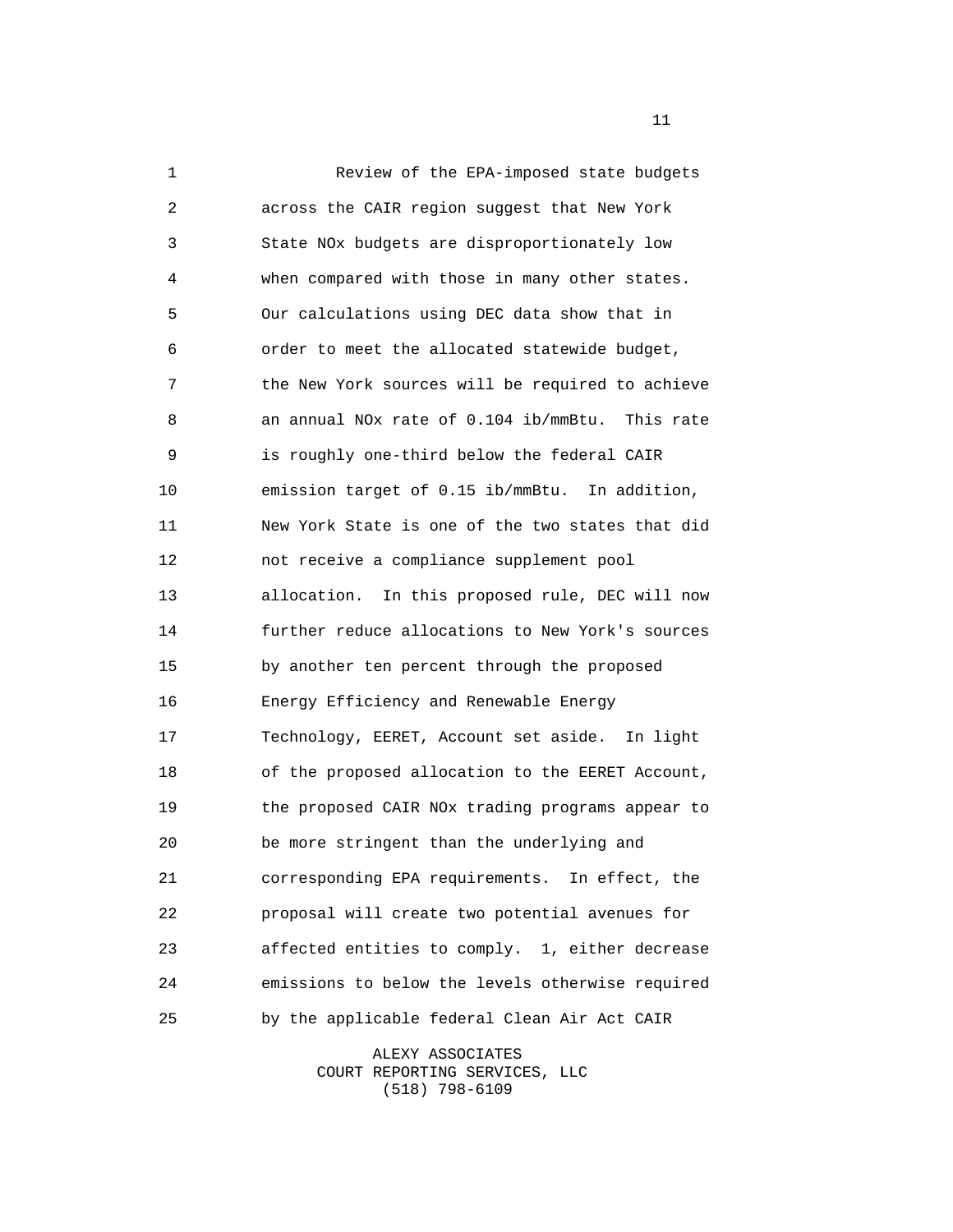5 10 15 20 1 program requirements, and/or, 2, bear the added 2 expense of purchasing allowances either through 3 the cap and trade program or from the EERET set 4 aside. In reviewing the proposed rulemaking the alliance did not find the statutorily-required 6 analysis where DEC proposes to impose 7 requirements more stringent than those included 8 in the federal Clean Air Act. By proposing to 9 assign ten percent of allowances to the EERET Account, DEC would implement emissions 11 requirements that are more stringent than the 12 requirements of the Clean Air Act. New York 13 State sources were penalized from the onset by 14 the smaller budget, and as such we request DEC not impose the additional EERET set aside. 16 An additional legal issue is associated 17 with the provision in the CAIR NOx Trading 18 Program that NYSDEC and its agent, NYSERDA, will 19 sell or otherwise distribute emission allowances to raise revenue in support of public benefit 21 projects. The amount of revenue generated by 22 the sale of the allowances will apparently have 23 no relationship to the actual costs of

 25 24 administering the CAIR NOx Trading Program. As a consequence, the set aside to the EERET

> ALEXY ASSOCIATES COURT REPORTING SERVICES, LLC (518) 798-6109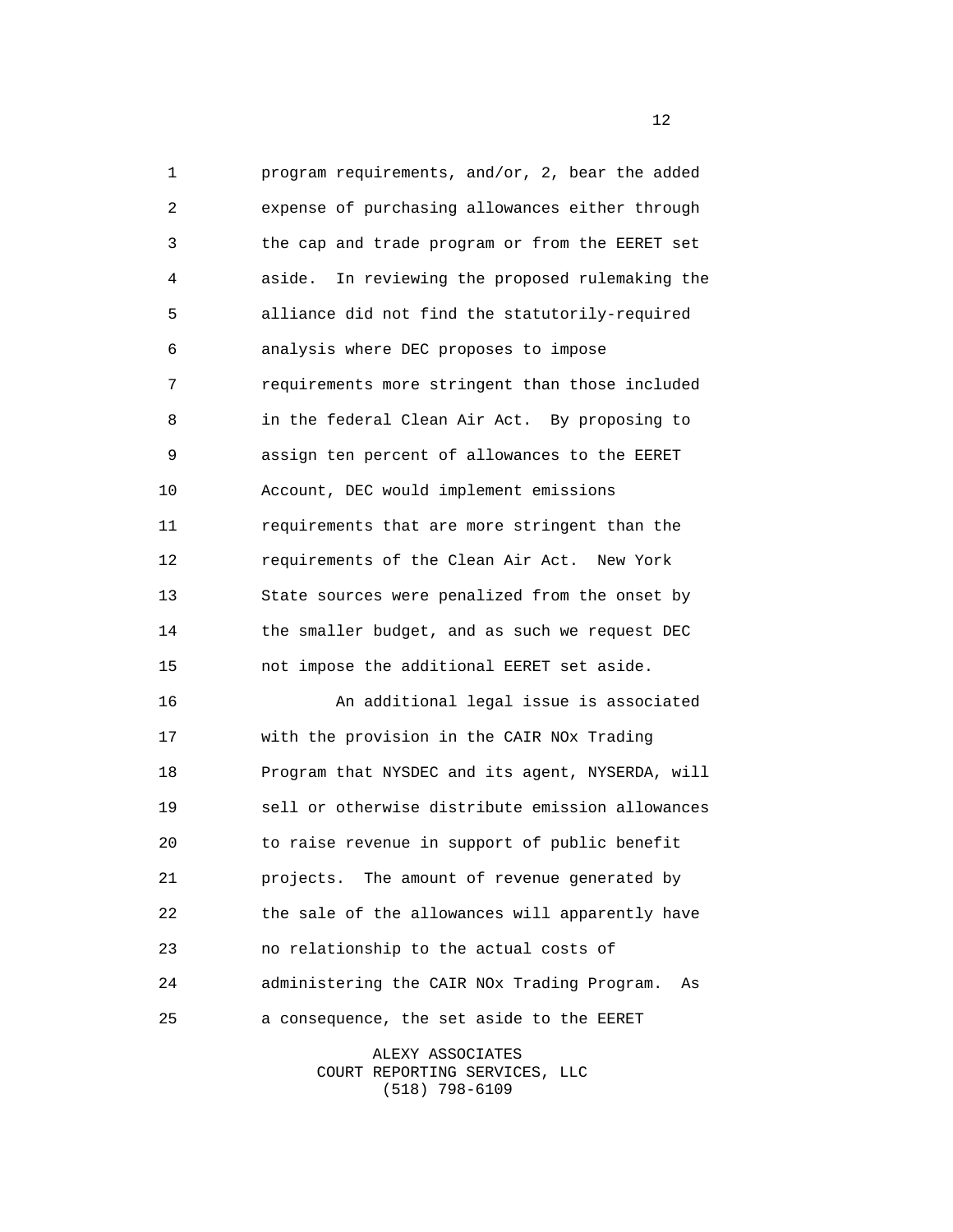5 10 15 20 25 1 Account is a form of taxation. Under the New 2 York State Constitution, however, only the 3 legislature may create a tax, and the Alliance 4 is unaware of any legislative delegation of taxing authority to either NYSDEC or NYSERDA to 6 allocate allowances to the EERET Account. As a 7 result, the regulation would be 8 unconstitutional. The RIS states that the sale 9 of allowances through an auction is a "way in which the Department may allocate allowances." 11 To the extent that DEC maintains that it 12 possesses legislative authority to raise that 13 revenue through the sale of emissions 14 allowances, the Alliance respectfully requests that DEC specify the statutory basis for such 16 authority. If DEC and/or NYSERDA believe that 17 the allocation of allowances to the EERET 18 Account for the purposes enumerated in the 19 proposed rulemaking materials does not constitute a tax, the legal basis for that 21 position should also be articulated. 22 Alliance members believe the costs of 23 implementing this proposed program has been 24 underestimated. Cost estimates in the RIS are based solely on EPA projections that have been

> ALEXY ASSOCIATES COURT REPORTING SERVICES, LLC (518) 798-6109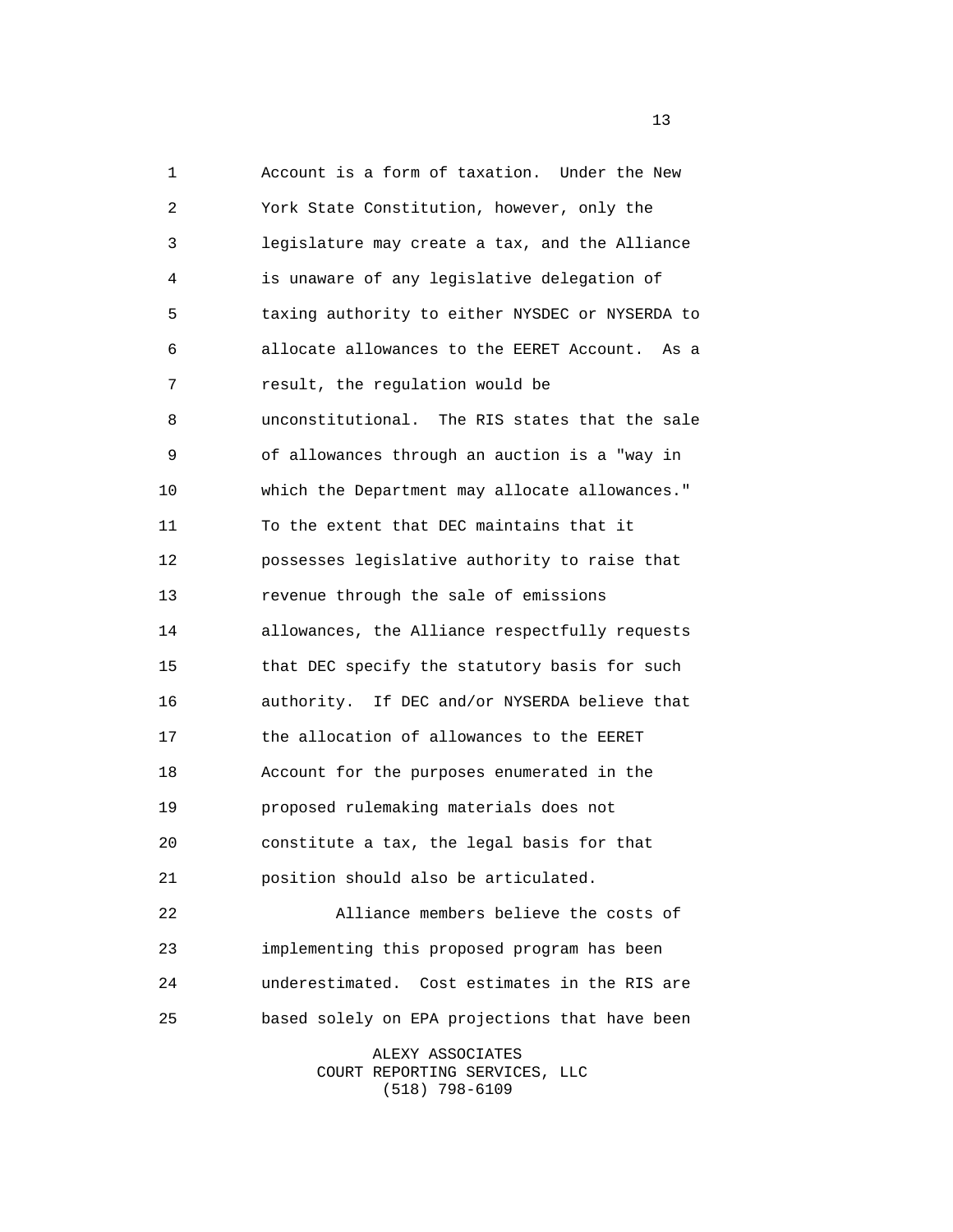5 10 15 20 25 1 shown to overestimate NY NOx emissions and 2 operations. It is common knowledge that cost 3 controls increase as emission rates are reduced. 4 Because New York's affected sources will have to reduce already low emission rates to meet their 6 allocation levels and the EPA analysis did not 7 accurately estimate actual New York emission 8 rates, the EPA cost analysis projections that 9 DEC relied on for the RIS are low. The final issue that I would like to 11 raise today concerns financial issues associated 12 with the future likelihood of auctioning 13 allowances in the CAIR program as discussed in 14 the RIS. Allocating allowances to set asides and the future consideration of auctions as an 16 allocation method for CAIR diminishes incentives 17 for the installation of emission controls. 18 Emission control investment decisions compare 19 the costs of purchasing allowances relative to the cost of installing and operating emission 21 control systems. The costs of control systems 22 can be partially offset by the sale of 23 allowances that are rendered surplus by over 24 controlling emissions. The proposed 10 percent EERET set aside reduces the number of surplus

> ALEXY ASSOCIATES COURT REPORTING SERVICES, LLC (518) 798-6109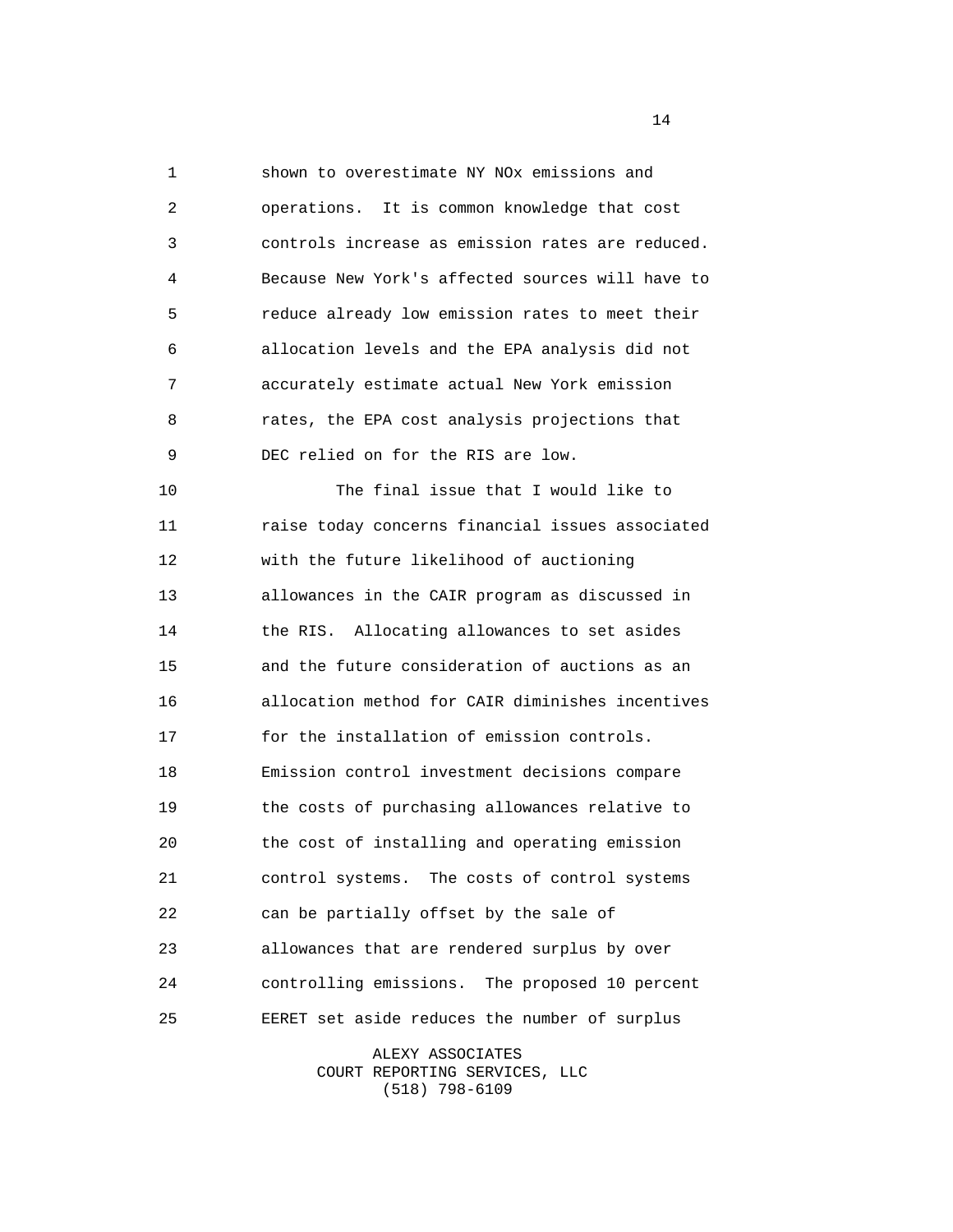5 10 15 20 25 1 allowances that could be generated that would be 2 used to subsidize the cost of emission controls. 3 That's all I have for now, and thank you. 4 ALJ SANZA: Thank you. MS. MEIER: And you would like 6 that? 7 MR. PELLEGRINI: I would, thank 8 you. I'll make a copy for you. All right, I 9 have one other card, and that's David Gahl. MR. GAHL: Hi. Thank you. My name 11 is David Gahl. I'm the air and energy program 12 director at Environmental Advocates of New York. 13 Environmental Advocates is a state government 14 watchdog, holding lawmakers and agencies accountable for enforcing laws that protect our 16 natural resources and public health. 17 Today I am speaking on behalf of 18 Environmental Advocates, the American Lung 19 Association of New York State, the Natural Resources Defense Council, the New York Public 21 Interest Research Group and the Pace Law School 22 Energy Project. 23 Our organizations have followed the 24 development of this proposed regulation and have previously submitted comments on New York State ALEXY ASSOCIATES

COURT REPORTING SERVICES, LLC (518) 798-6109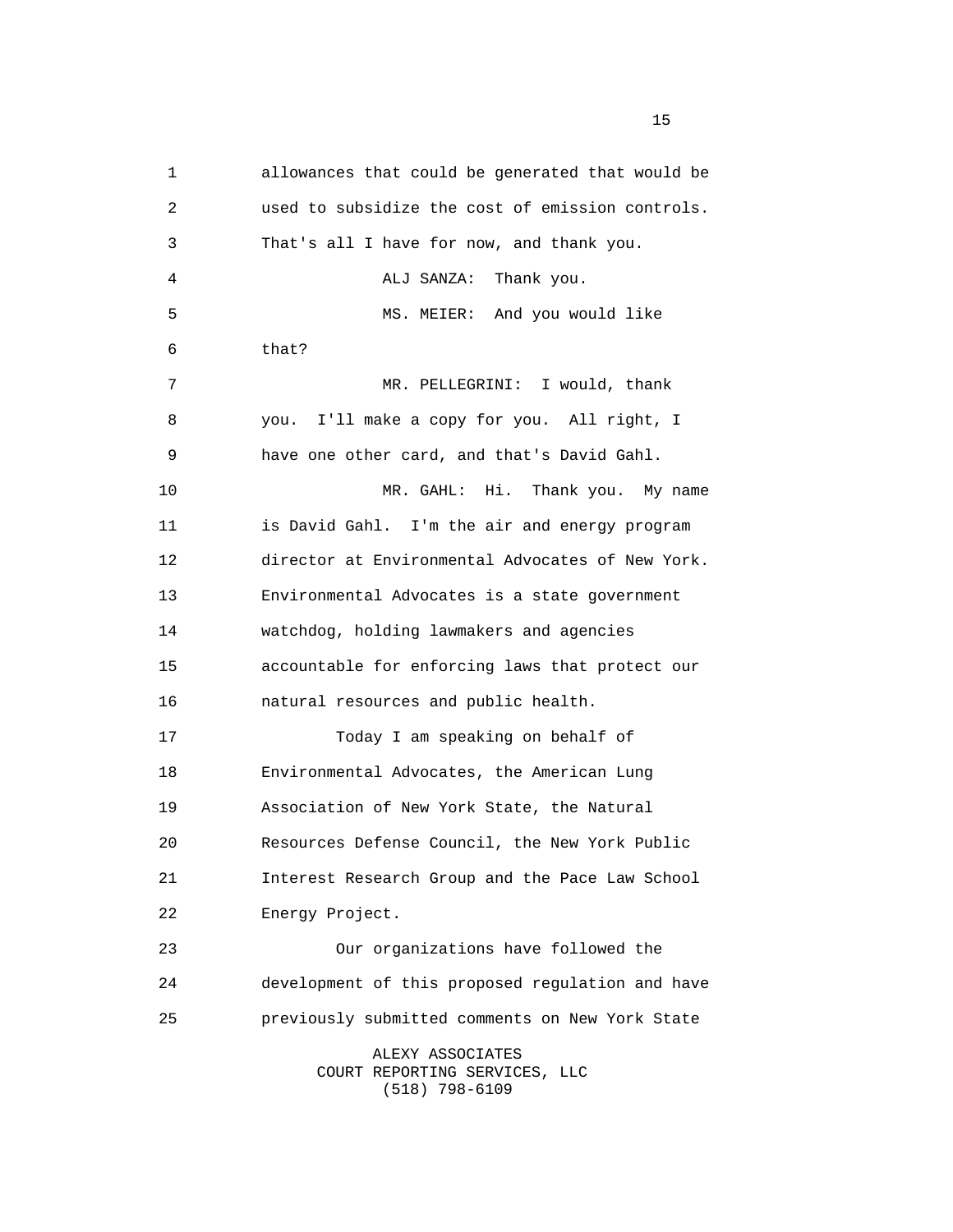5 10 15 20 25 1 Department of Environmental Conservation, DEC, 2 regulations for the NOx and SO2 Trading 3 Programs, current 6NYCRR Parts 237 and 238. We 4 follow the regulation of these pollutants because they have a significant adverse impact 6 on the environment and public health. Our 7 testimony today centers around only one issue -- 8 the allocation of allowances -- but we will also 9 be submitting more detailed comments on the proposal next week. 11 We commend the DEC for including an 12 auction component in its draft regulations 13 related to the CAIR NOx Trading Programs and 14 creating the Energy Efficience and Renewable Energy Technology Account, EERET. 16 But the decision to continue to allocate 17 the majority of these allowances to affected 18 sources based on historical operation is a lost 19 opportunity and not in keeping with a related agency policy. 21 Selling or distributing merely 10 22 percent of the available NOx allowances, while 23 giving away 90 percent of these allowances, is 24 an error that will lead to many million dollars worth of assets handed over to emitters each

ALEXY ASSOCIATES COURT REPORTING SERVICES, LLC (518) 798-6109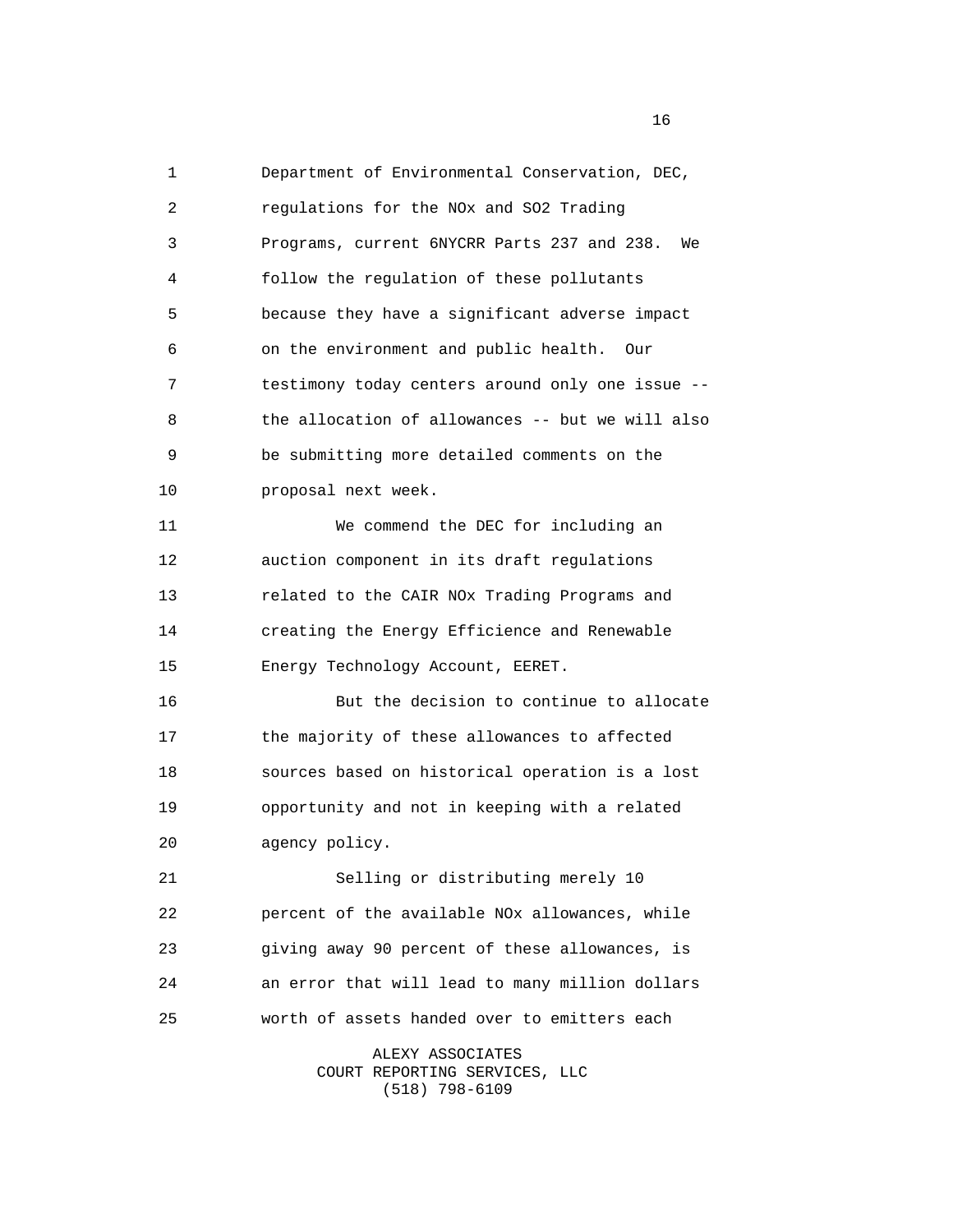5 10 15 20 25 1 year. Moreover, DEC would be giving away not 2 only a valuable commodity -- a pollution 3 credit -- to a private entity, but the agency is 4 literally giving away the right to pollute the air we breathe. 6 DEC has proposed breaking this mode of 7 operation for the pollution causing global 8 warming, by auctioning 100 percent of carbon 9 credits under the Regional Greenhouse Gas Initiative. Why should the pollution making our 11 air unhealthy to breathe be treated differently? 12 It shouldn't. The same rationale that applies 13 to auctioning carbon dioxide emissions 14 allowances under the Regional Greenhouse Gas Initiative applies here. 16 In the RGGI rulemaking, DEC is making 17 the right choice. All of the emission 18 allowances should be sold and the proceeds 19 should be used to benefit electric consumers. In New York's competitive wholesale electric 21 market, power plants will add the market value 22 of allowances to their bid prices whether they 23 receive those allowances for free or whether 24 they have to buy them. If they are going to charge consumers for allowances, why should the

> ALEXY ASSOCIATES COURT REPORTING SERVICES, LLC (518) 798-6109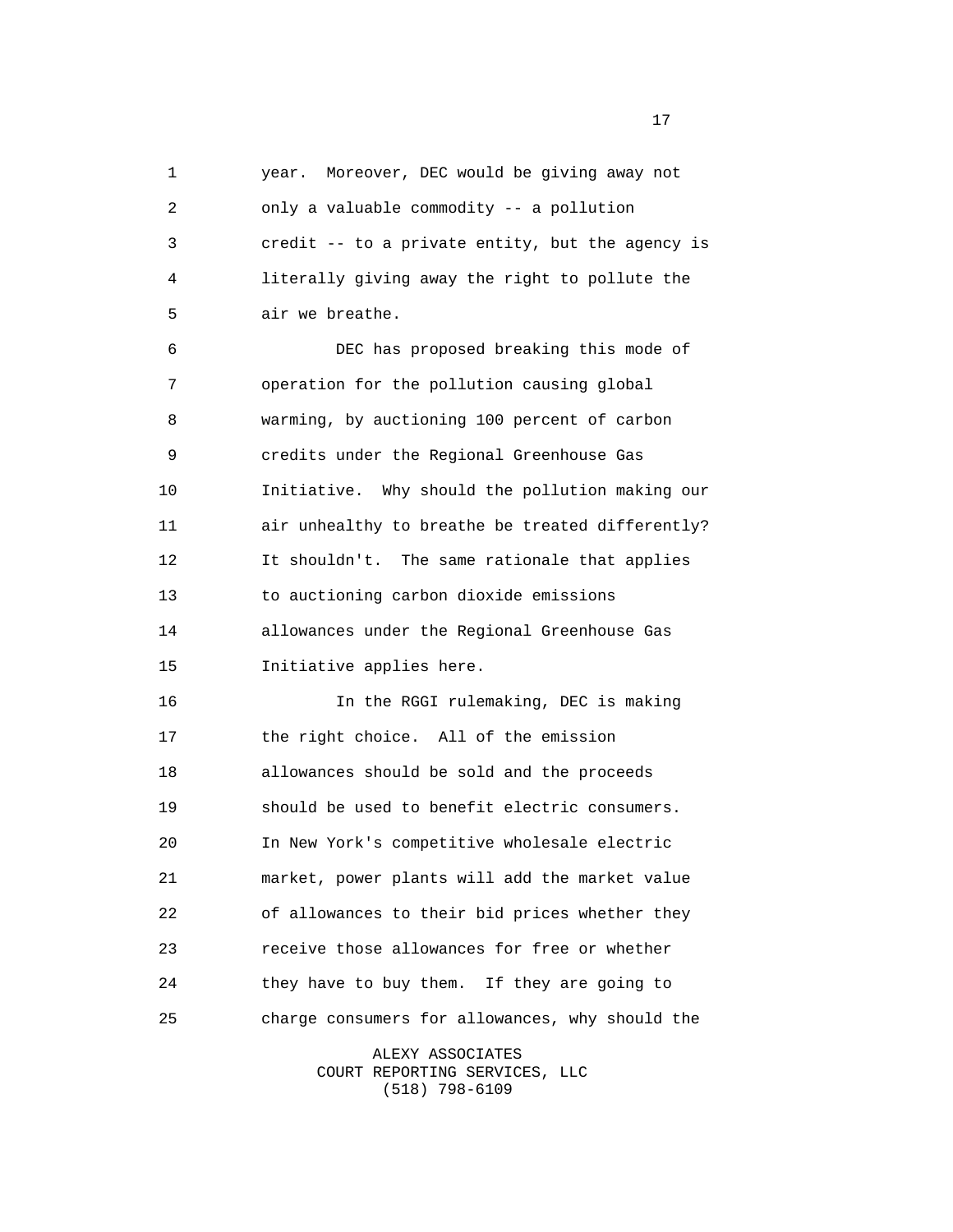5 10 15  $20^{\circ}$  25 1 sources get the allowances for free? The answer 2 is very simple -- they shouldn't. 3 I could go into great detail and quote 4 from a document that I'm attaching to my testimony related to the rationale for 6 auctioning a hundred percent of the emissions 7 allowances prepared by the New York DEC. I 8 think I'm going to just attach that to my 9 testimony today and not get into that document here, but the message is simple. The principle 11 for these kinds of environmental programs - 12 especially in the context of a competitive 13 market - is that the polluter should pay for the 14 right to pollute, and then should incorporate that legitimate expense in its product price. 16 We ask DEC to reconsider this portion of 17 its draft regulation and require that starting 18 in 2009 all of the NOx allowances by auctioned 19 **in a process that will run roughly in parallel** with the auction of RGGI allowances. The 21 mechanics related to the auction is currently 22 being developed. 23 We ask that DEC provide a more complete 24 explanation as to why only a ten percent auction is feasible under the federal timelines, but

ALEXY ASSOCIATES COURT REPORTING SERVICES, LLC (518) 798-6109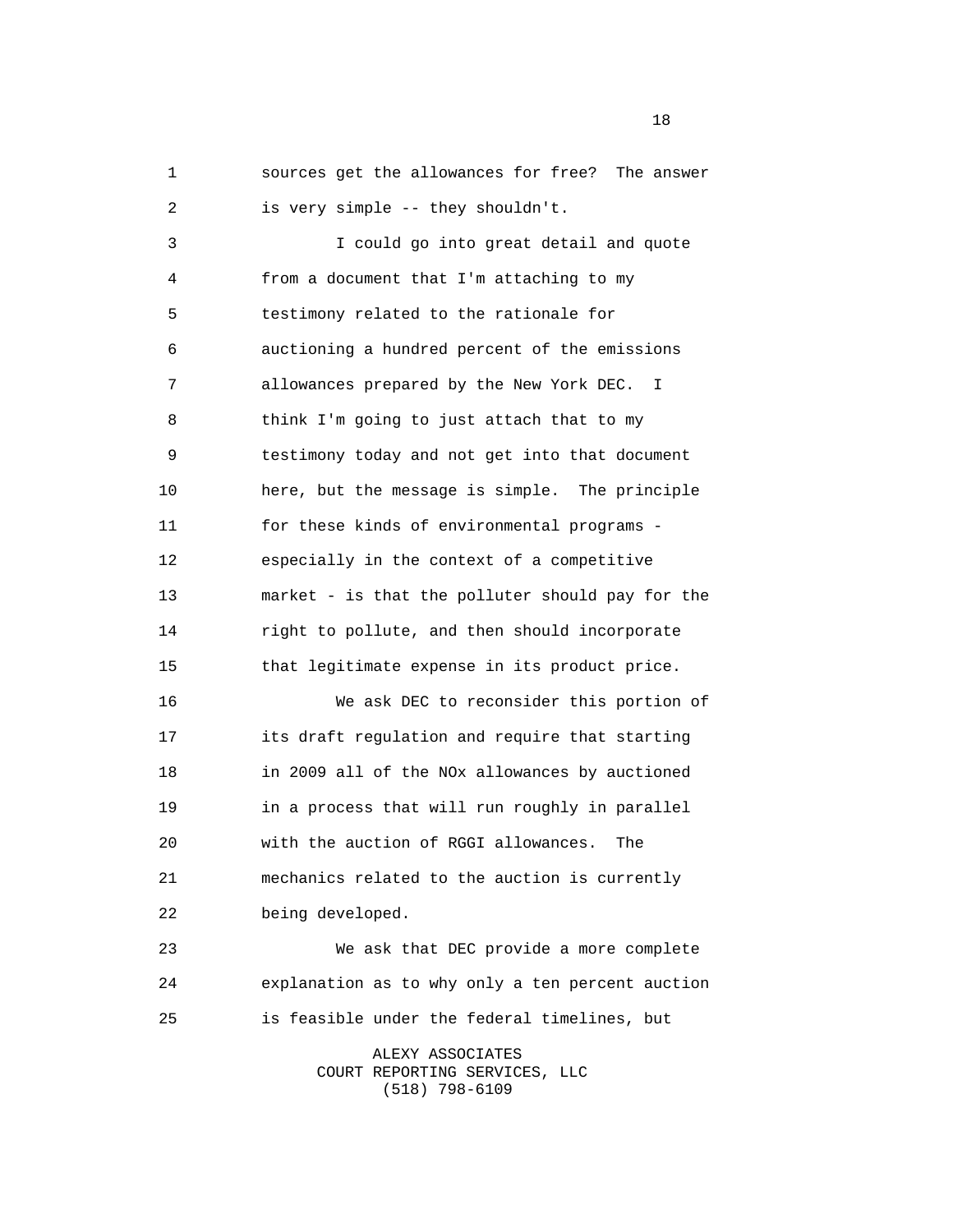5 10 15 20 25 1 higher auction amounts would prevent adoption. 2 Further, we realize that the federal 3 statutory and regulatory basis for awarding and 4 allocating SO2 allowances is more restricted than that for NOx, but we believe that the State 6 of New York in fact has authority to also see 7 the SO2 allowances, and we ask that NYSDEC more 8 fully explore these options. 9 So thank you for the opportunity to testify here today. 11 ALJ SANZA: Thank you. I don't 12 have any more cards, but I'm going to leave the 13 record open for about another 15 minutes or so, 14 in case somebody does drive along. You're free to do what you want to do, but again I'll 16 probably close the record down in another 15 17 minutes or so, all right? In the meantime, I'm 18 going to make photocopies of these statements 19 for you. All right? So we're off the record. (Discussion was held off the record.) 21 ALJ SANZA: We're back on the 22 record. Some folks have left the room. It is 23 now 20 minutes to 3. No new persons have come 24 in, but I will open the floor one more time to see if anyone else wants to make a statement.

> ALEXY ASSOCIATES COURT REPORTING SERVICES, LLC (518) 798-6109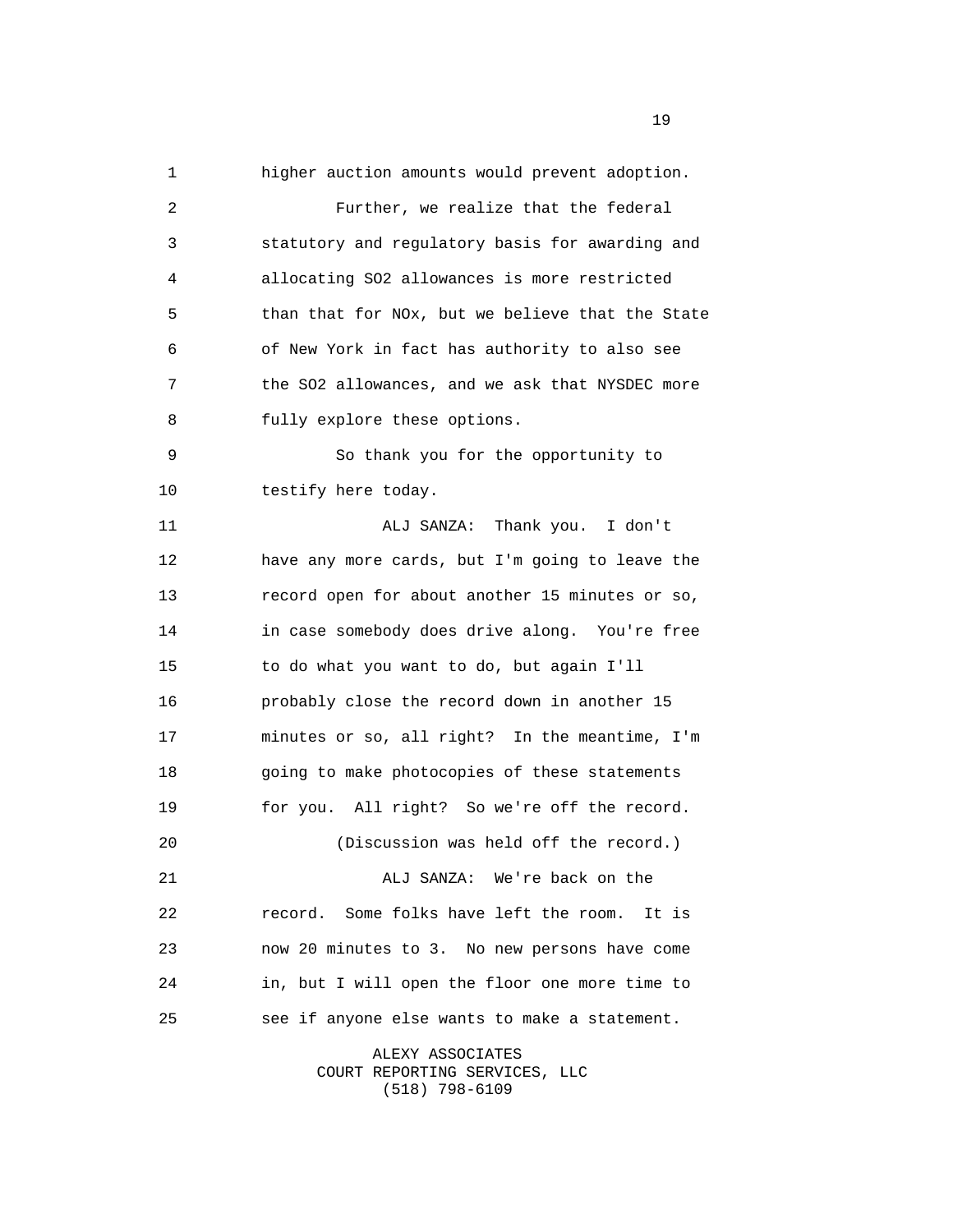1 Hearing nothing, the only thing I would do would 2 be to remind everyone that the deadline for 3 written comments on staff's proposal is May 24, 4 2007 at 5 p.m. Thank you all for coming, and these 6 proceedings are adjourned. Thank you. 9 Attachment 1 ATTACHMENTS NY CO2 Budget Trading Program Frequently asked Questions ALEXY ASSOCIATES

COURT REPORTING SERVICES, LLC (518) 798-6109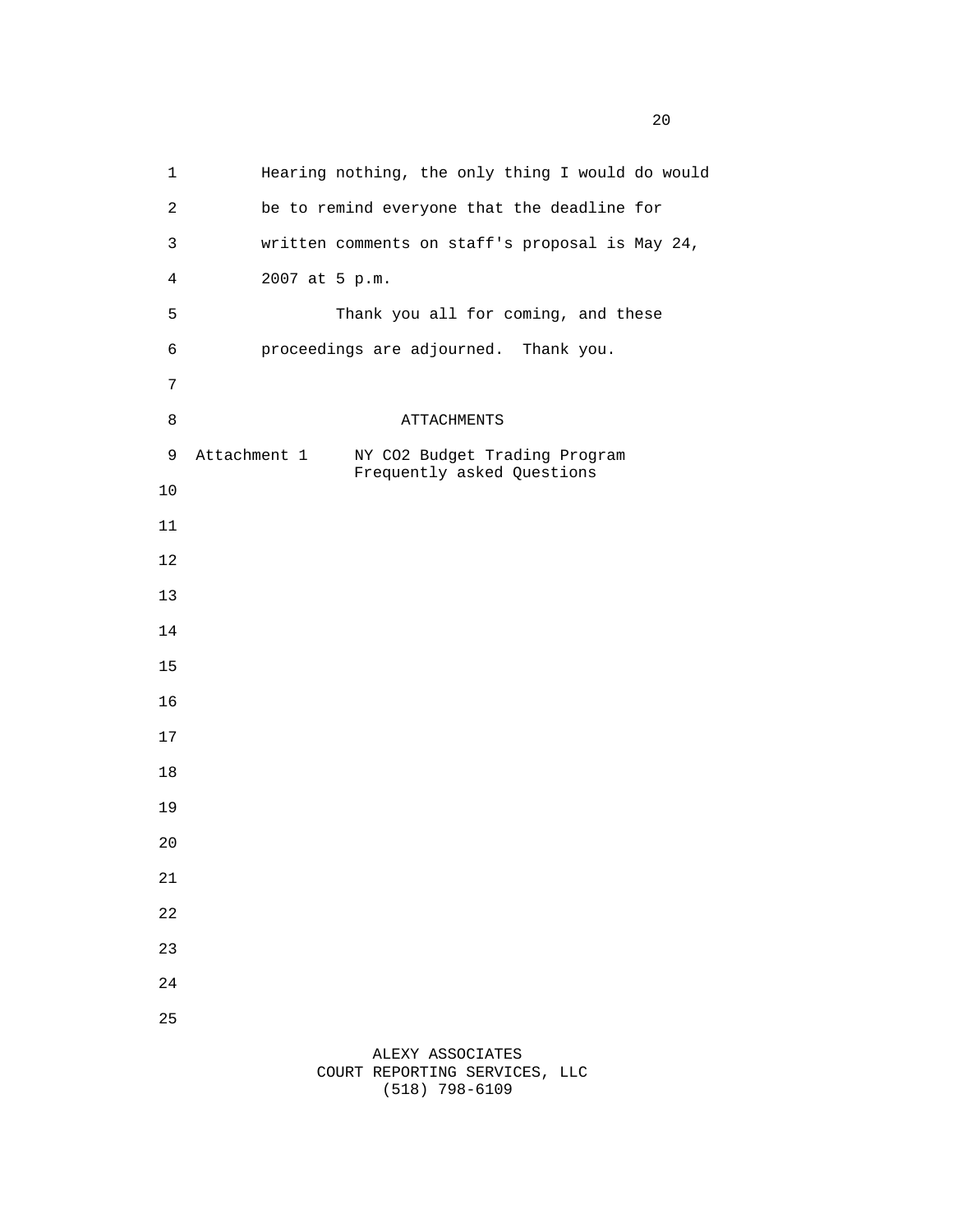| 1              | CERTIFICATE                                             |
|----------------|---------------------------------------------------------|
| $\overline{c}$ |                                                         |
| 3              | I, Kyle Alexy, a Shorthand Reporter and Notary          |
| $\overline{4}$ | Public in and for the State of New York, do hereby      |
| 5              | certify that the foregoing record taken by me is a true |
| б              | and accurate transcript of the same, to the best of my  |
| 7              | ability and belief.                                     |
| 8              |                                                         |
| 9              |                                                         |
| $10$           |                                                         |
| $11\,$         | Kyle Alexy                                              |
| 12             |                                                         |
| 13             | DATE: May 19, 2007                                      |
| 14             |                                                         |
| 15             |                                                         |
| 16             |                                                         |
| 17             |                                                         |
| 18             |                                                         |
| 19             |                                                         |
| $20$           |                                                         |
| 21             |                                                         |
| 22             |                                                         |
| 23             |                                                         |
| 24             |                                                         |
| 25             |                                                         |
|                | ALEXY ASSOCIATES<br>COURT REPORTING SERVICES, LLC       |

(518) 798-6109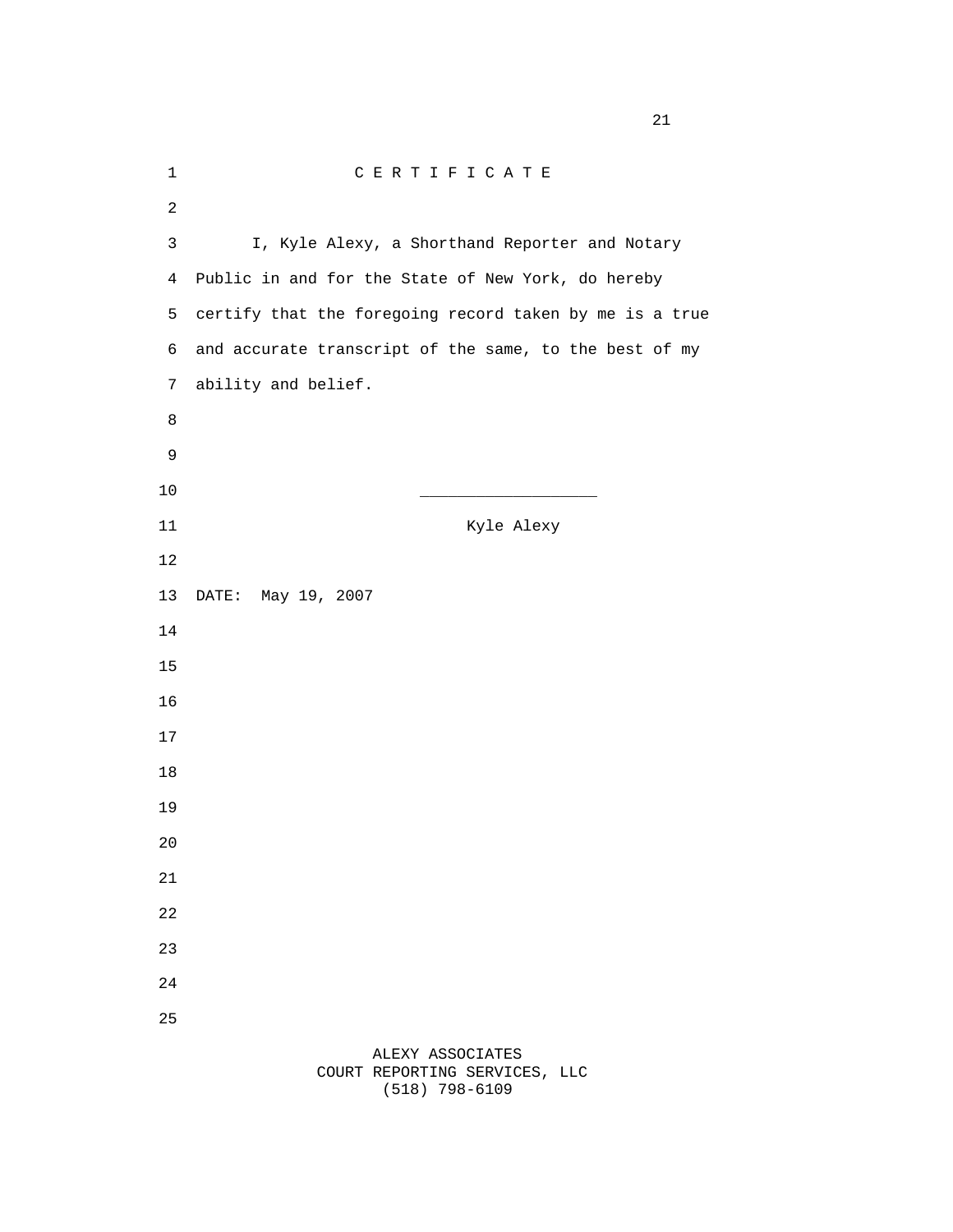# *Section 111(d)/129 State Plan for Implementation of Municipal Waste Combustor Emission Guidelines [Title 40 CFR Part 60, Subpart Cb as amended May 10, 2006]*

# *Section C*

# **Inventory of Large MWC Plants/Units and Their Emissions**

The inventory includes all seven MWC plants/units in the State that will be affected by the State Plan. Names of facilities have changed since the previous State Plan was submitted to reflect changes in ownership. No affected units exist which have ceased operations and are not partially or totally dismantled.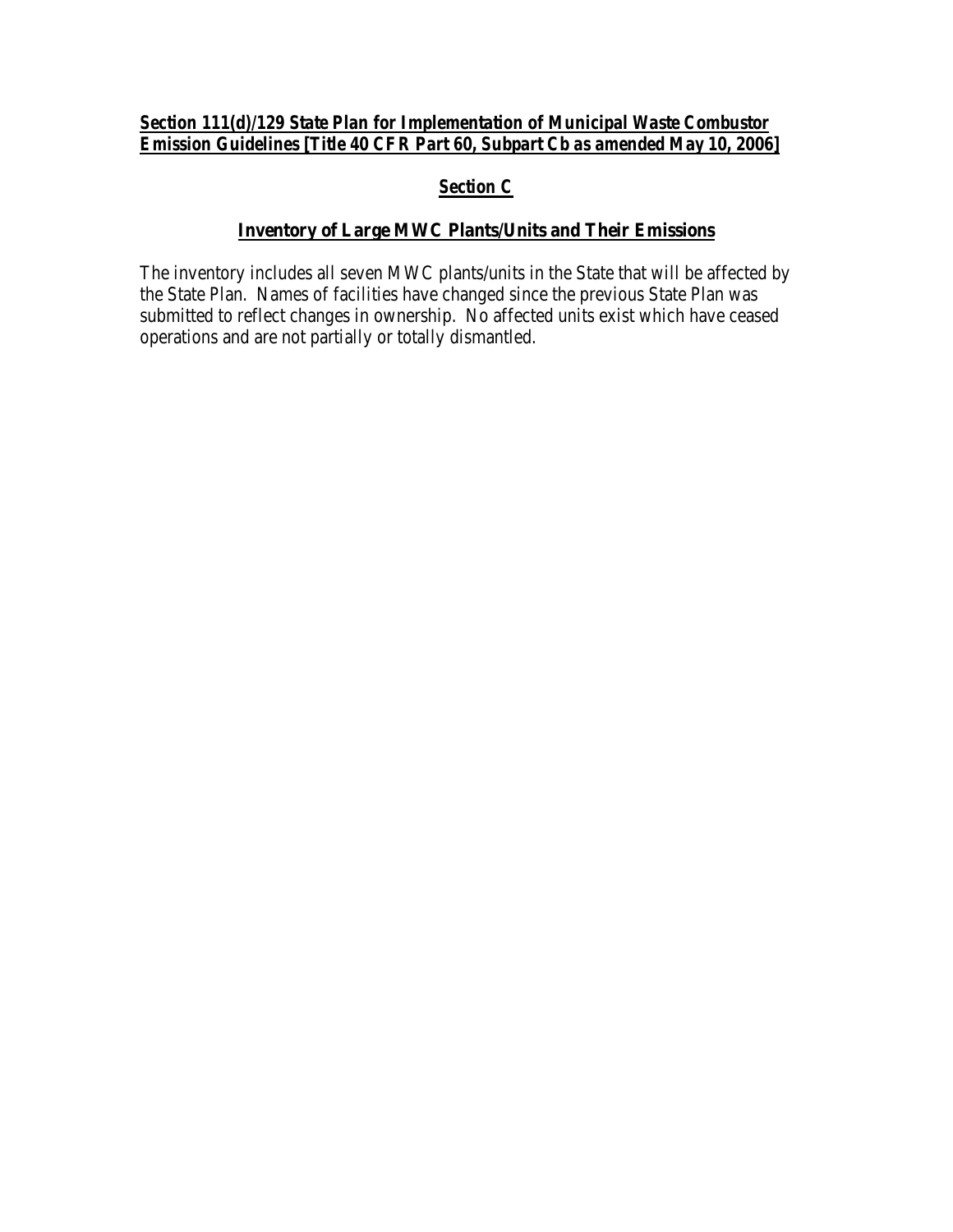# **C-1 Emission Inventory**

The following are emission summaries for each of the seven large municipal waste combustor facilities in New York State. The emissions data is from stack tests performed in 2007.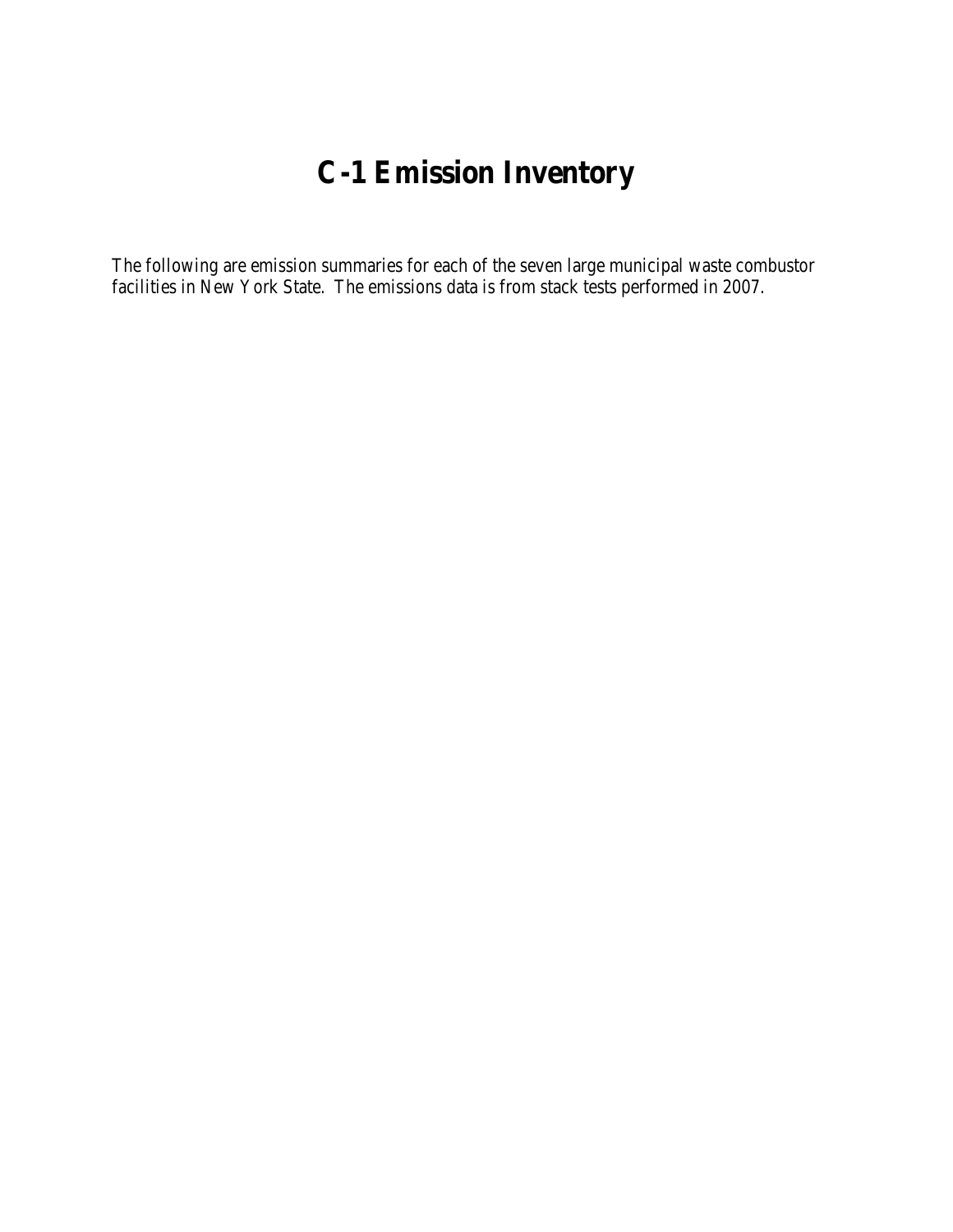# FACILITY: Hempstead Unit #1

Unit Capacity: 835 tpd

#### Emission Control: SDA, FF, SNCR, CEM

| Contaminant           | Units        | Subpart          | Actual   | <b>Test Date</b> | Comments  |
|-----------------------|--------------|------------------|----------|------------------|-----------|
|                       |              | <b>Cb</b> Limits | Emission |                  |           |
| Carbon Monoxide       | ppm          | 100              | 32.9     | 8/07             |           |
| Dioxins/Furans        | ng/dscm      | 30               |          | 66               | Tested #2 |
| Particulates          | mg/dscm      | 25               | 4.89     | $\zeta \zeta$    |           |
| Opacity               | $\%$         | 10               | 1.42     | 66               |           |
| Cadmium               | $\mu$ g/dscm | 35               | 0.484    | $\zeta \zeta$    |           |
| Lead                  | $\mu$ g/dscm | 400              | 11.0     | $\zeta \zeta$    |           |
| Mercury               | ug/dscm      | 50               | 11.1     | $\zeta$ $\zeta$  |           |
|                       | % reduction  | 85               | 83.8     | 66               |           |
| <b>Sulfur Dioxide</b> | ppmy         | 29               | 6.44     | $\zeta \zeta$    |           |
|                       | % reduction  | 75               |          | $\zeta$ $\zeta$  |           |
| Hydrogen Chloride     | ppmy         | 29               | 15.3     | $\zeta \zeta$    |           |
|                       | % reduction  | 95               | 97.8     | $\zeta$ $\zeta$  |           |
| Nitrogen Oxides       | ppmy         | 205              | 174      | $\zeta \zeta$    |           |

KEY:<br>Technology Technology<br>
MB = Mass Burn<br>
MB = Mass Burn<br>
The SDA = Spray Dry

 $SDA =$  Spray Dry Absorber  $WW = Water Wall$  FF = Fabric Filter SNCR = Selective Non-Catalytic Reduction CEM = Continuous Emission Monitoring

NOTE: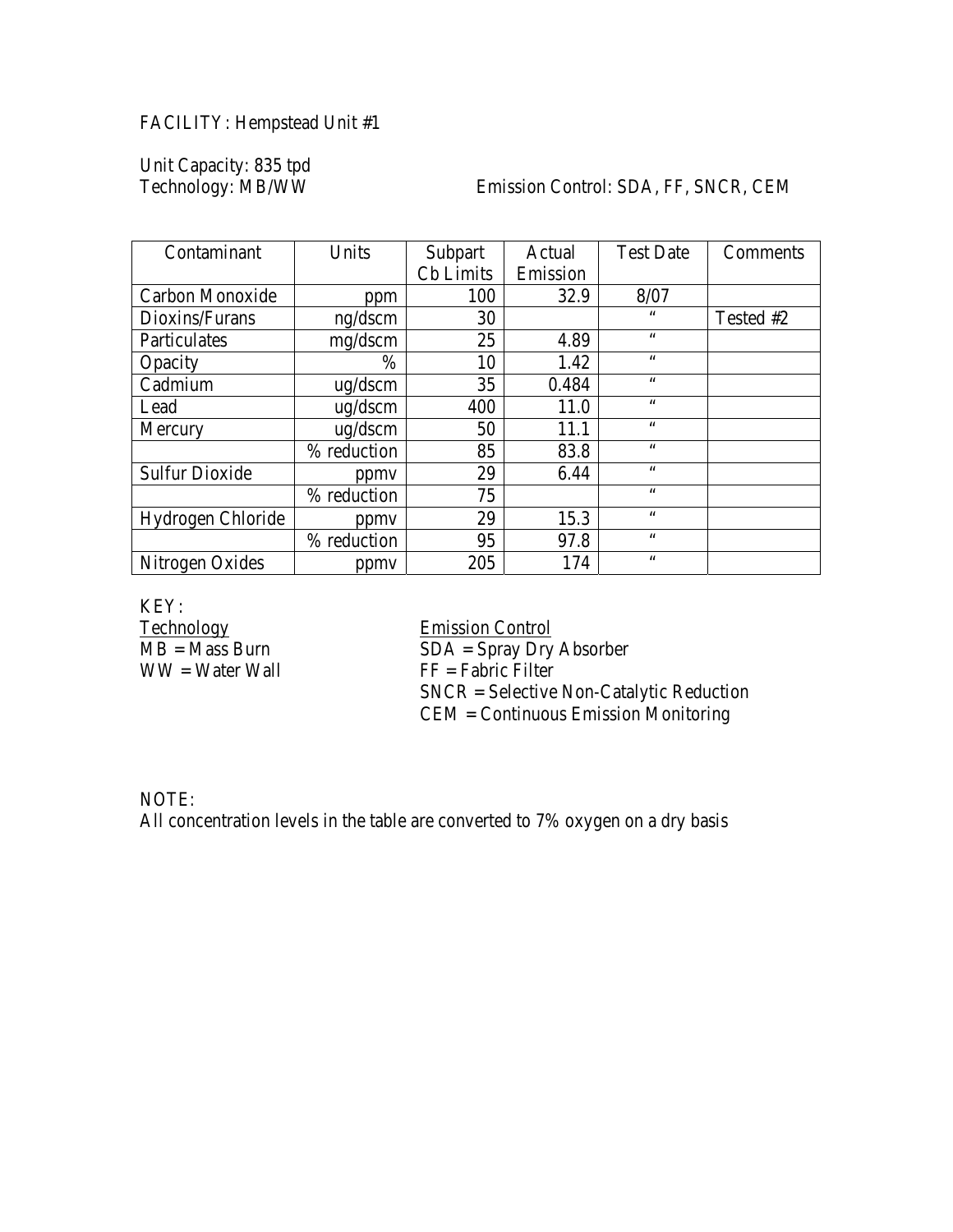# FACILITY: Hempstead Unit #2

Unit Capacity: 835 tpd

#### Emission Control: SDA, FF, SNCR, CEM

| Contaminant           | Units        | Subpart          | Actual   | <b>Test Date</b> | Comments |
|-----------------------|--------------|------------------|----------|------------------|----------|
|                       |              | <b>Cb</b> Limits | Emission |                  |          |
| Carbon Monoxide       | ppm          | 100              | 49.0     | 8/07             |          |
| Dioxins/Furans        | ng/dscm      | 30               | 2.94     | 66               |          |
| Particulates          | mg/dscm      | 25               | 1.37     | $\zeta \zeta$    |          |
| Opacity               | $\%$         | 10               | 2.85     | 66               |          |
| Cadmium               | $\mu$ g/dscm | 35               | 0.253    | 66               |          |
| Lead                  | $\mu$ g/dscm | 400              | 6.11     | 66               |          |
| Mercury               | ug/dscm      | 50               | 12.7     | $\zeta \zeta$    |          |
|                       | % reduction  | 85               | 85.0     | 66               |          |
| <b>Sulfur Dioxide</b> | ppmy         | 29               | 13.1     | $\zeta \zeta$    |          |
|                       | % reduction  | 75               |          | $\zeta \zeta$    |          |
| Hydrogen Chloride     | ppmy         | 29               | 25.2     | 66               |          |
|                       | % reduction  | 95               | 96.3     | $\zeta$ $\zeta$  |          |
| Nitrogen Oxides       | ppmy         | 205              | 96.8     | $\zeta \zeta$    |          |

KEY:<br>Technology Technology<br>
MB = Mass Burn<br>
MB = Mass Burn<br>
The SDA = Spray Dry

 $SDA =$  Spray Dry Absorber  $WW = Water Wall$  FF = Fabric Filter SNCR = Selective Non-Catalytic Reduction CEM = Continuous Emission Monitoring

NOTE: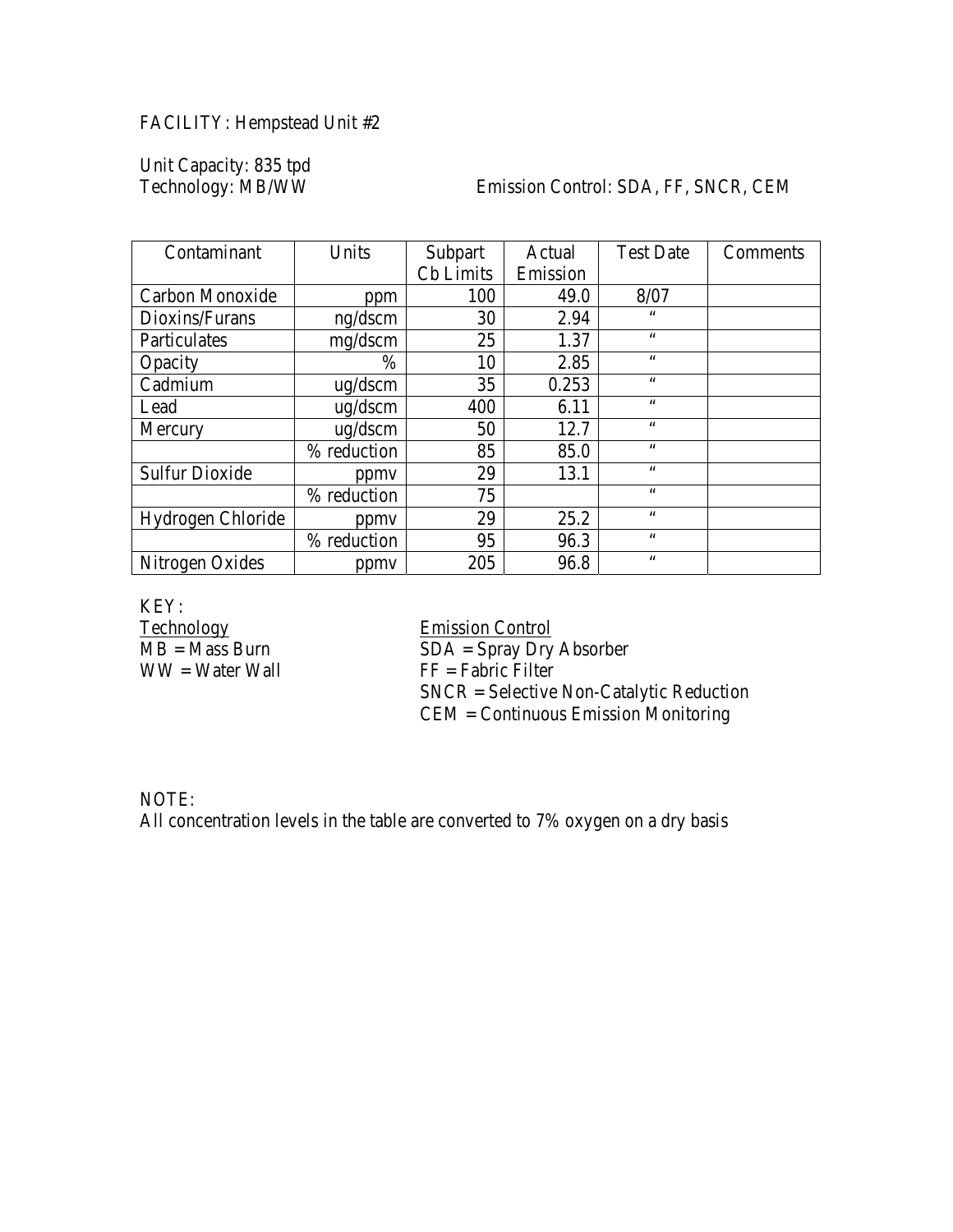# FACILITY: Hempstead Unit #3

Unit Capacity: 835 tpd

#### Emission Control: SDA, FF, SNCR, CEM

| Contaminant           | Units        | Subpart          | Actual   | <b>Test Date</b> | Comments  |
|-----------------------|--------------|------------------|----------|------------------|-----------|
|                       |              | <b>Cb</b> Limits | Emission |                  |           |
| Carbon Monoxide       | ppm          | 100              | 30.8     | 8/07             |           |
| Dioxins/Furans        | ng/dscm      | 30               |          | 66               | Tested #2 |
| Particulates          | mg/dscm      | 25               | 1.97     | $\zeta \zeta$    |           |
| Opacity               | $\%$         | 10               | 1.66     | 66               |           |
| Cadmium               | $\mu$ g/dscm | 35               | 0.416    | $\zeta \zeta$    |           |
| Lead                  | $\mu$ g/dscm | 400              | 9.07     | 66               |           |
| Mercury               | ug/dscm      | 50               | 5.81     | $\zeta \zeta$    |           |
|                       | % reduction  | 85               | 94.4     | $\zeta \zeta$    |           |
| <b>Sulfur Dioxide</b> | ppmy         | 29               | 20.4     | 66               |           |
|                       | % reduction  | 75               |          | $\zeta$ $\zeta$  |           |
| Hydrogen Chloride     | ppmy         | 29               | 18.4     | $\zeta \zeta$    |           |
|                       | % reduction  | 95               | 97.5     | $\zeta$ $\zeta$  |           |
| Nitrogen Oxides       | ppmy         | 205              | 176      | $\zeta \zeta$    |           |

KEY:<br>Technology Technology<br>
MB = Mass Burn<br>
MB = Mass Burn<br>
The SDA = Spray Dry

 $SDA =$  Spray Dry Absorber  $WW = Water Wall$  FF = Fabric Filter SNCR = Selective Non-Catalytic Reduction CEM = Continuous Emission Monitoring

NOTE: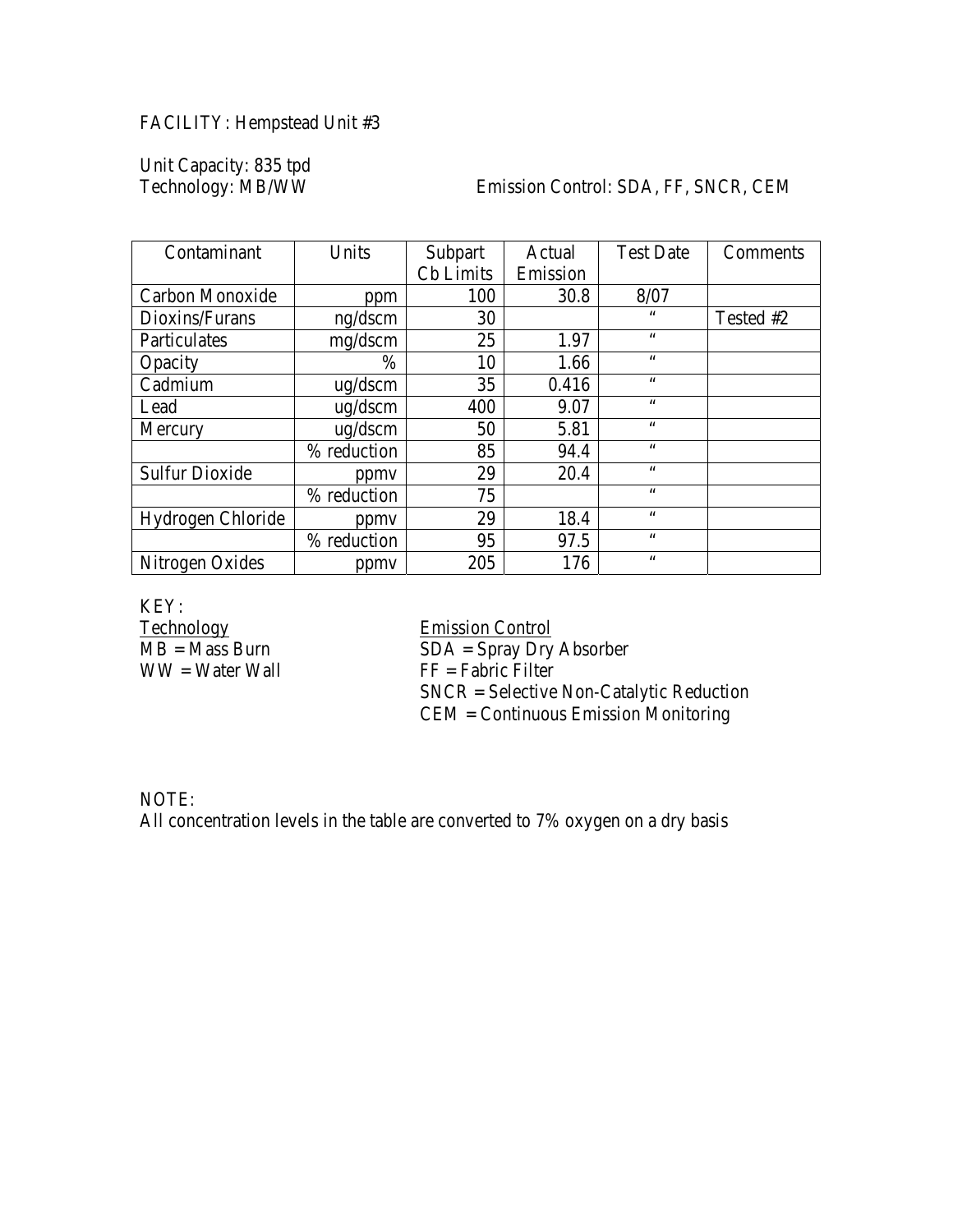# FACILITY: Babylon Unit #1

Unit Capacity: 375 tpd

### Emission Control: DSCRUB, FF, CEM, CI, SNCR

| Contaminant           | Units        | Subpart   | Actual   | <b>Test Date</b> | Comments  |
|-----------------------|--------------|-----------|----------|------------------|-----------|
|                       |              | Cb Limits | Emission |                  |           |
| Carbon Monoxide       | ppm          | 100       | 19       | 8/07             |           |
| Dioxins/Furans        | ng/dscm      | 30        |          | 66               | Tested #2 |
| Particulates          | mg/dscm      | 25        | 0.575    | 66               |           |
| Opacity               | $\%$         | 10        | 0.0      | 66               |           |
| Cadmium               | $\mu$ g/dscm | 35        | 0.696    | $\zeta \zeta$    |           |
| Lead                  | $\mu$ g/dscm | 400       | 21.5     | 66               |           |
| Mercury               | ug/dscm      | 50        | 11.4     | $\zeta \zeta$    |           |
|                       | % reduction  | 85        | 91.5     | 66               |           |
| <b>Sulfur Dioxide</b> | ppmy         | 29        | 11       | $\leq$ $\leq$    |           |
|                       | % reduction  | 75        | 92.9     | 66               |           |
| Hydrogen Chloride     | ppmy         | 29        | 10.8     | 66               |           |
|                       | % reduction  | 95        | 98.6     | $\zeta \zeta$    |           |
| Nitrogen Oxides       | ppmy         | 205       | 127      | 66               |           |

KEY:<br>Technology

Technology<br>
MB = Mass Burn<br>
DSCRUB = Dry S  $\overline{\text{DSCRUB}} = \overline{\text{Dry}}$  Scrubber  $WW = Water Wall$  FF = Fabric Filter CEM = Continuous Emission Monitoring  $CI =$  Activated Carbon Injection SNCR = Selective Non-Catalytic Reduction

NOTE: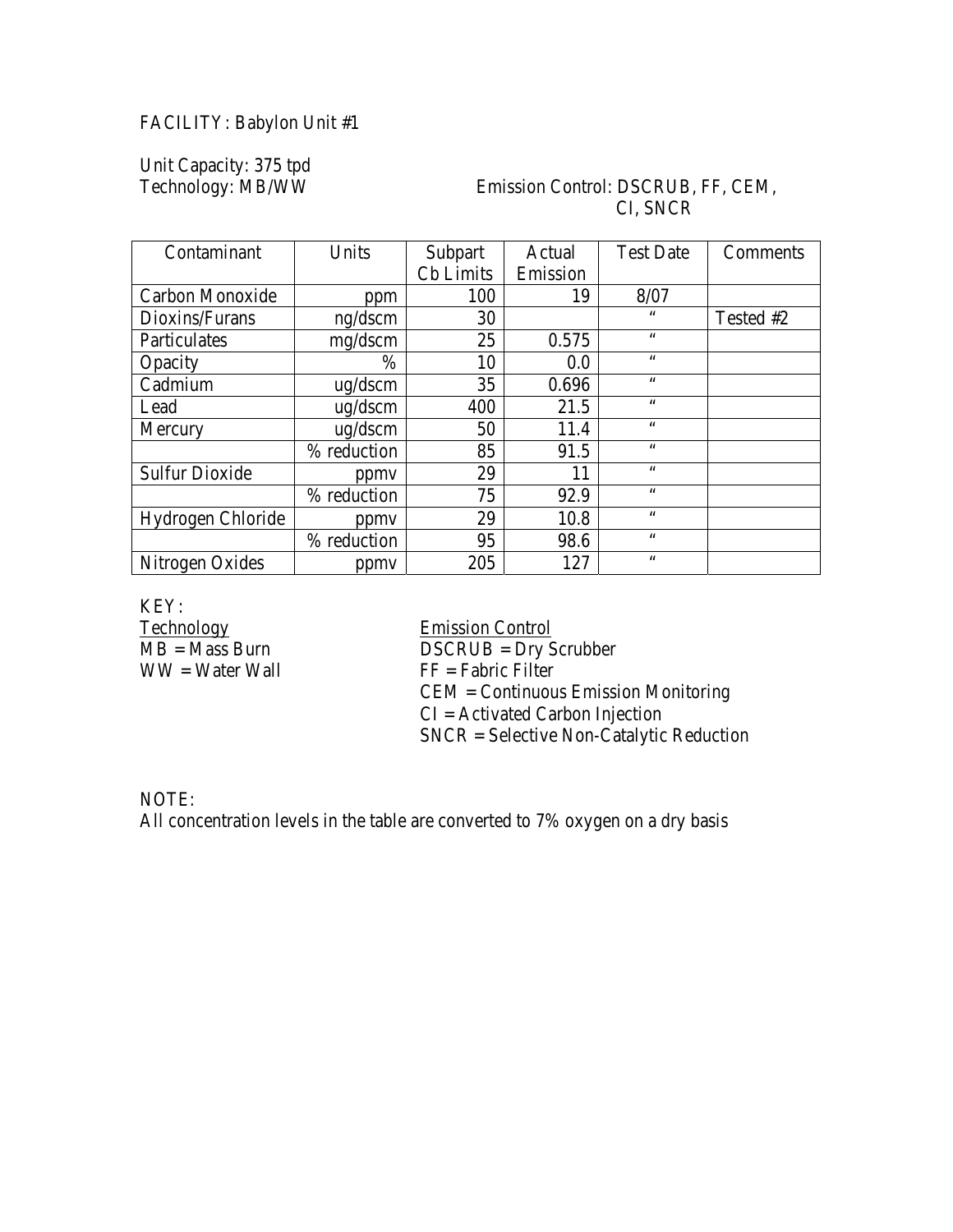# FACILITY: Babylon Unit #2

Unit Capacity: 375 tpd

# Emission Control: DSCRUB, FF, CEM, CI, SNCR

| Contaminant           | Units        | Subpart   | Actual   | <b>Test Date</b> | Comments |
|-----------------------|--------------|-----------|----------|------------------|----------|
|                       |              | Cb Limits | Emission |                  |          |
| Carbon Monoxide       | ppm          | 100       | 20       | 8/07             |          |
| Dioxins/Furans        | ng/dscm      | 30        | 1.22     | $\zeta$ $\zeta$  |          |
| Particulates          | mg/dscm      | 25        | 0.506    | $\zeta \zeta$    |          |
| Opacity               | $\%$         | 10        | 0.0      | $\zeta \zeta$    |          |
| Cadmium               | $\mu$ g/dscm | 35        | 0.302    | $\zeta \zeta$    |          |
| Lead                  | $\mu$ g/dscm | 400       | 8.13     | 66               |          |
| Mercury               | ug/dscm      | 50        | 5.23     | $\zeta$ $\zeta$  |          |
|                       | % reduction  | 85        | 96.4     | $\zeta$ $\zeta$  |          |
| <b>Sulfur Dioxide</b> | ppmy         | 29        | 9        | $\zeta \zeta$    |          |
|                       | % reduction  | 75        | 89.6     | $\zeta$ $\zeta$  |          |
| Hydrogen Chloride     | ppmy         | 29        | 13.1     | $\zeta \zeta$    |          |
|                       | % reduction  | 95        | 98.8     | $\zeta \zeta$    |          |
| Nitrogen Oxides       | ppmy         | 205       | 125      | $\zeta \zeta$    |          |

KEY:<br>Technology

Technology<br>
MB = Mass Burn<br>
DSCRUB = Dry S  $\overline{\text{DSCRUB}} = \overline{\text{Dry}}$  Scrubber  $WW = Water Wall$  FF = Fabric Filter CEM = Continuous Emission Monitor  $CI =$  Activated Carbon Injection SNCR = Selective Non-Catalytic Reduction

NOTE: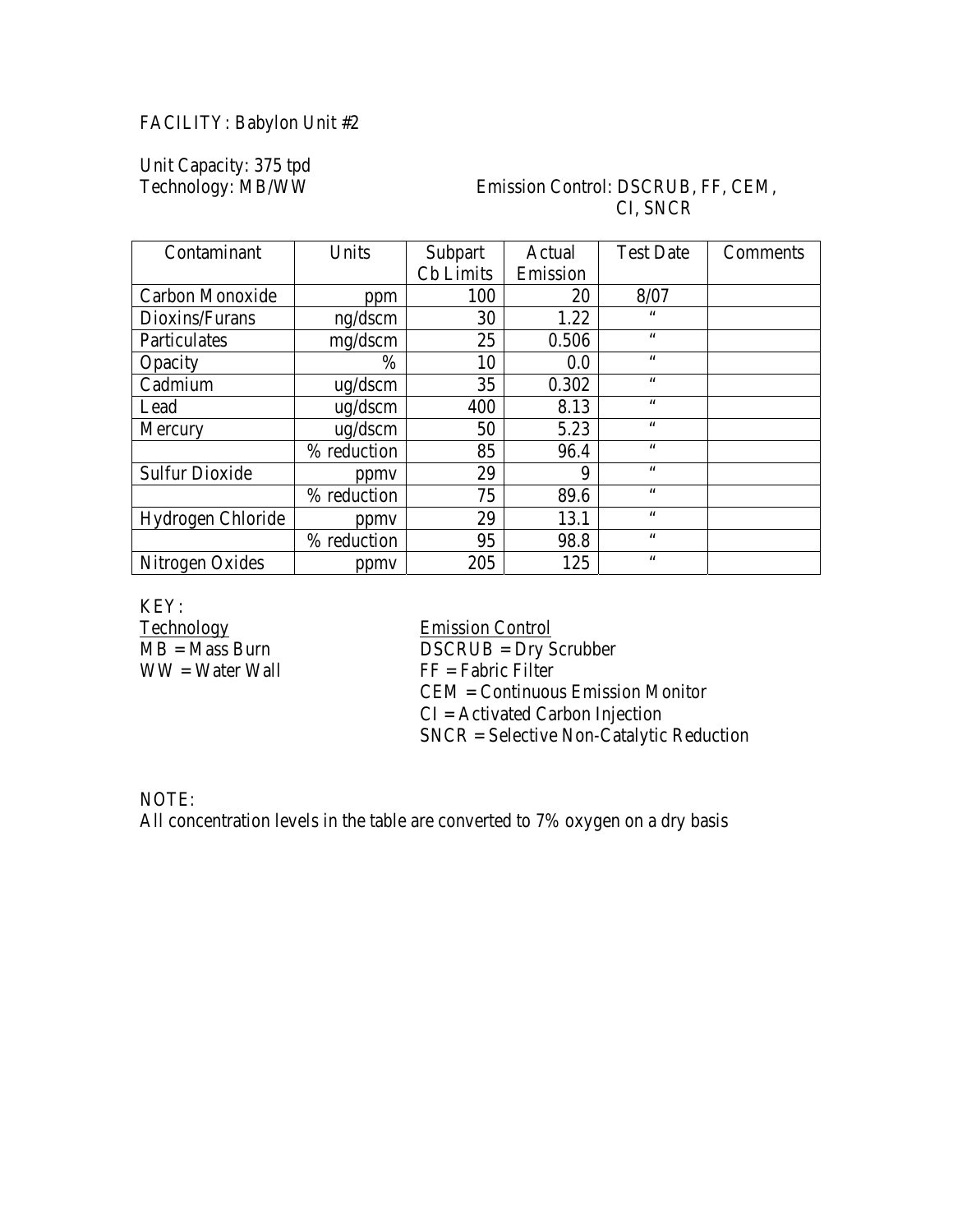# FACILITY: Huntington Unit #1

Unit Capacity: 250 tpd

#### Emission Control: SDA, FF, SNCR, CI, CEM

| Contaminant           | Units        | Subpart   | Actual         | <b>Test Date</b> | Comments  |
|-----------------------|--------------|-----------|----------------|------------------|-----------|
|                       |              | Cb Limits | Emission       |                  |           |
| Carbon Monoxide       | ppm          | 100       | 29             | 8/07             |           |
| Dioxins/Furans        | ng/dscm      | 30        |                | 66               | Tested #3 |
| Particulates          | mg/dscm      | 25        | 0.243          | $\zeta \zeta$    |           |
| Opacity               | $\%$         | 10        |                | 66               |           |
| Cadmium               | $\mu$ g/dscm | 35        | 1.26           | $\zeta \zeta$    |           |
| Lead                  | $\mu$ g/dscm | 400       | 13.6           | 66               |           |
| Mercury               | ug/dscm      | 50        | 3.53           | $\zeta \zeta$    |           |
|                       | % reduction  | 85        |                | 66               |           |
| <b>Sulfur Dioxide</b> | ppmy         | 29        | $\overline{2}$ | 66               |           |
|                       | % reduction  | 75        |                | 66               |           |
| Hydrogen Chloride     | ppmy         | 29        | 4.50           | $\zeta \zeta$    |           |
|                       | % reduction  | 95        | 99.2           | 66               |           |
| Nitrogen Oxides       | ppmy         | 205       | 147            | 66               |           |

KEY:<br>Technology

Technology<br>
MB = Mass Burn<br>
MB = Mass Burn<br>
The SDA = Spray Dry  $\overline{SDA} =$  Spray Dry Absorber  $WW = Water Wall$  FF = Fabric Filter SNCR = Selective Non-Catalytic Reduction  $CI = Carbon Injection$ CEM = Continuous Emission Monitoring

NOTE: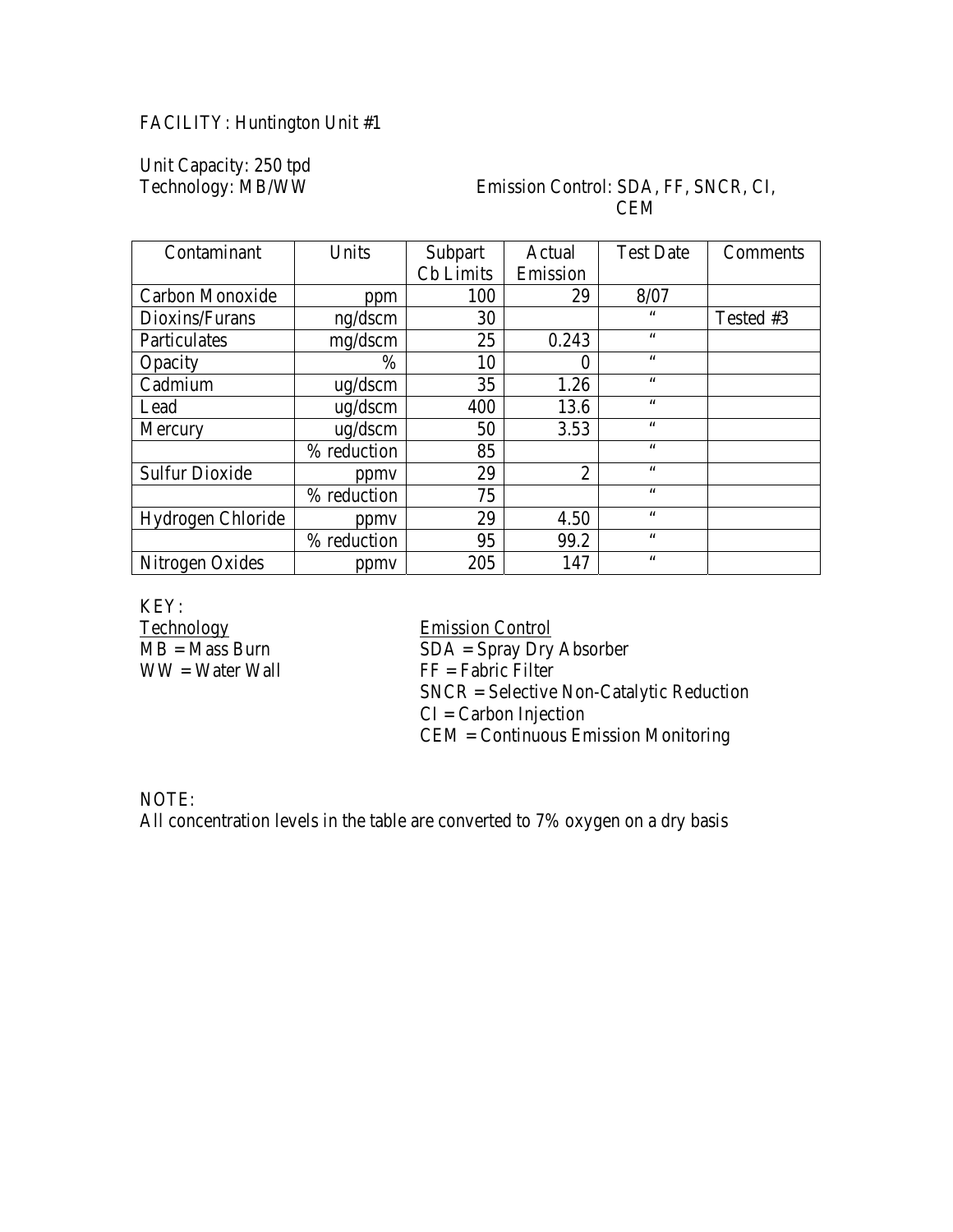# FACILITY: Huntington Unit #2

Unit Capacity: 250 tpd

#### Emission Control: SDA, FF, SNCR, CI, CEM

| Contaminant           | Units        | Subpart   | Actual   | <b>Test Date</b> | Comments  |
|-----------------------|--------------|-----------|----------|------------------|-----------|
|                       |              | Cb Limits | Emission |                  |           |
| Carbon Monoxide       | ppm          | 100       | 24       | 8/07             |           |
| Dioxins/Furans        | ng/dscm      | 30        |          | 66               | Tested #3 |
| Particulates          | mg/dscm      | 25        | 0.149    | $\zeta \zeta$    |           |
| Opacity               | $\%$         | 10        |          | 66               |           |
| Cadmium               | $\mu$ g/dscm | 35        | 0.408    | $\zeta \zeta$    |           |
| Lead                  | $\mu$ g/dscm | 400       | 7.65     | 66               |           |
| Mercury               | ug/dscm      | 50        | 1.43     | $\zeta \zeta$    |           |
|                       | % reduction  | 85        |          | 66               |           |
| <b>Sulfur Dioxide</b> | ppmy         | 29        |          | 66               |           |
|                       | % reduction  | 75        |          | 66               |           |
| Hydrogen Chloride     | ppmy         | 29        | 2.97     | $\zeta \zeta$    |           |
|                       | % reduction  | 95        | 99.6     | 66               |           |
| Nitrogen Oxides       | ppmy         | 205       | 149      | 66               |           |

KEY:<br>Technology

Technology<br>
MB = Mass Burn<br>
MB = Mass Burn<br>
The SDA = Spray Dry  $SDA =$  Spray Dry Absorber  $WW = Water Wall$  FF = Fabric Filter SNCR = Selective Non-Catalytic Reduction  $CI = Carbon Injection$ CEM = Continuous Emission Monitoring

NOTE: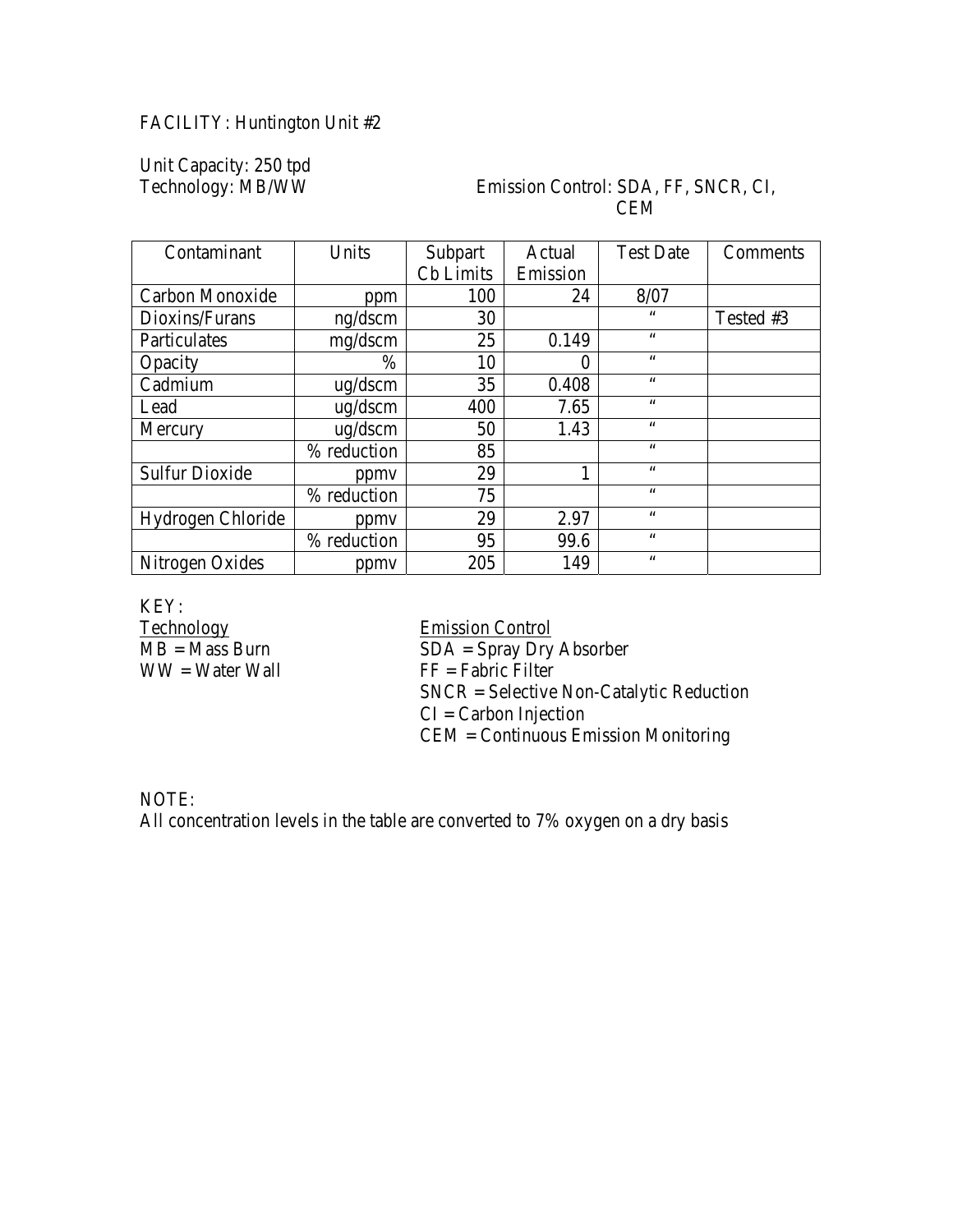# FACILITY: Huntington Unit #3

Unit Capacity: 250 tpd

#### Emission Control: SDA, FF, SNCR, CI, CEM

| Contaminant           | Units        | Subpart          | Actual   | <b>Test Date</b> | Comments |
|-----------------------|--------------|------------------|----------|------------------|----------|
|                       |              | <b>Cb</b> Limits | Emission |                  |          |
| Carbon Monoxide       | ppm          | 100              | 33       | 8/07             |          |
| Dioxins/Furans        | ng/dscm      | 30               | 1.57     | $\zeta \zeta$    |          |
| Particulates          | mg/dscm      | 25               | 1.17     | $\zeta \zeta$    |          |
| Opacity               | $\%$         | 10               | 0        | $\zeta \zeta$    |          |
| Cadmium               | $\mu$ g/dscm | 35               | 1.85     | $\zeta \zeta$    |          |
| Lead                  | $\mu$ g/dscm | 400              | 25.4     | $\zeta \zeta$    |          |
| Mercury               | ug/dscm      | 50               | 2.03     | $\zeta \zeta$    |          |
|                       | % reduction  | 85               |          | $\zeta \zeta$    |          |
| <b>Sulfur Dioxide</b> | ppmy         | 29               |          | $\zeta \zeta$    |          |
|                       | % reduction  | 75               |          | $\zeta \zeta$    |          |
| Hydrogen Chloride     | ppmy         | 29               | 2.22     | $\zeta \zeta$    |          |
|                       | % reduction  | 95               |          | $\zeta \zeta$    |          |
| Nitrogen Oxides       | ppmy         | 205              | 148      | $\zeta \zeta$    |          |

KEY:<br>Technology

Technology<br>
MB = Mass Burn<br>
MB = Mass Burn<br>
The SDA = Spray Dry  $SDA =$  Spray Dry Absorber  $WW = Water Wall$  FF = Fabric Filter SNCR = Selective Non-Catalytic Reduction  $CI = Carbon Injection$ CEM = Continuous Emission Monitoring

NOTE: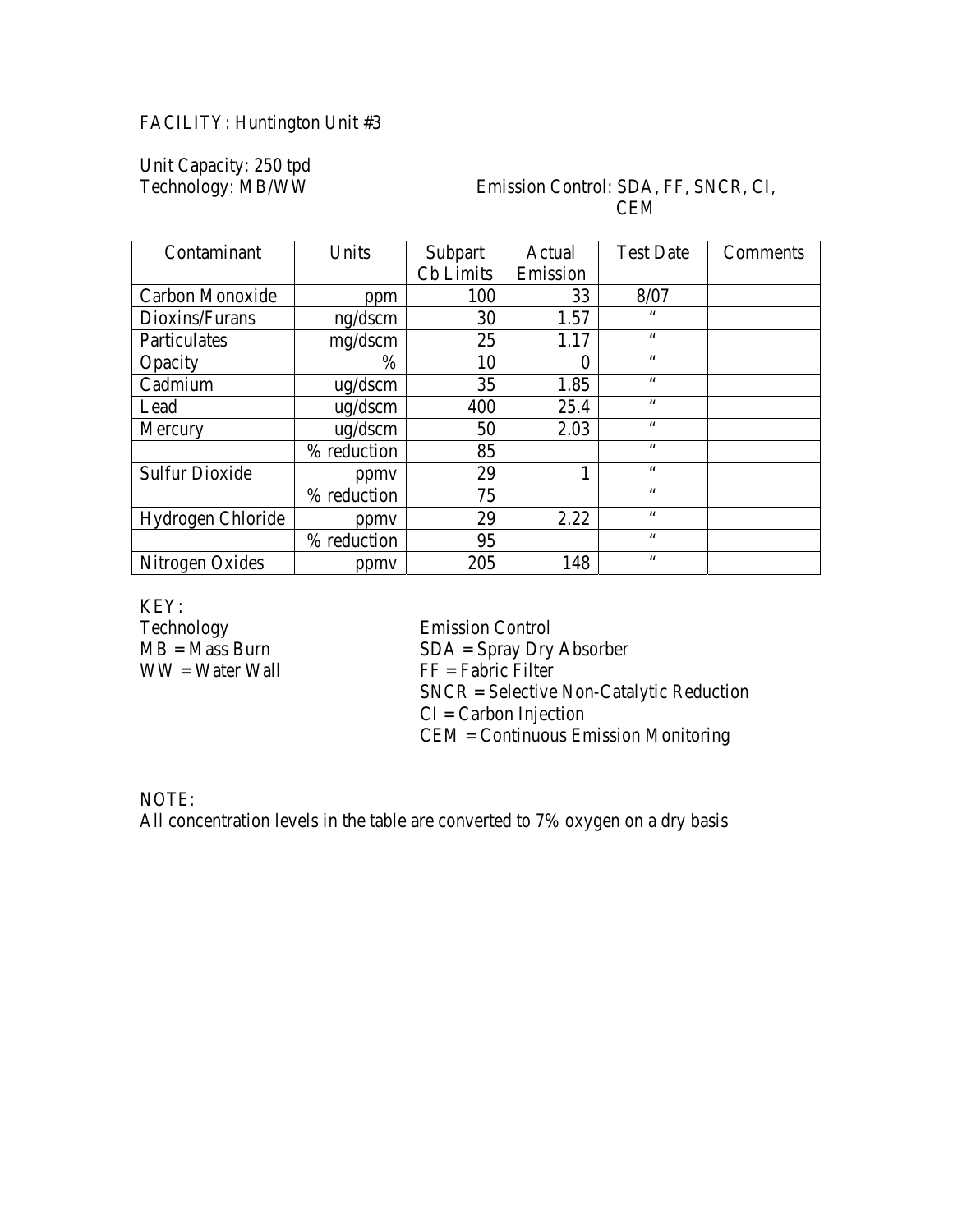# FACILITY: Westchester Unit #1

Unit Capacity: 750 tpd

#### Emission Control: FF, SDA, CI, SNCR, **CEM**

| Contaminant           | Units        | Subpart   | Actual   | <b>Test Date</b> | Comments  |
|-----------------------|--------------|-----------|----------|------------------|-----------|
|                       |              | Cb Limits | Emission |                  |           |
| Carbon Monoxide       | ppm          | 100       | 10.6     | 10/07            |           |
| Dioxins/Furans        | ng/dscm      | 30        |          | 66               | Tested #2 |
| Particulates          | mg/dscm      | 25        | 2.7      | $\zeta \zeta$    |           |
| Opacity               | $\%$         | 10        |          | $\zeta \zeta$    |           |
| Cadmium               | $\mu$ g/dscm | 35        | 0.7      | $\zeta \zeta$    |           |
| Lead                  | $\mu$ g/dscm | 400       | 19.5     | $\zeta \zeta$    |           |
| Mercury               | ug/dscm      | 50        | 14.7     | $\zeta \zeta$    |           |
|                       | % reduction  | 85        | 84.6     | 66               |           |
| <b>Sulfur Dioxide</b> | ppmy         | 29        | 15.9     | $\zeta \zeta$    |           |
|                       | % reduction  | 75        |          | $\zeta \zeta$    |           |
| Hydrogen Chloride     | ppmy         | 29        | 15.7     | $\zeta \zeta$    |           |
|                       | % reduction  | 95        | 97.0     | $\zeta \zeta$    |           |
| Nitrogen Oxides       | ppmy         | 205       | 163.5    | $\zeta$ $\zeta$  |           |

KEY:<br>Technology Technology<br>
MB = Mass Burn<br>
TF = Fabric Filter

 $\overline{FF}$  = Fabric Filter  $WW = Water Wall$   $SDA = Spray Dry Absorber$ CI = Carbon Injection SNCR = Selective Non-Catalytic Reduction CEM = Continuous Emission Monitoring

NOTE: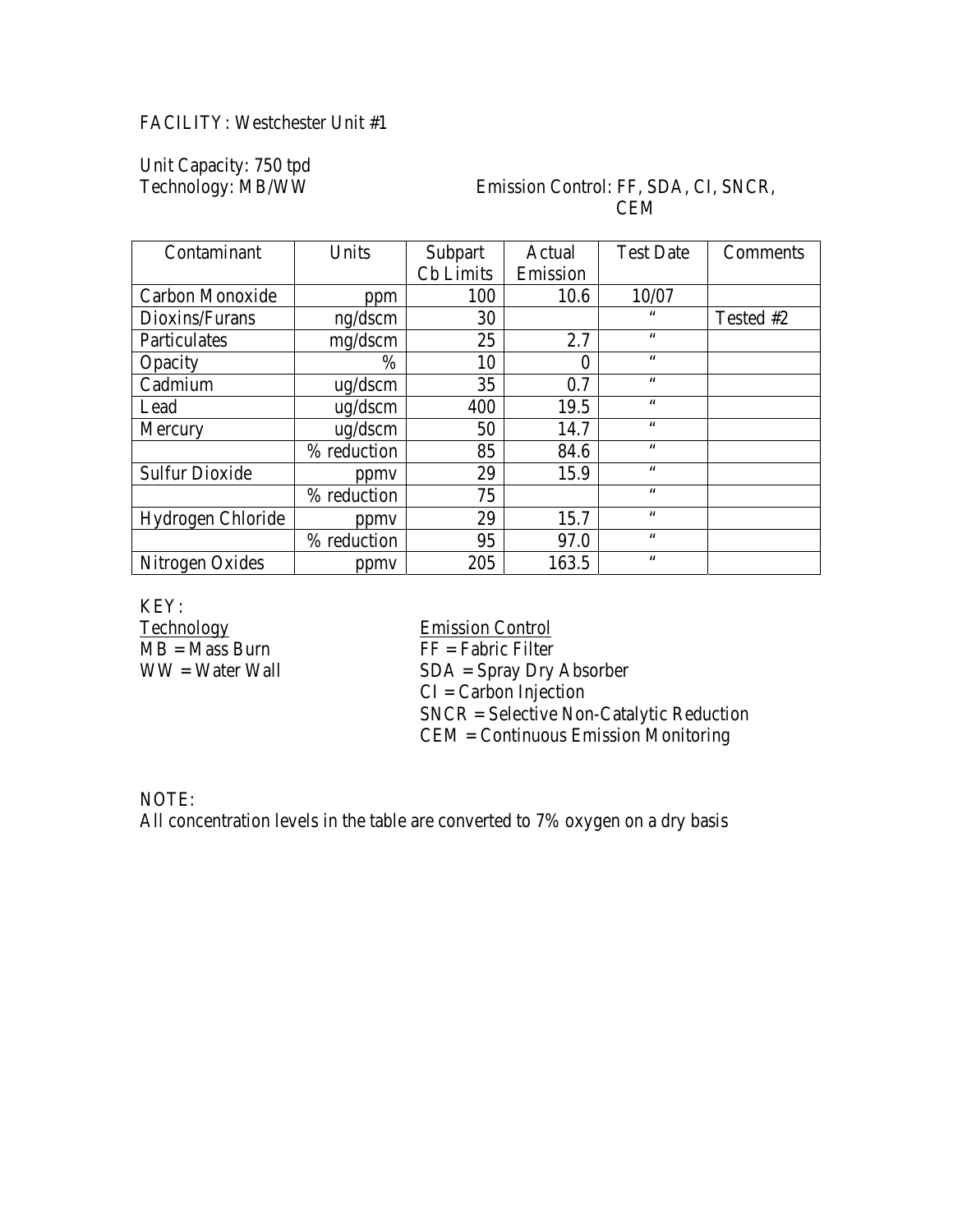# FACILITY: Westchester Unit #2

Unit Capacity: 750 tpd

#### Emission Control: FF, SDA, CI, SNCR, **CEM**

| Contaminant           | Units        | Subpart   | Actual   | <b>Test Date</b> | Comments |
|-----------------------|--------------|-----------|----------|------------------|----------|
|                       |              | Cb Limits | Emission |                  |          |
| Carbon Monoxide       | ppm          | 100       | 10.2     | 10/07            |          |
| Dioxins/Furans        | ng/dscm      | 30        | 0.5      | $\zeta \zeta$    |          |
| Particulates          | mg/dscm      | 25        | 1.6      | $\zeta \zeta$    |          |
| Opacity               | $\%$         | 10        |          | $\zeta \zeta$    |          |
| Cadmium               | $\mu$ g/dscm | 35        | 0.7      | $\zeta \zeta$    |          |
| Lead                  | $\mu$ g/dscm | 400       | 25.4     | $\zeta \zeta$    |          |
| Mercury               | ug/dscm      | 50        | 4.2      | $\zeta \zeta$    |          |
|                       | % reduction  | 85        | 93.4     | $\zeta \zeta$    |          |
| <b>Sulfur Dioxide</b> | ppmy         | 29        | 14.4     | $\zeta \zeta$    |          |
|                       | % reduction  | 75        |          | $\zeta \zeta$    |          |
| Hydrogen Chloride     | ppmy         | 29        | 6.3      | $\zeta \zeta$    |          |
|                       | % reduction  | 95        | 98.8     | $\zeta \zeta$    |          |
| Nitrogen Oxides       | ppmy         | 205       | 168.7    | $\zeta$ $\zeta$  |          |

KEY:<br>Technology Technology<br>
MB = Mass Burn<br>
TF = Fabric Filter

 $\overline{FF}$  = Fabric Filter  $WW = Water Wall$   $SDA = Spray Dry Absorber$ CI = Carbon Injection SNCR = Selective Non-Catalytic Reduction CEM = Continuous Emission Monitoring

NOTE: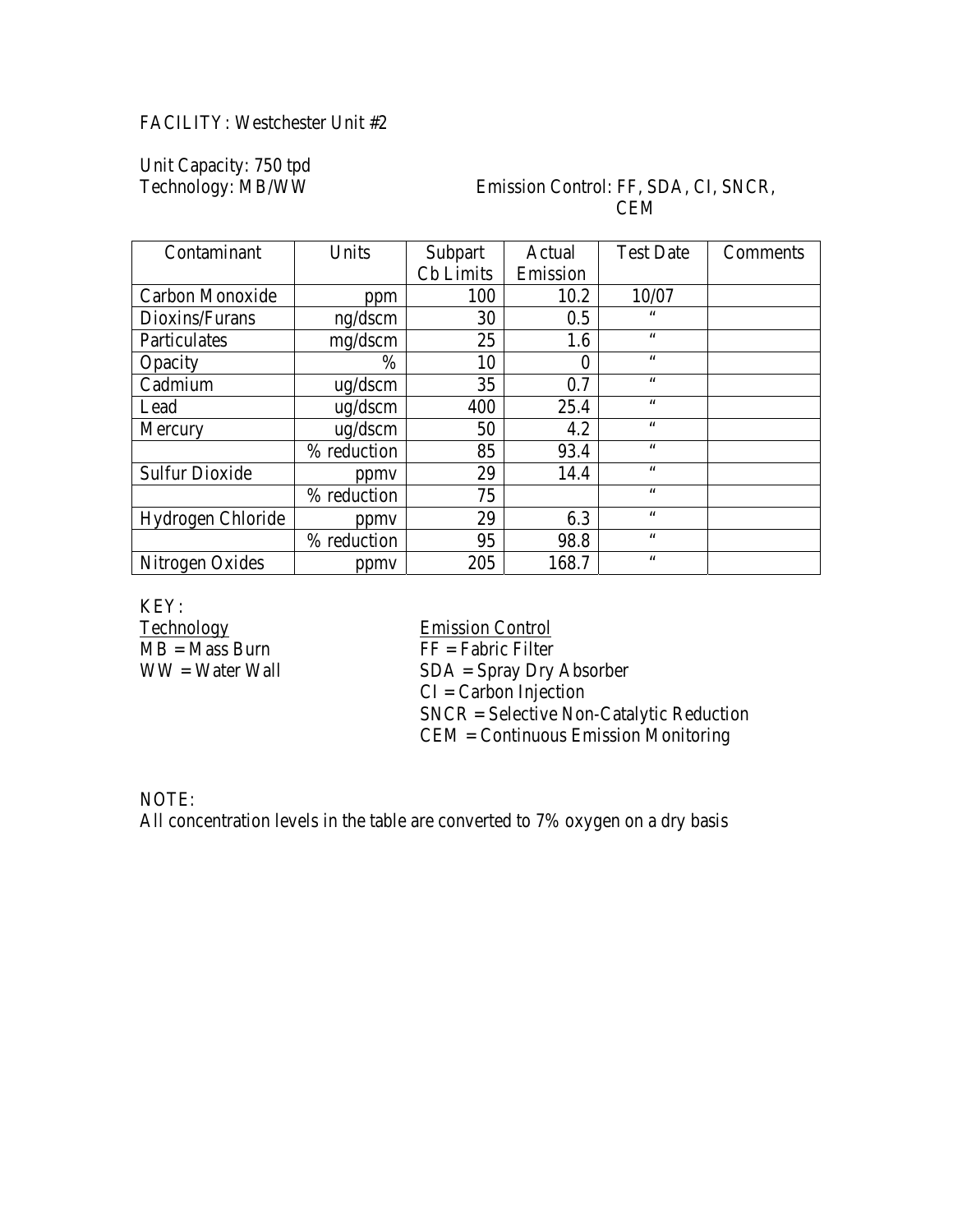# FACILITY: Westchester Unit #3

Unit Capacity: 750 tpd

#### Emission Control: FF, SDA, CI, SNCR, **CEM**

| Contaminant           | Units        | Subpart          | Actual   | <b>Test Date</b> | Comments  |
|-----------------------|--------------|------------------|----------|------------------|-----------|
|                       |              | <b>Cb</b> Limits | Emission |                  |           |
| Carbon Monoxide       | ppm          | 100              | 17.9     | 10/07            |           |
| Dioxins/Furans        | ng/dscm      | 30               |          | $\zeta \zeta$    | Tested #2 |
| Particulates          | mg/dscm      | 25               | 3.4      | $\zeta \zeta$    |           |
| Opacity               | $\%$         | 10               |          | $\zeta$ $\zeta$  |           |
| Cadmium               | $\mu$ g/dscm | 35               | 0.3      | $\zeta \zeta$    |           |
| Lead                  | $\mu$ g/dscm | 400              | 8.8      | $\zeta \zeta$    |           |
| Mercury               | ug/dscm      | 50               | 6.1      | $\zeta \zeta$    |           |
|                       | % reduction  | 85               | 93.3     | 66               |           |
| <b>Sulfur Dioxide</b> | ppmy         | 29               | 26.27    | $\zeta \zeta$    |           |
|                       | % reduction  | 75               |          | $\zeta \zeta$    |           |
| Hydrogen Chloride     | ppmy         | 29               | 7.7      | $\zeta \zeta$    |           |
|                       | % reduction  | 95               | 98.6     | $\zeta \zeta$    |           |
| Nitrogen Oxides       | ppmy         | 205              | 148.9    | $\zeta\,\zeta$   |           |

KEY:<br>Technology Technology<br>
MB = Mass Burn<br>
TF = Fabric Filter

 $\overline{FF}$  = Fabric Filter  $WW = Water Wall$   $SDA = Spray Dry Absorber$ CI = Carbon Injection SNCR = Selective Non-Catalytic Reduction CEM = Continuous Emission Monitoring

NOTE: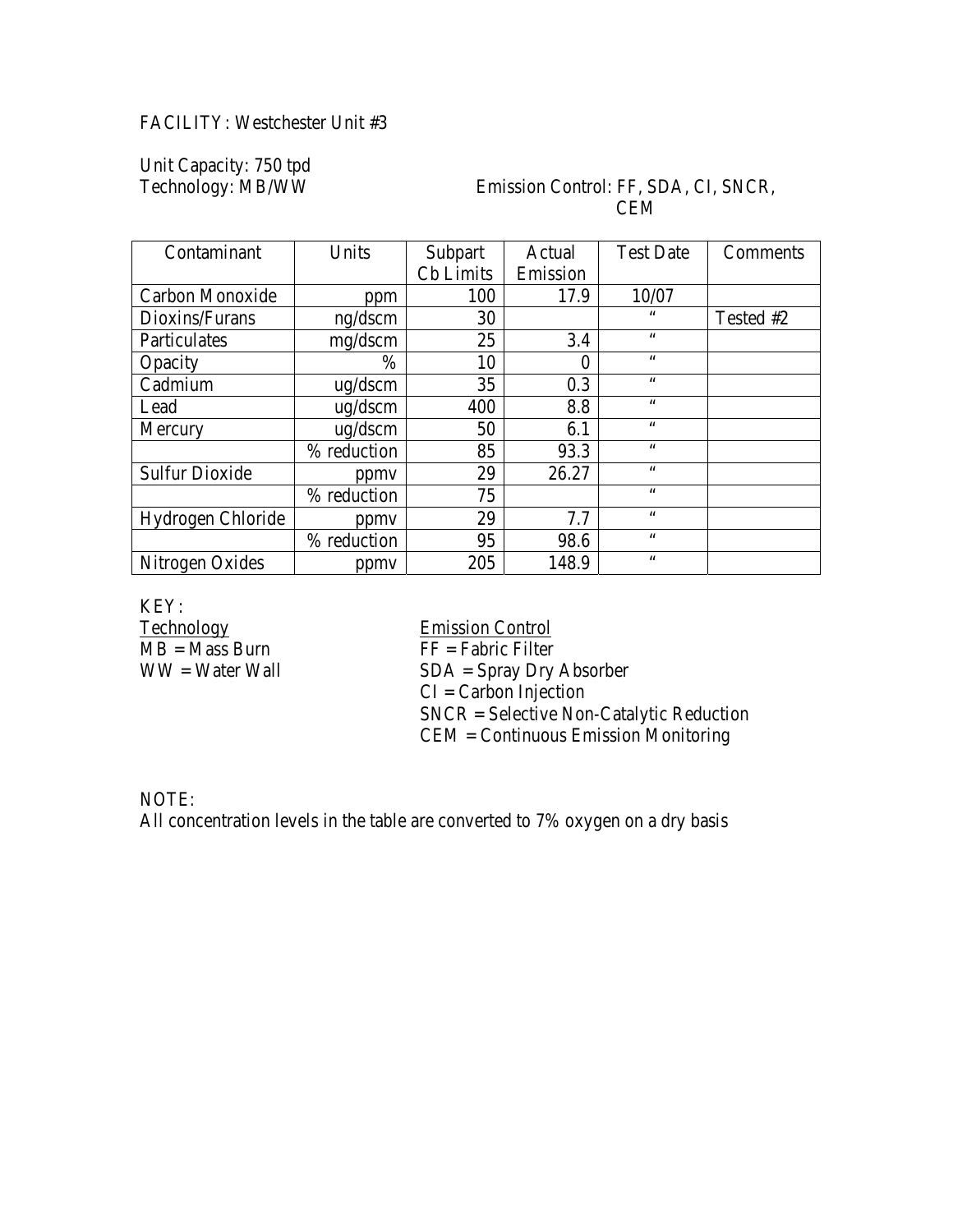# FACILITY: Hudson Falls Unit #1

Unit Capacity: 274 tpd

#### Emission Control: DSCRUB, ESP, CI, CEM

| Contaminant           | Units        | Subpart   | Actual   | <b>Test Date</b> | Comments  |
|-----------------------|--------------|-----------|----------|------------------|-----------|
|                       |              | Cb Limits | Emission |                  |           |
| Carbon Monoxide       | ppm          | 100       | 13.9     | 7/07             |           |
| Dioxins/Furans        | ng/dscm      | 35        |          | 66               | Tested #2 |
| Particulates          | mg/dscm      | 25        | 4.3      | $\zeta \zeta$    |           |
| Opacity               | $\%$         | 10        | 0        | 66               |           |
| Cadmium               | $\mu$ g/dscm | 35        | 5.0      | 66               |           |
| Lead                  | $\mu$ g/dscm | 400       | 76.5     | 66               |           |
| Mercury               | ug/dscm      | 50        | 13.2     | $\zeta \zeta$    |           |
|                       | % reduction  | 85        | 87.3     | 66               |           |
| <b>Sulfur Dioxide</b> | ppmy         | 29        | 5.4      | $\zeta \zeta$    |           |
|                       | % reduction  | 75        |          | 66               |           |
| Hydrogen Chloride     | ppmy         | 29        | 14.7     | $\zeta \zeta$    |           |
|                       | % reduction  | 95        | 97.8     | $\zeta \zeta$    |           |
| Nitrogen Oxides       | ppmy         | 205       | 166      | 66               |           |

KEY:<br>Technology Technology<br>
MB = Mass Burn<br>
DSCRUB = Dry S

 $MB = Mass$  Burn DSCRUB = Dry Scrubber<br>WW = Water Wall ESP = Electrostatic Precipi  $ESP = Electrostatic Precipitator$ CI = Carbon Injection CEM = Continuous Emission Monitoring

NOTE: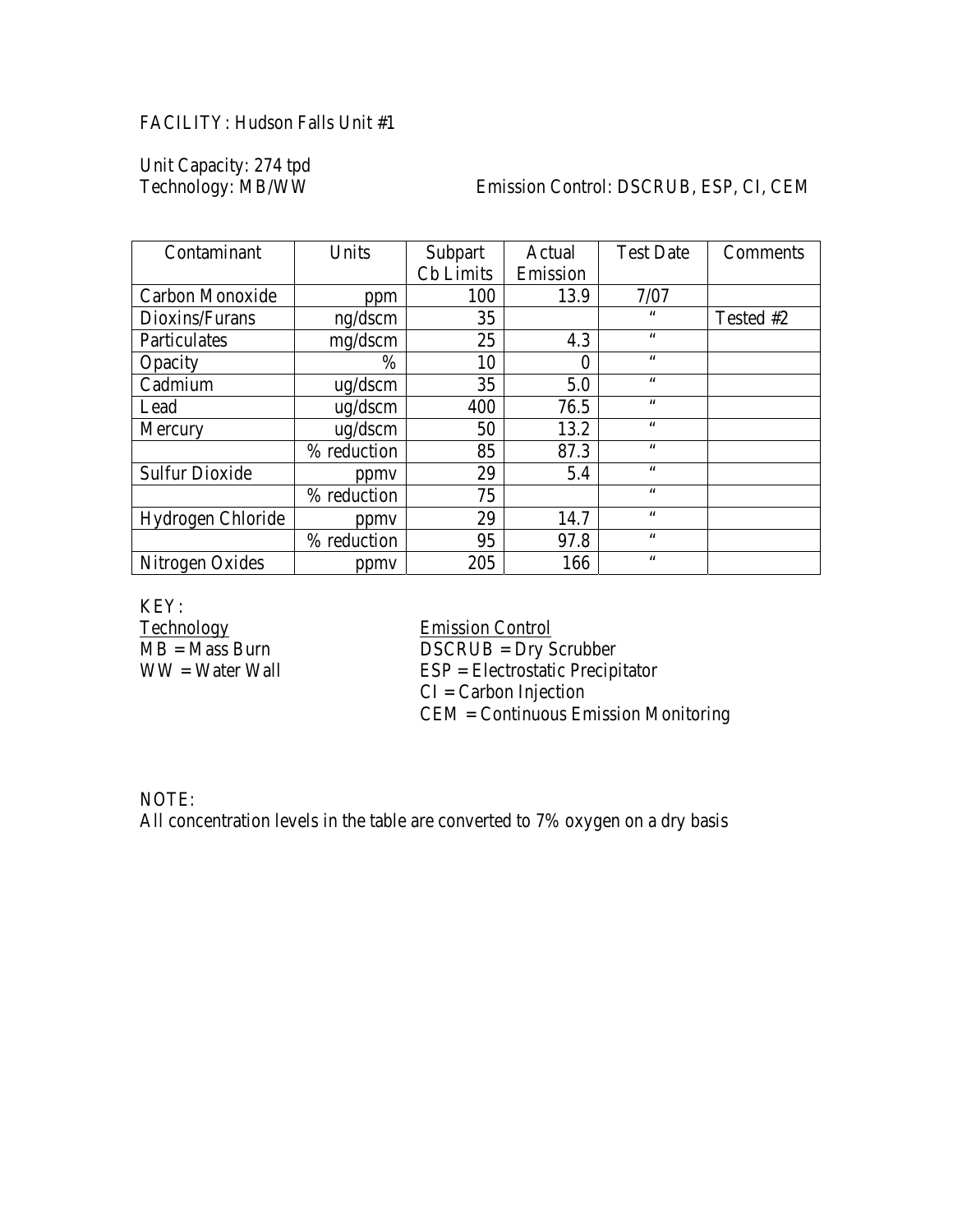# FACILITY: Hudson Falls Unit #2

Unit Capacity: 274 tpd

#### Emission Control: DSCRUB, ESP, CI, CEM

| Contaminant           | Units        | Subpart   | Actual   | <b>Test Date</b> | Comments |
|-----------------------|--------------|-----------|----------|------------------|----------|
|                       |              | Cb Limits | Emission |                  |          |
| Carbon Monoxide       | ppm          | 100       | 12.8     | 7/07             |          |
| Dioxins/Furans        | ng/dscm      | 35        | 2.93     | 66               |          |
| Particulates          | mg/dscm      | 25        | 9.6      | $\zeta \zeta$    |          |
| Opacity               | $\%$         | 10        | 0        | 66               |          |
| Cadmium               | $\mu$ g/dscm | 35        | 8.9      | 66               |          |
| Lead                  | $\mu$ g/dscm | 400       | 114.9    | 66               |          |
| Mercury               | ug/dscm      | 50        | 12.6     | 66               |          |
|                       | % reduction  | 85        | 89.0     | 66               |          |
| <b>Sulfur Dioxide</b> | ppmy         | 29        | 1.3      | 66               |          |
|                       | % reduction  | 75        |          | 66               |          |
| Hydrogen Chloride     | ppmy         | 29        | 13.8     | $\zeta \zeta$    |          |
|                       | % reduction  | 95        | 97.7     | $\zeta \zeta$    |          |
| Nitrogen Oxides       | ppmy         | 205       | 182.1    | $\leq \leq$      |          |

KEY:<br>Technology Technology<br>
MB = Mass Burn<br>
DSCRUB = Dry S

 $MB = Mass$  Burn DSCRUB = Dry Scrubber<br>WW = Water Wall ESP = Electrostatic Precipi  $ESP = Electrostatic Precipi tator$ CI = Carbon Injection CEM = Continuous Emission Monitoring

NOTE: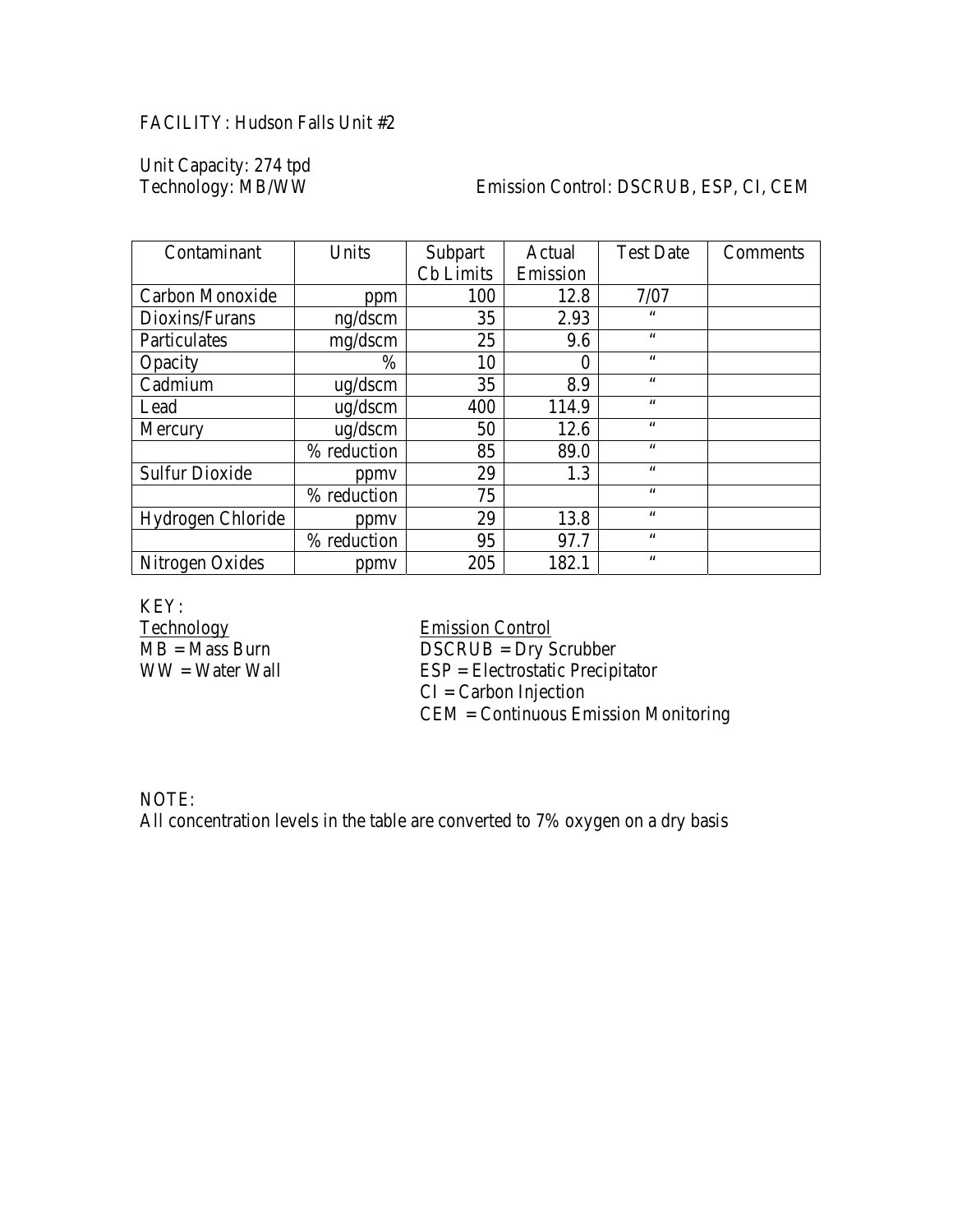# FACILITY: Onondaga Unit #1

Unit Capacity: 330 tpd

#### Emission Control: SDA, FF, SNCR, CI, CEM

| Contaminant           | Units        | Subpart   | Actual   | <b>Test Date</b> | Comments |
|-----------------------|--------------|-----------|----------|------------------|----------|
|                       |              | Cb Limits | Emission |                  |          |
| Carbon Monoxide       | ppm          | 100       | 3.1      | 5/07             |          |
| Dioxins/Furans        | ng/dscm      | 30        | 2.29     | $\zeta\,\zeta$   |          |
| Particulates          | mg/dscm      | 25        | 4.41     | $\zeta \zeta$    |          |
| Opacity               | $\%$         | 10        | $1.1\,$  | 66               |          |
| Cadmium               | $\mu$ g/dscm | 35        | 0.290    | $\zeta \zeta$    |          |
| Lead                  | $\mu$ g/dscm | 400       | 2.99     | $\zeta \zeta$    |          |
| Mercury               | ug/dscm      | 50        | 1.62     | $\zeta \zeta$    |          |
|                       | % reduction  | 85        | 99.0     | $\zeta \zeta$    |          |
| <b>Sulfur Dioxide</b> | ppmy         | 29        | 0        | $\zeta \zeta$    |          |
|                       | % reduction  | 75        |          | $\zeta \zeta$    |          |
| Hydrogen Chloride     | ppmy         | 29        | 2.94     | $\zeta \zeta$    |          |
|                       | % reduction  | 95        | 99.6     | $\zeta \zeta$    |          |
| Nitrogen Oxides       | ppmy         | 205       | 171      | $\zeta \zeta$    |          |

KEY:<br>Technology

Technology<br>
MB = Mass Burn<br>
MB = Mass Burn<br>
The SDA = Spray Dry  $\overline{SDA} =$  Spray Dry Absorber  $WW = Water Wall$  FF = Fabric Filter SNCR = Selective Non-Catalytic Reduction  $CI = Carbon Injection$ CEM = Continuous Emission Monitoring

NOTE: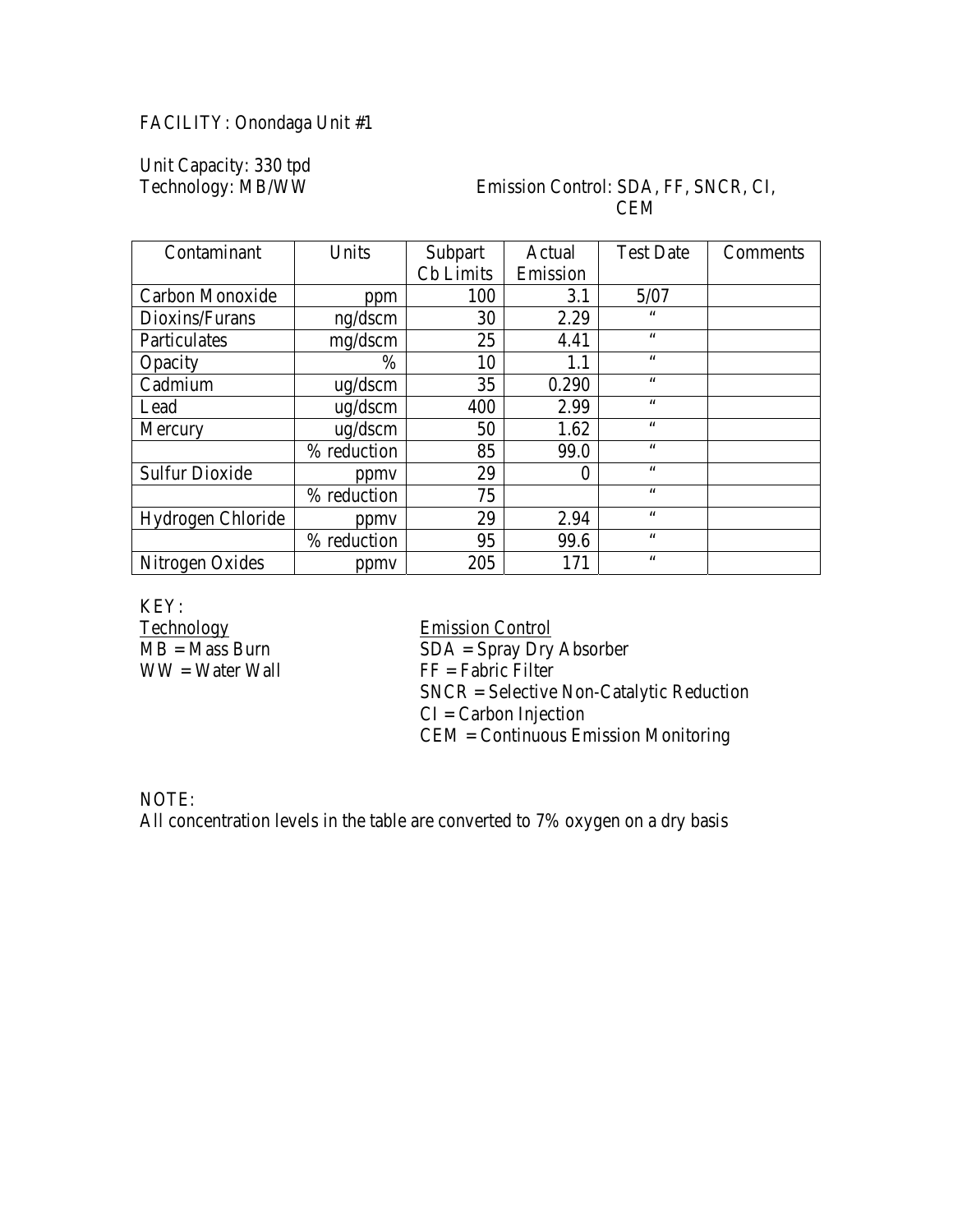# FACILITY: Onondaga Unit #2

Unit Capacity: 330 tpd

#### Emission Control: SDA, FF, SNCR, CI, CEM

| Contaminant           | Units        | Subpart   | Actual   | <b>Test Date</b> | Comments |
|-----------------------|--------------|-----------|----------|------------------|----------|
|                       |              | Cb Limits | Emission |                  |          |
| Carbon Monoxide       | ppm          | 100       | 9.0      | 5/07             |          |
| Dioxins/Furans        | ng/dscm      | 30        | 0.839    | $\zeta\,\zeta$   |          |
| Particulates          | mg/dscm      | 25        | 4.70     | $\zeta \zeta$    |          |
| Opacity               | $\%$         | 10        | 0        | 66               |          |
| Cadmium               | $\mu$ g/dscm | 35        | 1.37     | $\zeta \zeta$    |          |
| Lead                  | $\mu$ g/dscm | 400       | 14.6     | $\zeta \zeta$    |          |
| Mercury               | ug/dscm      | 50        | 0.497    | $\zeta \zeta$    |          |
|                       | % reduction  | 85        | 99.1     | $\zeta \zeta$    |          |
| <b>Sulfur Dioxide</b> | ppmy         | 29        | 0.42     | $\zeta \zeta$    |          |
|                       | % reduction  | 75        |          | $\zeta \zeta$    |          |
| Hydrogen Chloride     | ppmy         | 29        | 2.34     | $\zeta \zeta$    |          |
|                       | % reduction  | 95        | 99.6     | $\zeta \zeta$    |          |
| Nitrogen Oxides       | ppmy         | 205       | 165      | $\zeta \zeta$    |          |

KEY:<br>Technology

Technology<br>
MB = Mass Burn<br>
MB = Mass Burn<br>
The SDA = Spray Dry  $SDA =$  Spray Dry Absorber  $WW = Water Wall$  FF = Fabric Filter SNCR = Selective Non-Catalytic Reduction  $CI = Carbon Injection$ CEM = Continuous Emission Monitoring

NOTE: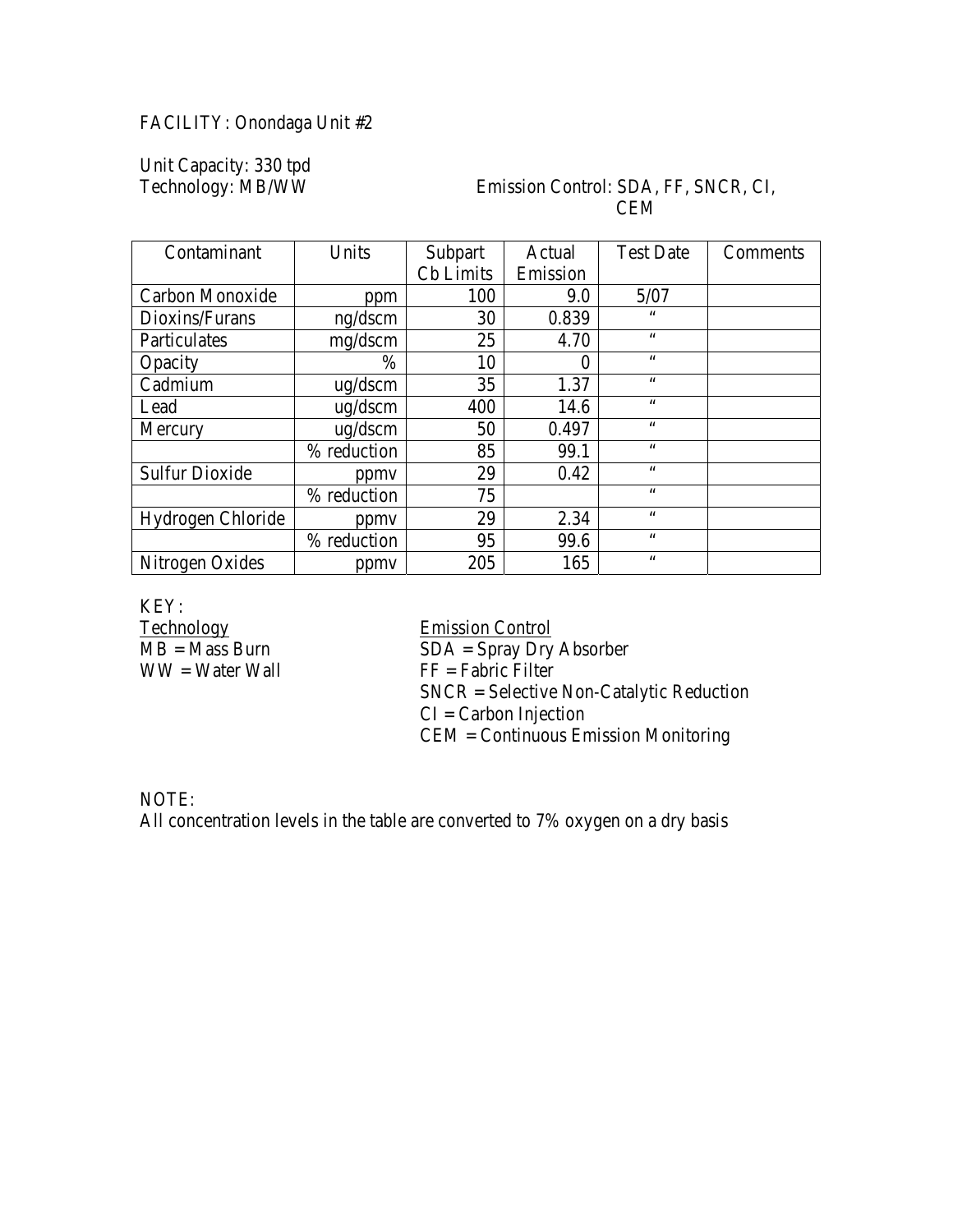# FACILITY: Onondaga Unit #3

Unit Capacity: 330 tpd

#### Emission Control: SDA, FF, SNCR, CI, CEM

| Contaminant           | Units        | Subpart   | Actual   | <b>Test Date</b> | Comments |
|-----------------------|--------------|-----------|----------|------------------|----------|
|                       |              | Cb Limits | Emission |                  |          |
| Carbon Monoxide       | ppm          | 100       | 9.6      | 5/07             |          |
| Dioxins/Furans        | ng/dscm      | 30        | 6.01     | $\zeta\,\zeta$   |          |
| Particulates          | mg/dscm      | 25        | 2.80     | $\zeta \zeta$    |          |
| Opacity               | $\%$         | 10        | 0.1      | 66               |          |
| Cadmium               | $\mu$ g/dscm | 35        | 4.46     | $\zeta \zeta$    |          |
| Lead                  | $\mu$ g/dscm | 400       | 54.1     | $\zeta \zeta$    |          |
| Mercury               | ug/dscm      | 50        | 2.23     | $\zeta \zeta$    |          |
|                       | % reduction  | 85        | 98.1     | $\zeta \zeta$    |          |
| <b>Sulfur Dioxide</b> | ppmy         | 29        | 1.73     | $\zeta \zeta$    |          |
|                       | % reduction  | 75        |          | $\zeta \zeta$    |          |
| Hydrogen Chloride     | ppmy         | 29        | 6.05     | $\zeta \zeta$    |          |
|                       | % reduction  | 95        | 99.0     | $\zeta \zeta$    |          |
| Nitrogen Oxides       | ppmy         | 205       | 168      | $\zeta \zeta$    |          |

KEY:<br>Technology

Technology<br>
MB = Mass Burn<br>
MB = Mass Burn<br>
The SDA = Spray Dry  $\overline{SDA} =$  Spray Dry Absorber  $WW = Water Wall$  FF = Fabric Filter SNCR = Selective Non-Catalytic Reduction  $CI = Carbon Injection$ CEM = Continuous Emission Monitoring

NOTE: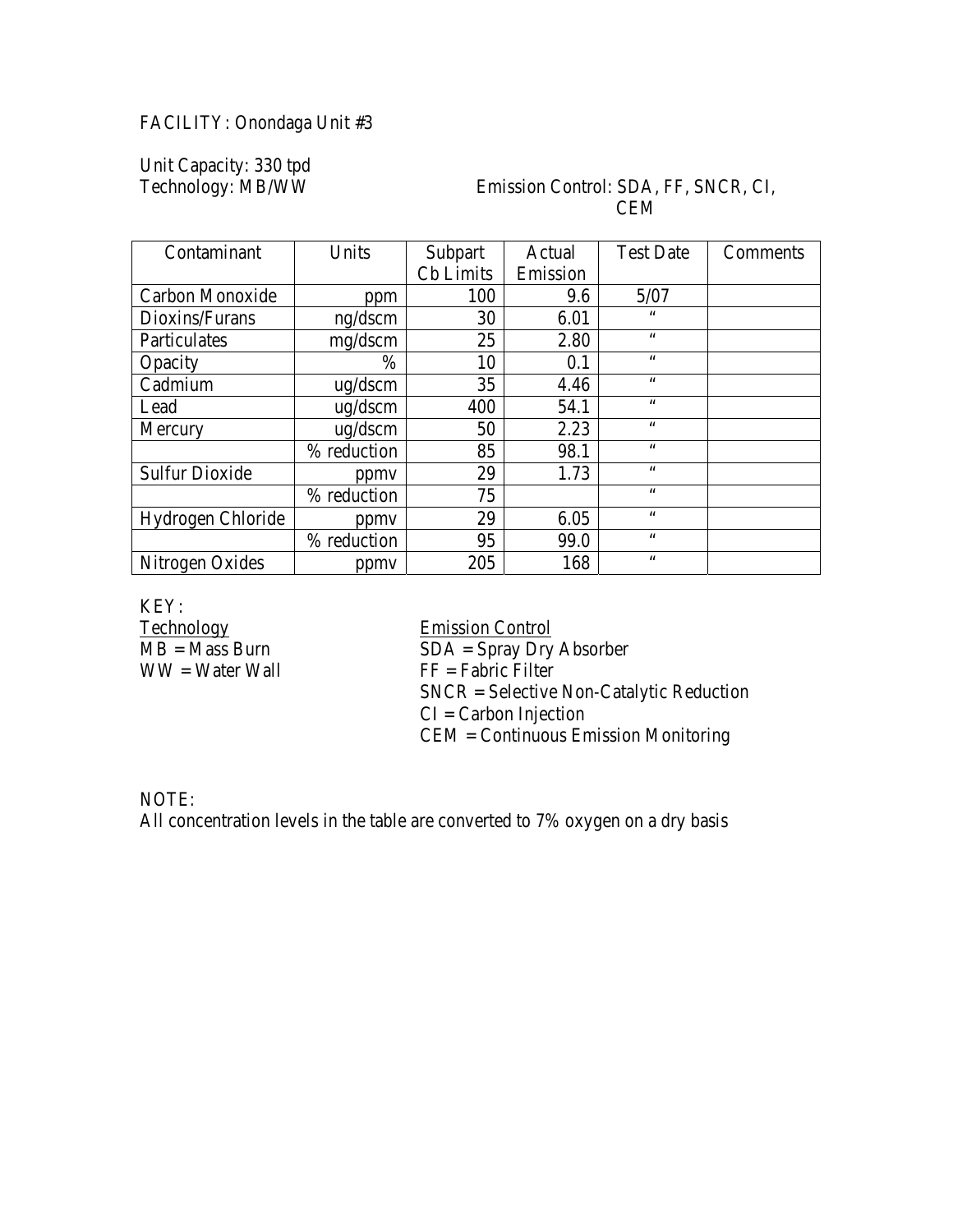# FACILITY: Niagara Unit #1

Unit Capacity: 1125 tpd<br>Technology: MB/WW

#### Emission Control: SDA, FF, CI, SNCR, CEM

| Contaminant           | Units        | Subpart   | Actual   | <b>Test Date</b> | Comments |
|-----------------------|--------------|-----------|----------|------------------|----------|
|                       |              | Cb Limits | Emission |                  |          |
| Carbon Monoxide       | ppm          | 100       | 12.2     | 5/07             |          |
| Dioxins/Furans        | ng/dscm      | 35        | 7.6      | $\zeta \zeta$    |          |
| Particulates          | mg/dscm      | 25        | 1.02     | $\zeta \zeta$    |          |
| Opacity               | $\%$         | 10        |          | $\zeta \zeta$    |          |
| Cadmium               | $\mu$ g/dscm | 35        | 0.2      | $\zeta \zeta$    |          |
| Lead                  | $\mu$ g/dscm | 400       | 1.67     | $\zeta \zeta$    |          |
| Mercury               | ug/dscm      | 50        | 5.8      | $\zeta \zeta$    |          |
|                       | % reduction  | 85        | 94.1     | $\zeta \zeta$    |          |
| <b>Sulfur Dioxide</b> | ppmy         | 29        | 3.9      | $\zeta \zeta$    |          |
|                       | % reduction  | 75        |          | $\zeta \zeta$    |          |
| Hydrogen Chloride     | ppmy         | 29        |          | $\zeta \zeta$    |          |
|                       | % reduction  | 95        | 95.7     | $\zeta \zeta$    |          |
| Nitrogen Oxides       | ppmy         | 205       | 121      | $\zeta \zeta$    |          |

KEY:<br>Technology

Technology<br>
MB = Mass Burn<br>
MB = Mass Burn<br>
The SDA = Spray Dry  $SDA =$  Spray Dry Absorber  $WW = Water Wall$  FF = Fabric Filter  $CI = Carbon Injection$ SNCR = Selective Non-Catalytic Reduction CEM = Continuous Emission Monitoring

NOTE: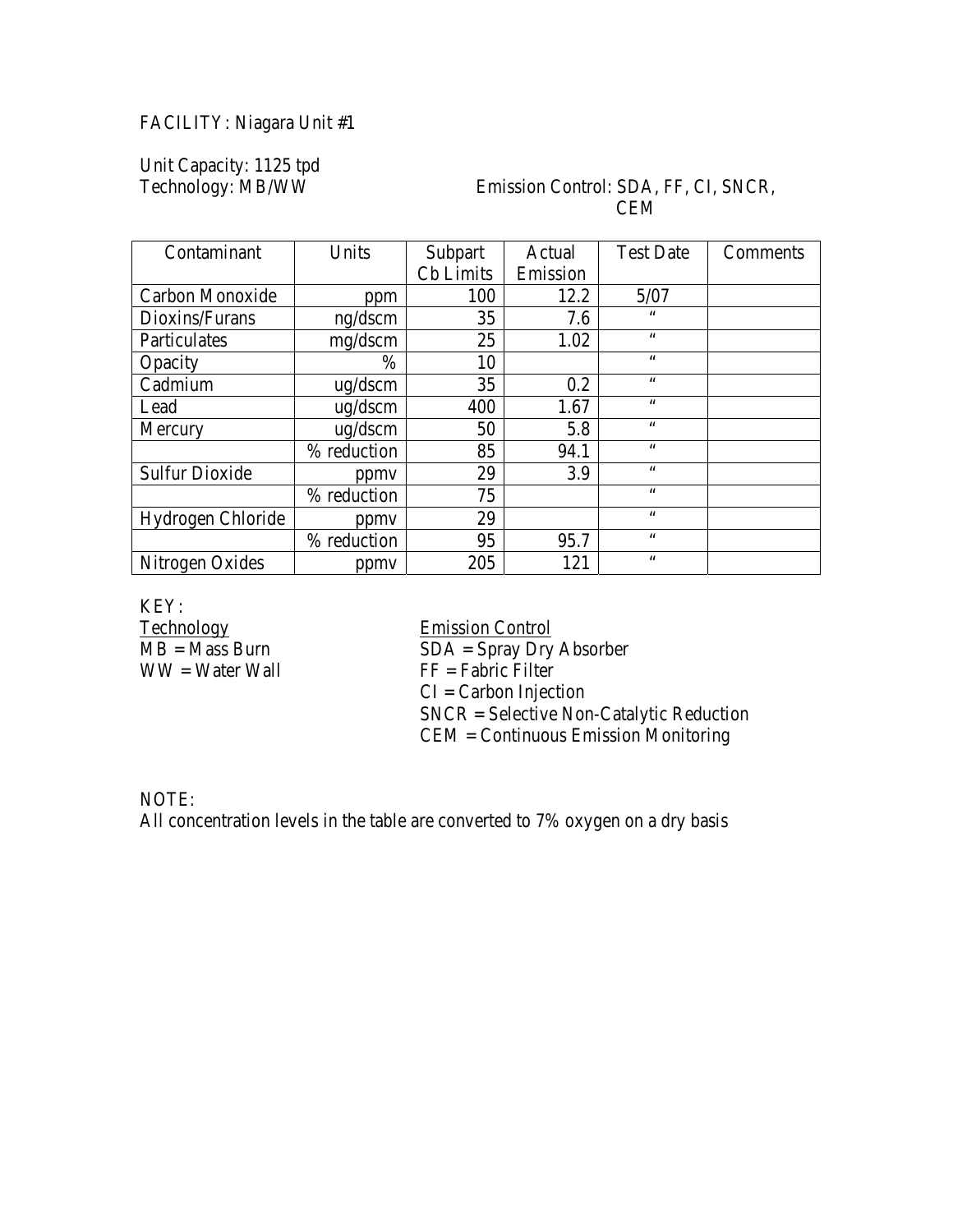# FACILITY: Niagara Unit #2

Unit Capacity: 1125 tpd<br>Technology: MB/WW

#### Emission Control: SDA, FF, CI, SNCR, **CEM**

| Contaminant           | Units        | Subpart   | Actual   | <b>Test Date</b> | Comments  |
|-----------------------|--------------|-----------|----------|------------------|-----------|
|                       |              | Cb Limits | Emission |                  |           |
| Carbon Monoxide       | ppm          | 100       | 19.9     | 5/07             |           |
| Dioxins/Furans        | ng/dscm      | 35        |          | $\zeta \zeta$    | Tested #1 |
| Particulates          | mg/dscm      | 25        | 1.3      | 66               |           |
| Opacity               | $\%$         | 10        |          | 66               |           |
| Cadmium               | ug/dscm      | 35        | 0.67     | 66               |           |
| Lead                  | $\mu$ g/dscm | 400       | 0.8      | 66               |           |
| Mercury               | ug/dscm      | 50        | 4.7      | $\zeta \zeta$    |           |
|                       | % reduction  | 85        | 95.4     | 66               |           |
| <b>Sulfur Dioxide</b> | ppmy         | 29        | 6.0      | 66               |           |
|                       | % reduction  | 75        |          | 66               |           |
| Hydrogen Chloride     | ppmy         | 29        | 15.6     | 66               |           |
|                       | % reduction  | 95        | 98       | $\zeta \zeta$    |           |
| Nitrogen Oxides       | ppmy         | 205       | 117      | 66               |           |

KEY:<br>Technology

Technology<br>
MB = Mass Burn<br>
MB = Mass Burn<br>
The SDA = Spray Dry  $SDA =$  Spray Dry Absorber  $WW = Water Wall$  FF = Fabric Filter  $CI = Carbon Injection$ SNCR = Selective Non-Catalytic Reduction CEM = Continuous Emission Monitor

NOTE: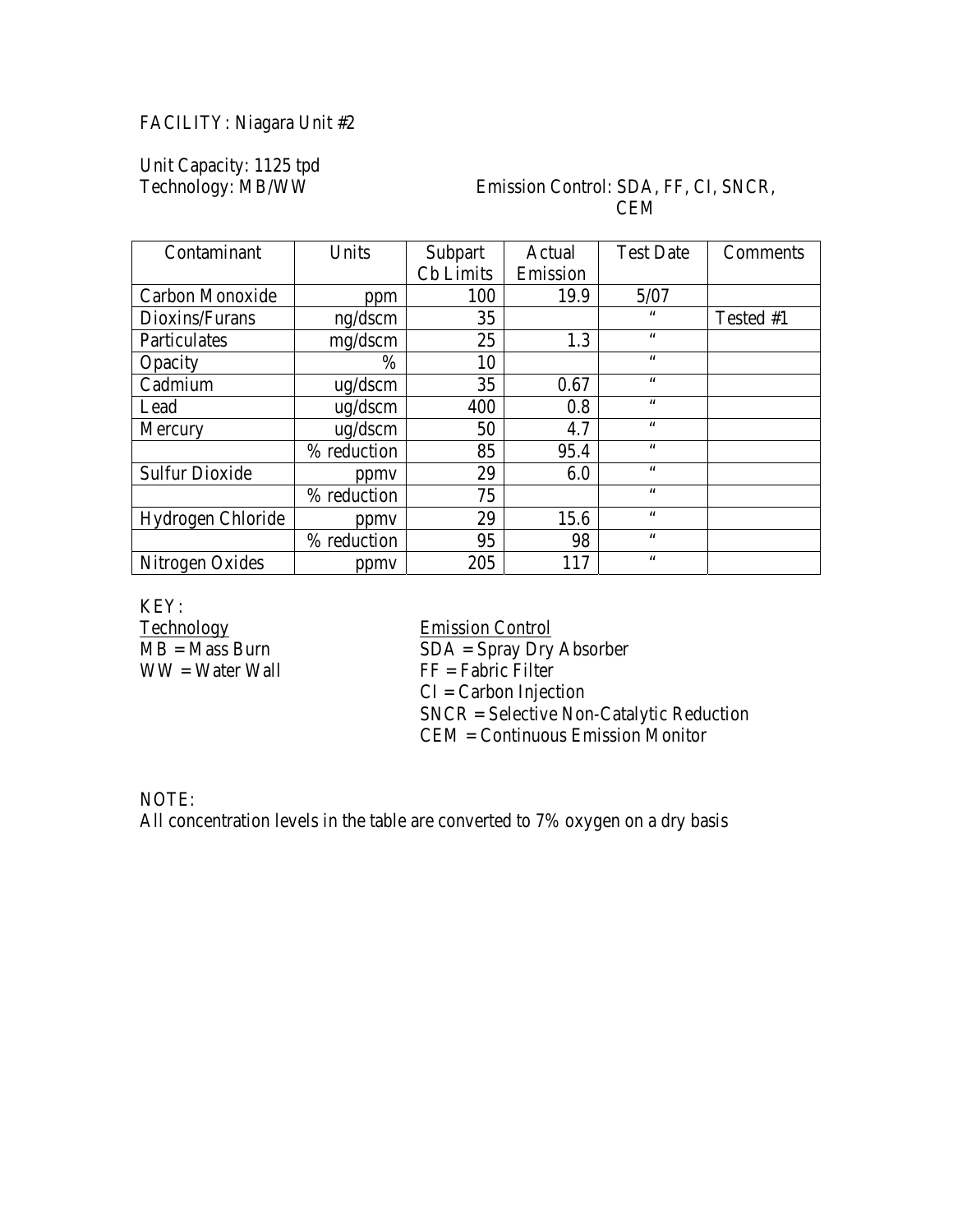#### *Section 111(d)/129 State Plan for Implementation of Municipal Waste Combustor Emission Guidelines [Title 40 CFR Part 60, Subpart Cb as amended May 10, 2006]*

# *Section D*

#### **Compliance Schedules**

The requirements for the May 10, 2006 amendments were effective upon permit modification and compliance schedules were not included in the seven large municipal waste combustor facility permits listed below. The permits for each of the facilities can be viewed at the following link [http://www.dec.ny.gov/dardata/boss/afs/issued\\_atv.html.](http://www.dec.ny.gov/dardata/boss/afs/issued_atv.html)

| <b>Facility Name</b>                         | DEC ID#      |
|----------------------------------------------|--------------|
| <b>Hempstead Resource Recovery Facility</b>  | 1-2820-01727 |
| <b>Babylon Resource Recovery Facility</b>    | 1-4720-00777 |
| <b>Huntington Resource Recovery Facility</b> | 1-4726-00790 |
| <b>Wheelabrator Westchester</b>              | 3-5512-00031 |
| <b>Wheelabrator Hudson Falls</b>             | 5-5344-00001 |
| Onondaga Co Resource Recovery Facility       | 7-3142-00028 |
| Covanta Niagara                              | 9-2911-00113 |